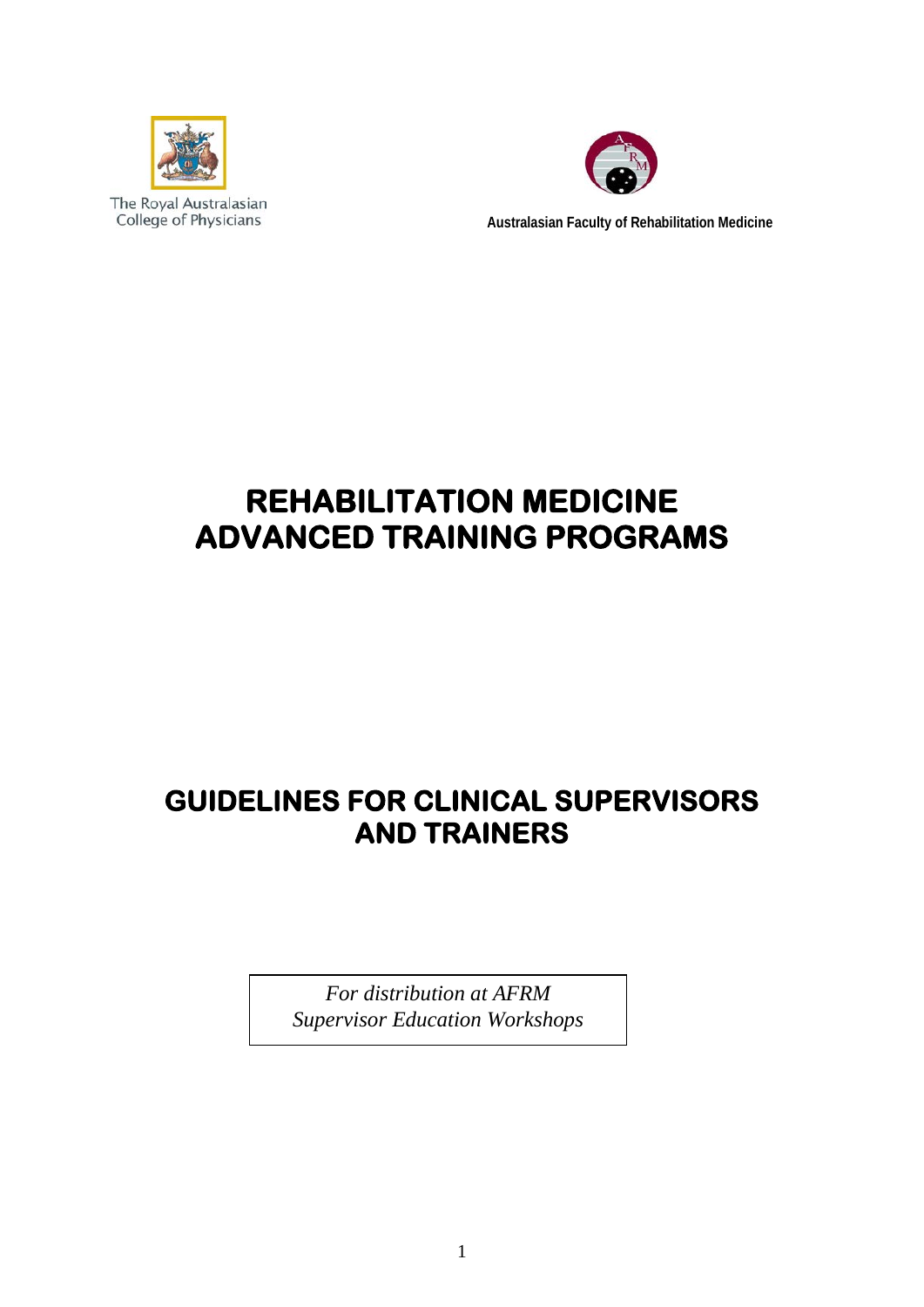To be used in conjunction with: Rehabilitation Medicine Training Requirements Handbook 2010 Rehabilitation Medicine Advanced Training Curriculum RACP Professional Qualities Curriculum

## **CONTENTS**

Page

| <b>Overview of the Training Program</b>                   | 4              |
|-----------------------------------------------------------|----------------|
| <b>Summary of Procedures for Training Supervision</b>     | 5              |
| <b>Faculty Requirements for Clinical Supervision</b>      | 6              |
| Induction to the Training Term                            | 6              |
| The Trainee's Responsibilities                            | 6              |
| The Trainee's Educational Commitments                     | 6              |
| Dedicated Face-to-Face Teaching Time                      | 6              |
| Monitoring and Evaluating Trainee Performance             | $\overline{7}$ |
| Long Case Assessments                                     | 8              |
| <b>Scoring Long Case Assessments</b>                      | 9              |
| In-Training Long Case Assessments                         | 9              |
| <b>Observed Long Case Assessments</b>                     | 10             |
| <b>Formal Long Case Assessments</b>                       | 12             |
| <b>Roles and Responsibilities of Clinical Supervisors</b> | 13             |
| <b>Roles and Responsibilities of Clinical Trainers</b>    | 14             |
| <b>The Supervisor's Report</b>                            | 14             |
| <b>Formative and Summative Assessment</b>                 | 14             |
| <b>Satisfactory Supervisor's Report</b>                   | 14             |
| <b>Unsatisfactory Supervisor's Report</b>                 | 15             |
| Independent Review of Training                            | 15             |
| <b>Evidence of Completion</b>                             | 15             |
| <b>Teaching and Learning Principles</b>                   | 16             |
| <b>Principles of Adult Learning</b>                       | 16             |
| <b>Learning Styles</b>                                    | 16             |
| The Role Model in Clinical Training                       | 17             |
| <b>Effective Clinical Supervision</b>                     | 18             |
| Roles & Models of Clinical Supervision                    | 18             |
| <b>Styles of Supervision</b>                              | 20             |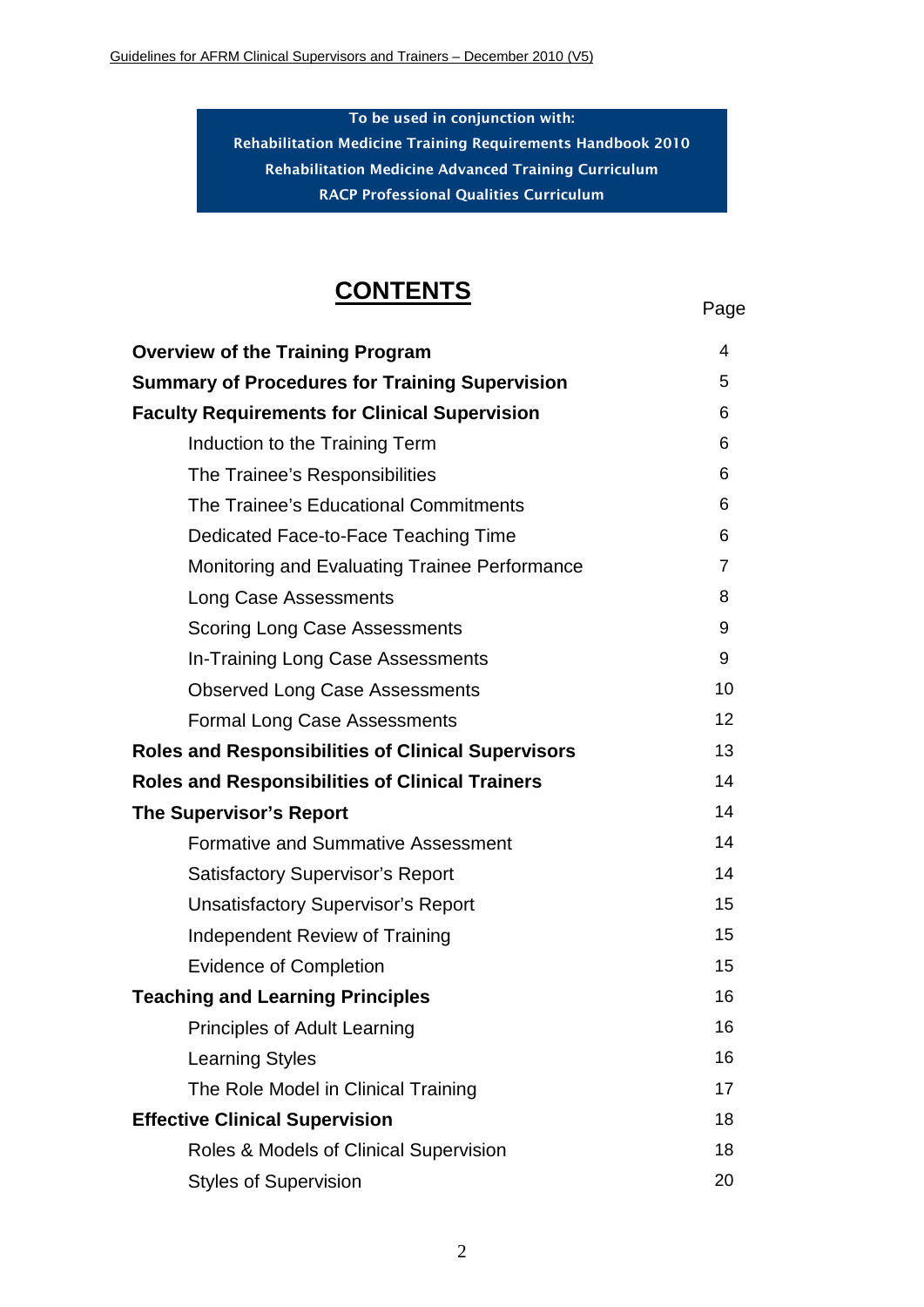| Performance Feedback                          | 22 |
|-----------------------------------------------|----|
| Improving the Quality of Performance Feedback | 23 |
| <b>Formative Evaluation</b>                   | 24 |
| <b>Accreditation of Clinical Supervisors</b>  | 27 |
| <b>The Professional Qualities Curriculum</b>  | 28 |

## **ATTACHMENTS**

| (1) | The Faculty Education Committee (FEC) & its Subcommittees | 30 |
|-----|-----------------------------------------------------------|----|
| (2) | <b>Checklists for Educators</b>                           | 33 |

- Assessing the Effectiveness of a Learning Plan
- Providing Constructive Feedback
- Characteristics of Effective Clinical Teachers
- Questions to Ask About a Teaching Assignment
- Giving Feedback to Learners
- Giving Feedback to Peers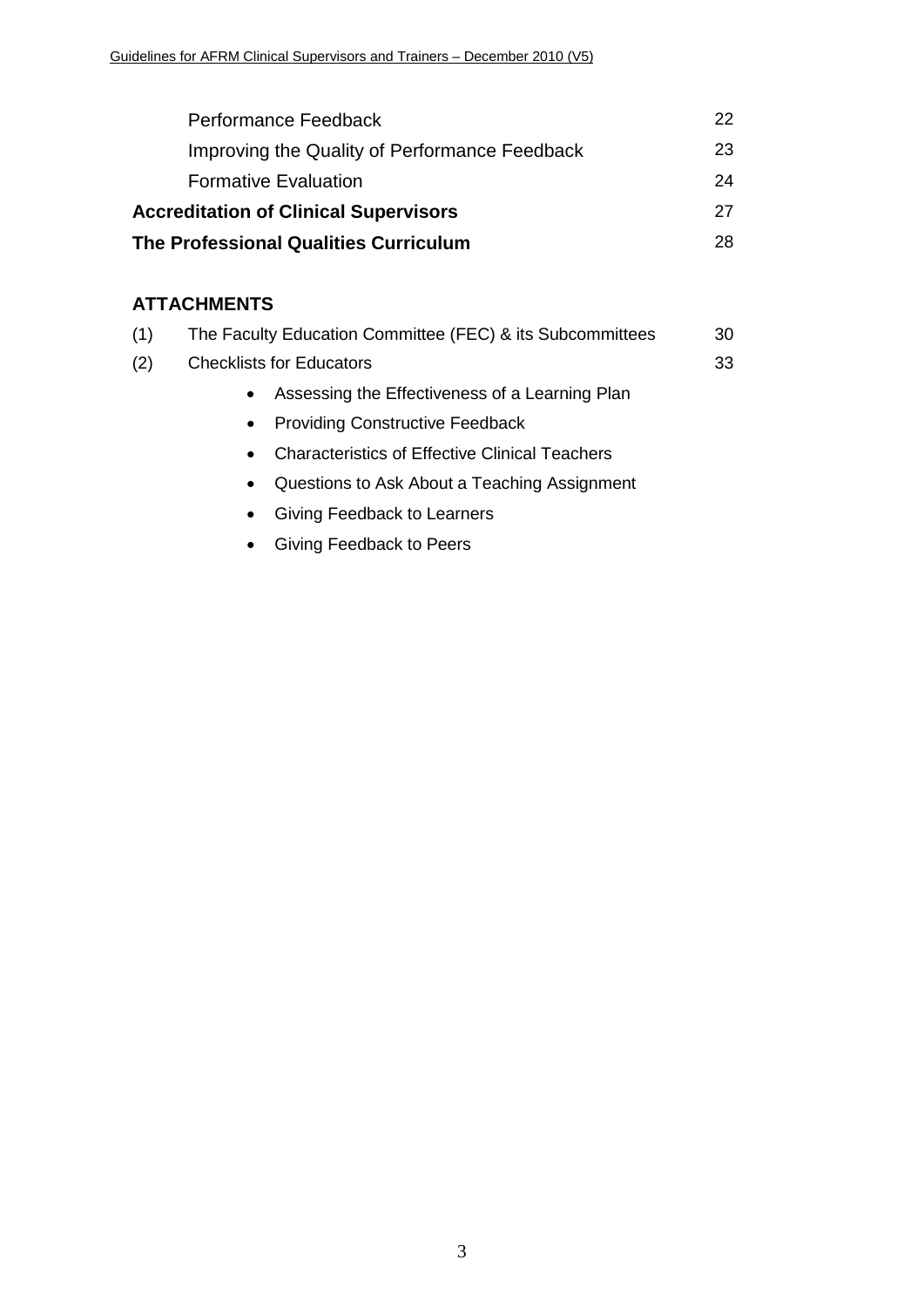## **OVERVIEW OF TRAINING AND OUTCOMES**

Admission to Fellowship of the Faculty requires completion of all training and examination requirements as follows:

- Satisfactory completion of four years of supervised training in Rehabilitation Medicine in an accredited training program
- Satisfactory completion of Modules 1 and 2
- Successful completion of External Training Modules in:<br>
i) Clinical Research Module 3
	- Clinical Research Module 3
	- ii) Clinical Neuropsychology Module 4<br>iii) Health Service Administration and Ev
	- Health Service Administration and Evaluation Module 5
	- iv) Behavioural Sciences Module 6
- Satisfactory completion of other training modules, as required, such as FIM training
- Satisfactory Supervisor's Reports, including 12 satisfactory In-Training Long Case Assessments (ITLCAs). *The Faculty Education Committee regards the Supervisor's Report as an important component of the training program. All trainees will be required to submit Supervisor's Reports to the Faculty every six months*
- 2 Formal Long Case Assessments (FLCAs)
- Successful completion of the Fellowship Examinations
- Recommendation to Fellowship of the Faculty and award of FAFRM (RACP)

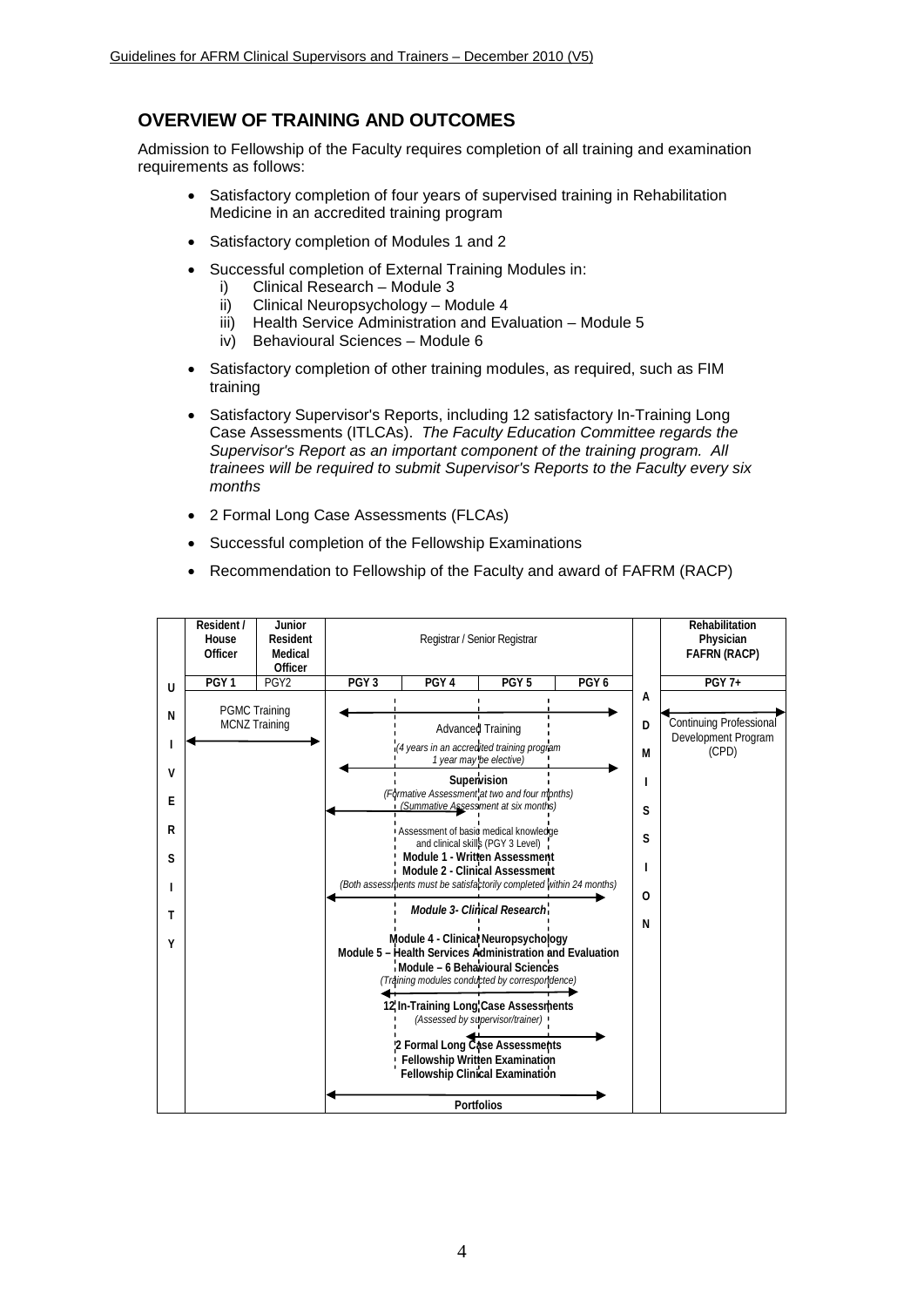## **SUMMARY OF PROCEDURES FOR CLINICAL SUPERVISION**

The purpose of the Rehabilitation Medicine Advanced Training Program is to build on the cognitive and practical skills acquired during previous training to produce a Rehabilitation Physician competent to manage complex patient problems or to provide advice on such patients to other medical practitioners.

The underlying philosophy of the training program is that trainees are self-motivated to learn. Provided there are appropriate opportunities for learning and observation, it is expected that clinical skills, knowledge and attitudes will develop by working closely with supervisors who provide formative and summative assessments. The standard of a Rehabilitation Physician is attained with and evidenced by satisfactory completion of all the assessment requirements and the Fellowship Examinations.

The fundamental principle of the Faculty's Rehabilitation Medicine Advanced Training Program is that it is carried out under supervision.

#### **Trainee Nominates Supervisor**

At the beginning of the training year each trainee is required to submit an **Annual Registration Form** requesting approval for the next two six-month terms of training. On this form the trainee provides information about two training positions and the names of the doctors who are to supervise them. Supervisors are not necessarily the most senior Consultant or the Head of the Rehabilitation Unit where the training is being undertaken. They should normally be the medical specialist who has the closest working relationship with the trainee for a significant period during the term.

#### **Approval of Programs**

The Teaching and Learning Subcommittee of the Faculty Education Committee approves those programs that are suitable and trainees are notified. The nominated supervisors are contacted to confirm the arrangements. Approval of a training program does not automatically ensure that the time will be accredited or certified as having been satisfactorily completed. Accreditation is dependent on the trainee having satisfactorily completed the training detailed in their application, with a satisfactory supervisor's report including the required In-Training Long Case Assessment scores and submission of a Trainee Term Evaluation Form. For trainees enrolled in the PREP Advanced Training Program it could also be dependent upon completion of a Learning Needs Analysis for the term.

#### **Introduction to the Training Term - Learning Needs Analysis**

Before the training term commences the supervisor should meet with the trainee to collaborate on the learning relationship that will take place during the training term. The trainee needs to first assess and identify their own personal learning needs using the online Learning Needs Analysis Form, which is linked directly to the learning objects set out in the Rehabilitation Medicine Advanced Training Curriculum and the Professional Qualities Curriculum. Then in collaboration with the Supervisor a learning agenda is formulated that reflects their individual and shared learning goals for that term.

#### **In-Training Long Case Assessments**

Two satisfactorily completed formative In-Training Long Case Assessments are required each term, ideally with the last evaluation being undertaken towards the end of the term. The scores for all in-training long case assessments are to be listed by the supervisor on the **Supervisor's Report Form** that is submitted to the Faculty Office at the completion of the training term.

#### **Formative and Summative Assessment Interviews**

Supervisors should regularly discuss progress with the trainee in order to resolve difficulties at an early stage. Supervisors are asked to conduct formative assessment interviews on three occasions during the term and provide feedback to each trainee, reflecting upon progress against the agreed learning goals identified at the beginning of the term on the Learning Needs Analysis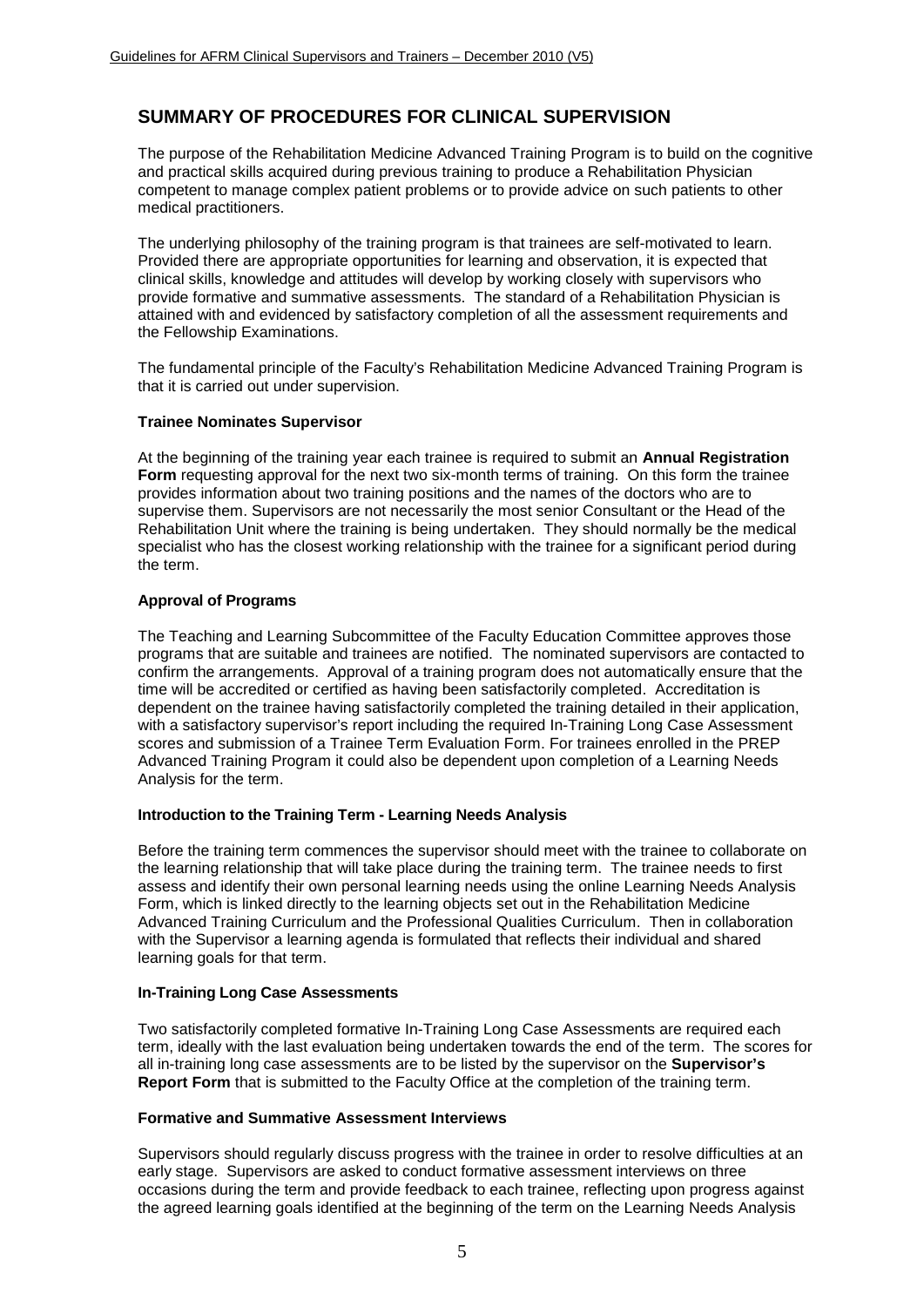Form. On each occasion the supervisor and trainee should discuss both positive and negative aspects of the training experience and where performance in any area has been unsatisfactory, the supervisor must indicate remedial action to be taken. The next interview will address the effectiveness of such action, and the need for further action.

The Supervisor's Report Form is to be completed and discussed during the final summative interview towards the end of the term. Once signed the completed Supervisor's Report Form is to be forwarded by the trainee to the Faculty office to arrive within four weeks of the completion of the training term.

#### **The Supervisor's Report**

This report is one the Faculty's most important means of evaluation of the trainee's performance, so the comments, which should take into account the opinion of others with whom the trainee has worked during the term, are very valuable. Accreditation of the training time completed is dependent upon receipt of the completed form.

## **SPECIFIC FACULTY REQUIREMENTS FOR CLINICAL SUPERVISION**

#### **Orientation/Induction to the Training Term**

The Clinical Supervisor must meet with the trainee on or before the first day of the term to define and discuss the following issues:

- the identity and availability of the Clinical Supervisor
- the identity and availability of clinical trainers and other Rehabilitation Physicians
- the identity and location of key rehabilitation team members (e.g. Nursing Unit Manager, PT, OT etc.), including the availability of junior medical staff

If the Clinical Supervisor, trainer/s or trainee expects to be taking leave at any time during the term, this should be disclosed and discussed at the earliest opportunity. Such leave includes conferences, courses, and other planned leave.

#### **The trainee's specific responsibilities and timetable**

The trainee should be advised of their clinical responsibilities, the Rehabilitation Physicians to whom they are responsible, and their obligations in respect of

- ward rounds
- initial assessments of requests for consultation
- team meetings
- family interviews
- out-patient clinics
- community work
- overtime shifts
- teaching of junior staff and medical students
- **research**
- quality management
- administrative functions

In some situations, the trainee may require geographical orientation to the hospital campus, including library, other facilities/amenities, personal lockers and car parking.

#### **The trainee's educational commitments**

To facilitate teaching and learning, the trainee must have reasonable access to on-site and offsite educational resources, including texts, journals, and on-line information technology. The trainee's clinical responsibilities should not prevent them from attending Faculty training events and other relevant educational activities.

There should be at least 60 minutes per week of dedicated face-to-face 1:1 teaching with either the Clinical Supervisor or another trainer, based as much as possible on patients or topics of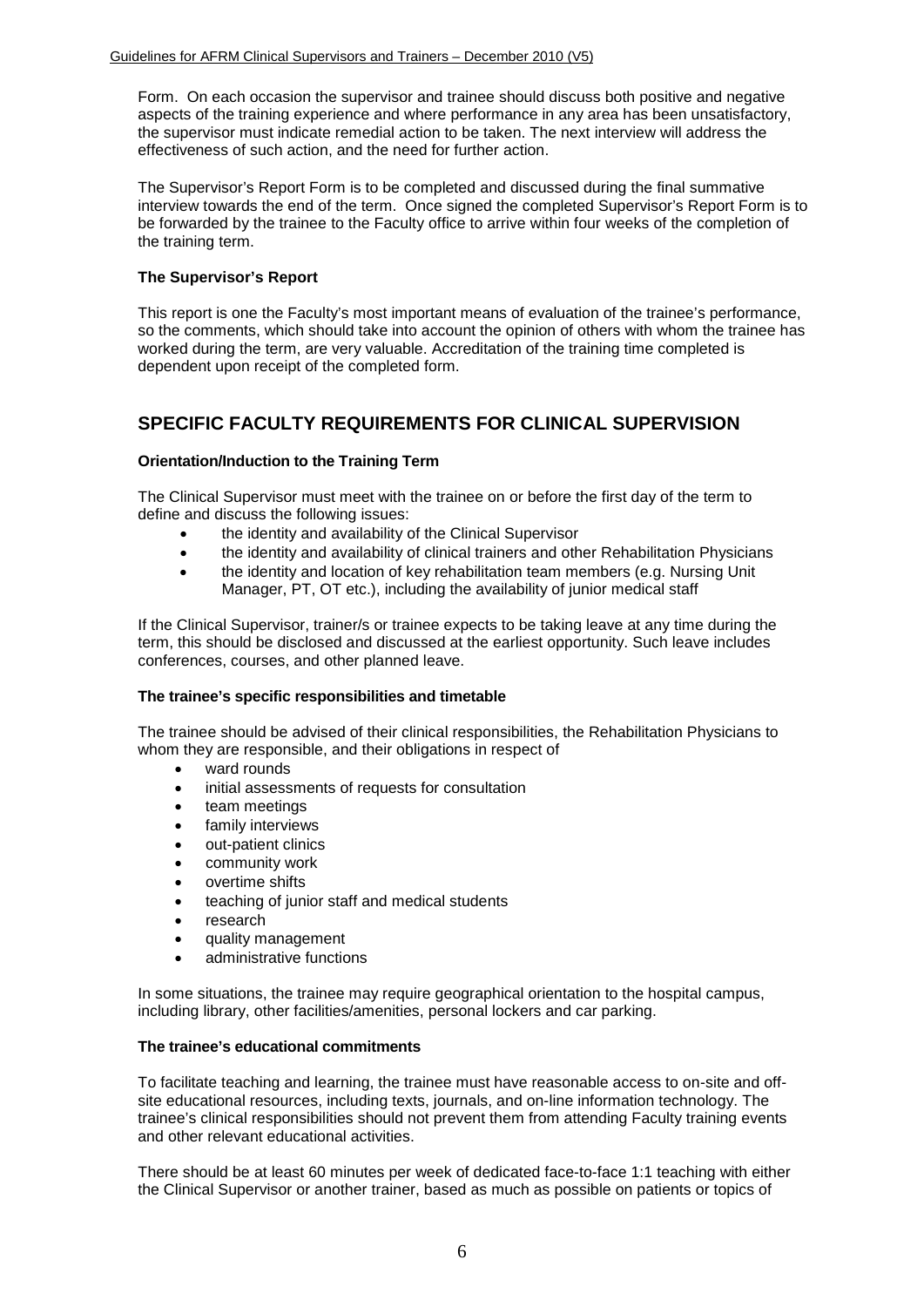specific relevance. This teaching time should be in addition to clinical teaching and assessment in multidisciplinary settings, and directly didactic activities, such a journal clubs and tutorials.

In respect of clinical activities, the Faculty Education Committee (FEC) regards that a large part of the trainee's workload should involve decision-making, problem solving and team interaction at a level that mirrors that of a Rehabilitation Physician. While trainees may be required to undertake routine clinical clerking, the FEC expects that the Clinical Supervisor will monitor the trainee's workload, and ensure as much as possible that the trainee's clinical responsibilities are appropriately graded to the levels and goals of Advanced Training.

#### **Dedicated face-to-face teaching time**

#### *What constitutes adequate supervised teaching during a training registrar's term at a training institution?*

The Faculty Education Committee has determined that Clinical Supervisors and trainers should be providing at least one hour of face-to-face or direct teaching time per week, either personally or in groups of up to three trainees in settings with more than one trainee, in addition to whatever else is provided by the state-based training sessions.

If this is in a small group format then additional protected time must be set aside for personal contact with each trainee to enable individual feedback. This would be in addition to any general hospital Grand Rounds or other training (e.g. basic physician training sessions) and should be specific to the principles and practice of rehabilitation medicine.

It is recognised that this hour of training may take different forms. It is unreasonable to expect the supervisor of a registrar in a rural setting to provide a formal hour-long tutorial every week on a different topic. This may however, be able to be provided in a larger unit where there are a number of Rehabilitation Physicians.

An hour's teaching therefore has to be specific to rehabilitation medicine and be in addition to the day-to-day management of patients within the unit. It is best for this to be a flexible arrangement and for it to be discussed, documented and agreed to by all parties at the commencement of the term when a training agreement is negotiated.

It could therefore be specifically case-based, could involve general discussion of investigation reports or radiology investigations, or could be a generalised one-on-one discussion regarding examination technique or treatment approaches. It could be related to generalised topics such as applying for jobs, business practices associated with private practice, administrative issues and how to deal with them, or a multitude of other topics that have specific relevance to the principles and practice of rehabilitation medicine.

Ideally an hour should be set aside on a formal basis as that will guide both the supervisor and the registrar/s as to the importance of face-to-face teaching per week, or it may be completed in a number of sessions adding up to one hour's face-to-face teaching per week, if this fits best with the supervisor and/or trainee. It is emphasised however that teaching should be generalised and not directly related to a specific patient's management.

In addition to the Bi-National Training Program videoconferences, it is recognised that there are a number of state-based training sessions available. These vary between state to state in the scope of teaching subjects, frequency of meetings and it is recognised that not all trainees, especially trainees in New Zealand or in regional or rural settings, can attend these training sessions. These sessions are seen as additional to and not replacing, the one hour face-to-face or direct teaching to be done on a weekly basis.

In the AFRM training setting, as part of the accreditation process, the regularity, adequacy and relevance of the face-to-face teaching will be discussed both with trainees and with supervisors as part of a virtual site visit.

#### **Monitoring and evaluating trainee performance**

In the first weeks of a new term, it is necessary to liaise closely with the trainee during this 'settling in' period. A brief weekly meeting is advisable, to ensure that the trainee is fully aware of and is coping with their new responsibilities, is forming satisfactory relationships with staff, and is meeting the goals of their Learning Needs Analysis.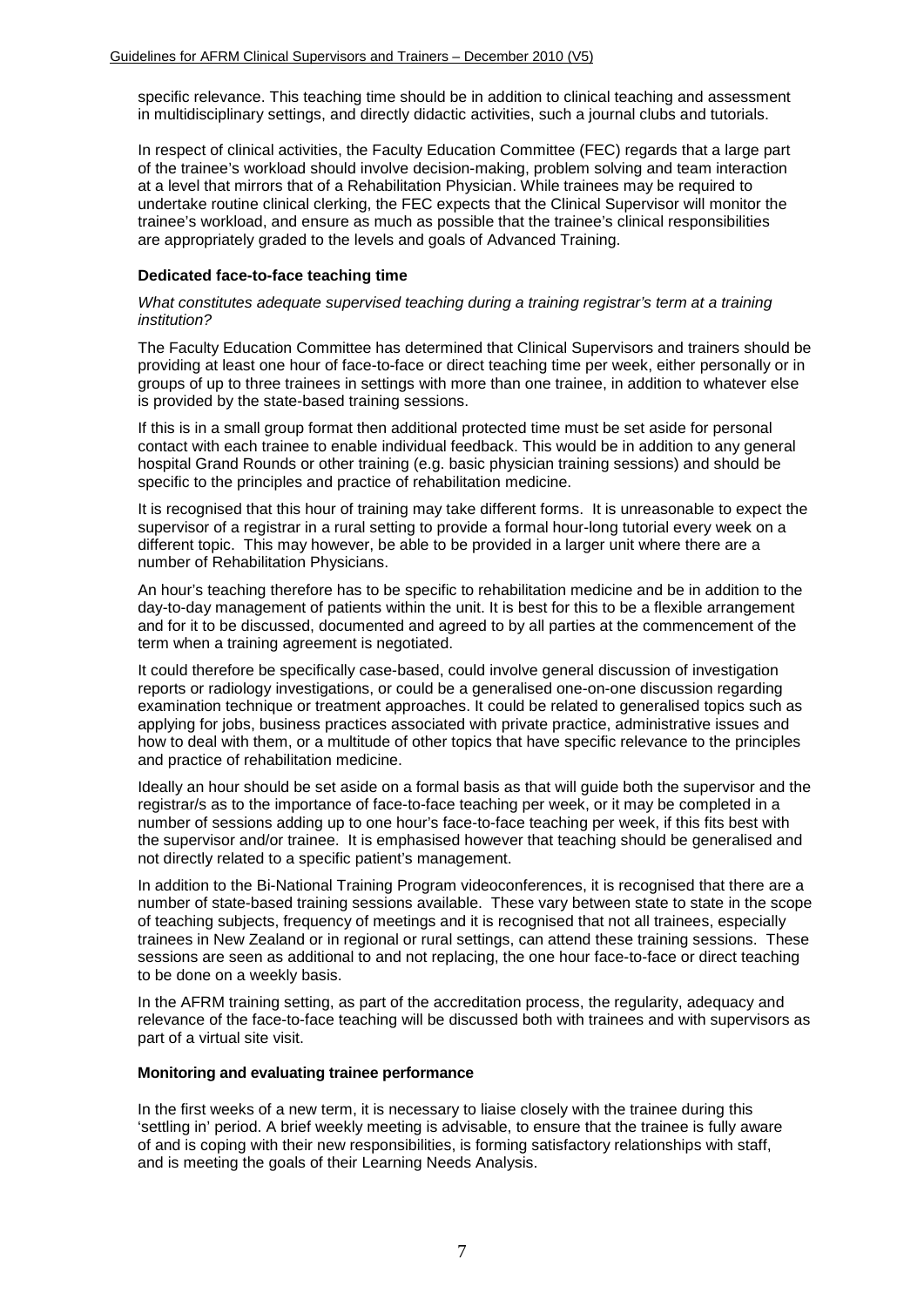The dates of the formative interviews at two and four months should be scheduled for the term at the initial meeting with the Clinical Supervisor and trainee. The Education Committee regards these interviews to be of the utmost importance in monitoring the trainee's performance in all areas, and providing the opportunity for timely and relevant feedback. (See Sections: Effective Clinical Supervision: Performance Feedback; and Guidelines for Formative Interview)

Trainees should be advised that they will be continuously evaluated during the term and that feedback will be given at the formative interviews as well as the final summative interview on the basis of the agreed learning objectives, and that the observations and comments of relevant staff and team members will be canvassed in this regard.

It should also be possible for the dates of In-Training Long Case Assessments (ITLCAs) to be set at the beginning of term. It is preferable to schedule this type of assessment *before* each interview, as the observations by the assessor during the ITLCA may be relevant to the Clinical Supervisor's evaluation of the trainee's progress in specific areas such as *clinical assessment, diagnostics, and problem-solving skills.*

ITLCAs should not be undertaken *only* at the end of term, or *after* the term has been completed, as is sometimes the case. The opportunity for a Clinical Supervisor or Long Case Assessor to *directly observe* the trainee during the ITLCA is essential in providing specific feedback to the trainee regarding their clinical skills, and identifying areas of potential remediation during the term. Such opportunities are lost if the trainee does not undergo these assessments *during* the term.

## **LONG CASE ASSESSMENTS**

The purpose of a long case assessment is to test the trainee's ability to deal with common clinical problems in Rehabilitation Medicine. It should focus primarily on the assessment and management of disability. Trainees being assessed are required to:

- 1. Identify, prioritise and discuss the patient's impairments and disabilities
- 2. Describe and discuss the patient's rehabilitation potential, and appropriate short-term and long-term rehabilitation management
- 3. Provide a legible written summary of their assessment and proposed management on the consultation request form provided

The reality of rehabilitation practice is that patients are seen by referral. Many have been extensively investigated, and the results of those investigations are usually available to the Rehabilitation Physician to assist in confirming the clinical features and in the formulation of a management plan.

Long case assessments should closely approximate the reality of clinical referral practice. This is achieved by:

- Providing the trainee with any relevant X-rays, medication charts or the results of other investigations.
- Giving the trainee a consultation request form on introduction to the patient. The consultation form will be written by the Rehabilitation Physician who is assessing the trainee, in a style common to that used in teaching hospitals when asking for a consultation from a Rehabilitation Physician. A space will be left on the consult sheet for the candidate to write a response to the consultation request.
- The case should normally be a new request for admission to Rehabilitation rather than a referral to / from another team member e.g. a Neurologist
- Hospital patient files will NOT be given to the trainee.
- The trainee should have had no previous contact with the patient.
- The trainee will NOT be able to discuss the patient with nursing staff, therapy staff or the patient's friends, carers or relatives.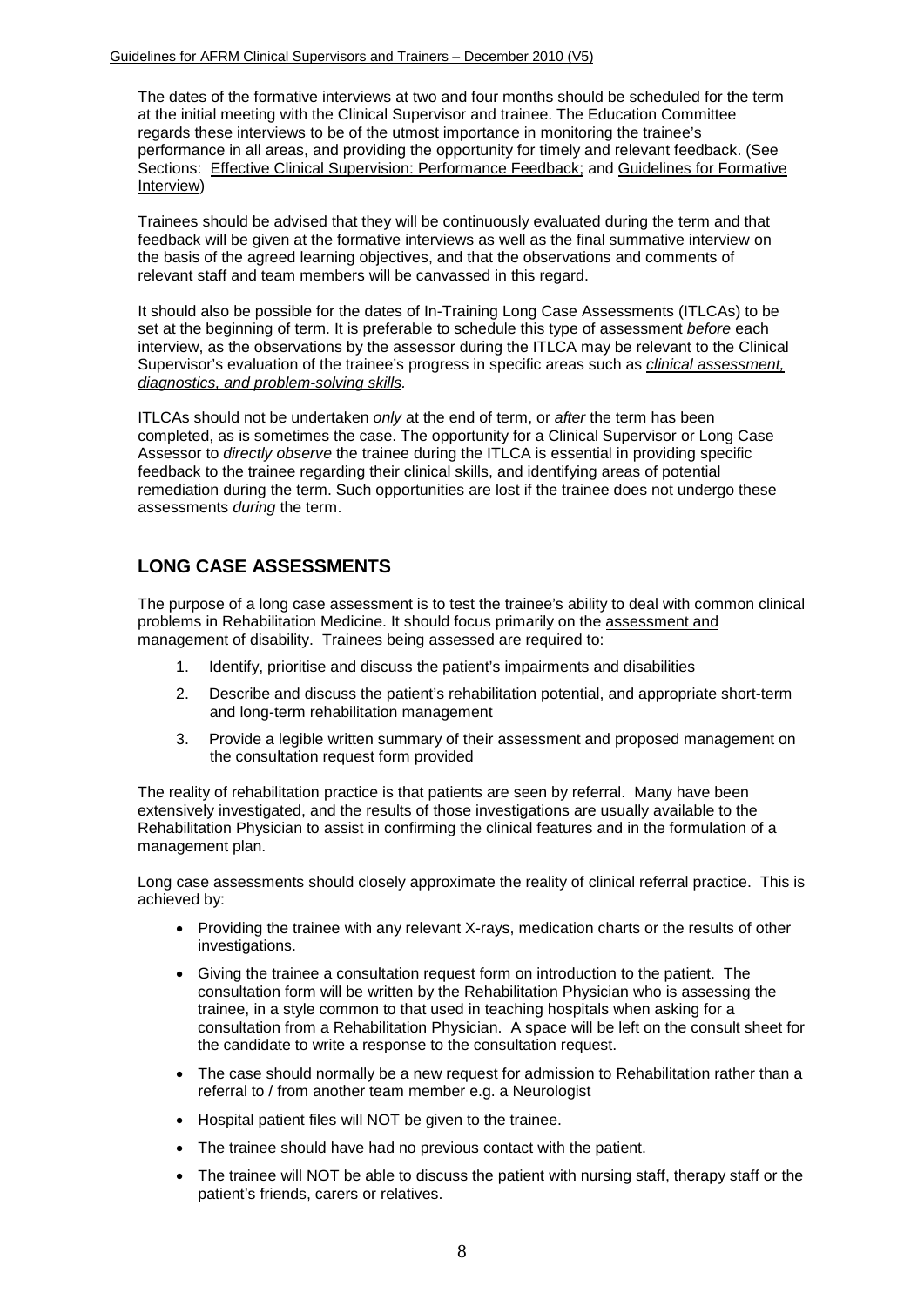For each assessment the trainee spends 60 minutes with the patient for history-taking and a clinical examination. During this time the trainee will also complete a response on the consultation form provided by the assessor.

The trainee should then spend 20 minutes with the assessing supervisor / accredited Long Case Assessors / examiner. The consultation form with the candidate's response will be read by the examiners before the beginning of this time. The examiners are aware that it is not possible to describe fully most aspects of the rehabilitation plan in the space available on the consultation form.

After reading the consultation form the examiners/assessors begin the interview by asking the trainee to summarise the clinical findings and proposed rehabilitation management in no more than two to three minutes. This discussion will focus on the trainee's analysis of the problems and the disability, and the rehabilitation management of the patient. The trainee should not spend unnecessary time during this discussion on details of the history, previous treatment or clinical examination.

After the initial presentation, the examiners should ask a number of questions to determine the trainee's knowledge and understanding of the rehabilitation issues relevant to that patient. The examiners/assessors may allow the trainee to talk without interruption, or may interrupt at any stage during this 20-minute period to ask questions.

#### **Long Case Assessment Rating Scale**

Trainees' performances are scored using seven different levels representing a broad range of skills as described on the following Rating Scale. Each level carries a numerical value to be used as a grade performance. Whole scores only are to be used.

#### **GRADE**

- **1. VERY POOR PERFORMANCE**
- **2. FALLS WELL SHORT OF EXPECTED STANDARD**
- **3. FALLS JUST SHORT OF EXPECTED STANDARD**
- **4. CONSISTENT WITH LEVEL OF TRAINING**
- **5. BETTER THAN EXPECTED STANDARD**
- **6. MUCH BETTER THAN EXPECTED STANDARD**
- **7. EXCEPTIONAL PERFORMANCE**

The long case presentation should be evaluated by the following criteria:

- (1) *The written consultation sheet summary:* Has the trainee identified and legibly recorded the major rehabilitation issues and goals?
- (2) *Identification of relevant problems and disabilities:* Has the trainee identified the nature and extent of the patient's impairments and disabilities, and prioritised the important and relevant rehabilitation problems?
- (3) *Description/discussion of short-term rehabilitation goals:* Has the trainee identified and adequately described their immediate plans for the patient?
- (4) *Description/discussion of longer term rehabilitation goals:* Has the trainee predicted the likely long term issues and described appropriate management goals?
- (5) *Clarity and organisation:* Has the trainee presented and discussed their findings and management in a clear, logical and organised manner?

#### **In-Training long Case Assessments (ITLCAs)**

Commencing from the second training year, 2 ITLCAs must be completed to a passing standard each term, with the last evaluation being undertaken towards the end of the term. It is important for the assessor to evaluate the trainee's performance against their level of training, the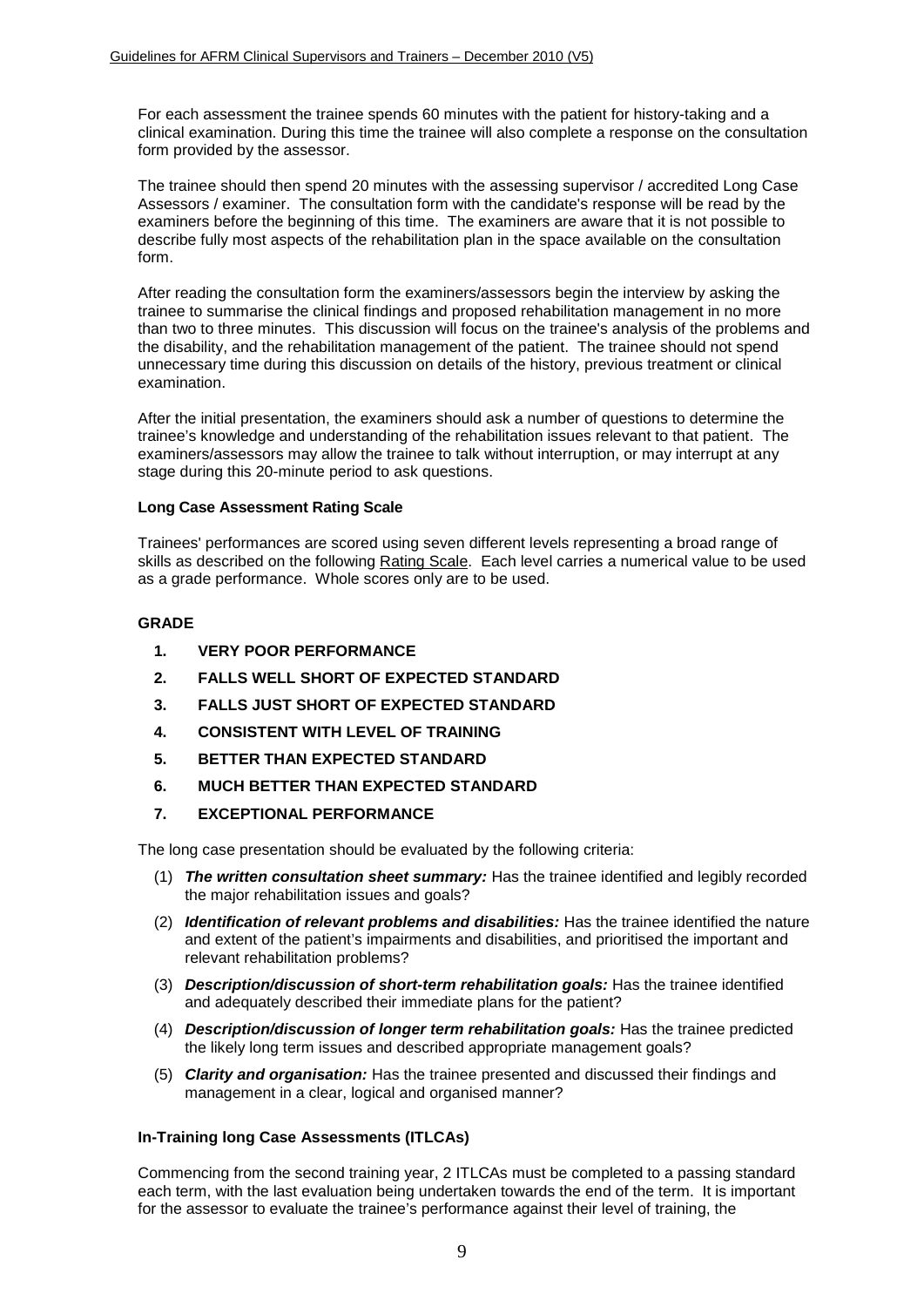expectation being that a third year trainee should be able to demonstrate much higher competence than a junior trainee. Trainees should try to evaluate and present a "long case" every two months during the term. The ITLCAs undertaken during the term should represent different diagnostic and management problems and where possible each assessment should be undertaken by a different Supervisor or assessor.

The Supervisor is not normally required to directly observe the trainee with the patient during the first 60 minutes however there must be at least one directly observed in-training long case assessment per year (i.e. three in total during years  $2 - 4$  of the training program). The Supervisor must observe the trainee without comment or interrupting the clinical interaction.

The assessor's marks must take into consideration the trainee's year of training and past clinical experience. Once the assessment has been scored the assessor must provide immediate and relevant feedback to the trainee regarding their performance, and allow time for discussion of both positive and negative areas of clinical performance.

For ITLCAs, both observed and not directly observed, marks out of 7 are to be recorded on the Long Case Assessment Form and signed by both the trainee and the assessor. These forms can be downloaded from the AFRM Website or the AFRM Advanced Training Portal. It is the responsibility of the trainee to retain these signed forms in their Training Portfolio (hard copy or electronic) and to provide them to their Supervisor at their end of term summative assessment interview when the Supervisor's Report is being completed. Between training years two and four, the AFRM Education Committee will not accept the Supervisor's Report Form if ITLCA marks are not included.

#### **Why are the ITLCAs important?**

A Rehabilitation Medicine Physician must be able to undertake all elements of the medical evaluation of a disabled person, including:

- history-taking
- clinical examination
- relevant investigations

From this information, the Consultant identifies the patient's impairments, functional issues and participation challenges, and devises a plan of rehabilitation management. This "long case" skill is integral to specialist practice, and especially in Rehabilitation Medicine, where patients often present with complex physical, cognitive and psychosocial problems.

The ITLCA encounters allow those assessing to detect strengths and weaknesses in clinical skills which can be discussed with the trainee and incorporated into their future learning objectives. Observation of one ITLCA per year is thus seen as a minimal requirement in this regard.

#### **Observed In-Training Long Case Assessments**

The following information describes the recommended manner in which the observed ITLCAs should be undertaken. It is stressed that the completion of the ITLCAs is the mutual responsibility of the trainee and Clinical Supervisor *during* the term, and that ITLCA results must be entered on the Supervisor's Report Form for the term.

A full ITLCA occupies about one and a half to two hours. While this is a substantial period of time, it is an essentail opportunity for the Clinical Supervisor to see at first hand the clinical skills of the trainee, and their ability to integrate new clinical information into a co-ordinated and relevant rehabilitation management plan. The total number of hours committed the assessment of ITLCAs during the term is only a fraction of the time that the trainee is working during the term, and should not be regarded as unreasonable or onerous in the context of the 20 – 25 hours of individual teaching time designated during each term. If each ITLCA is undertaken by a different Rehabilitation Physician the demand on the time of any one individual is small, and the overall reliability of the assessment is enhanced.

#### **1) Case selection**

Almost any in-patient on, or awaiting transfer to, a rehabilitation ward would be suitable for the ITLCA. The patient should not be known to the trainee. As the trainee will be evaluated against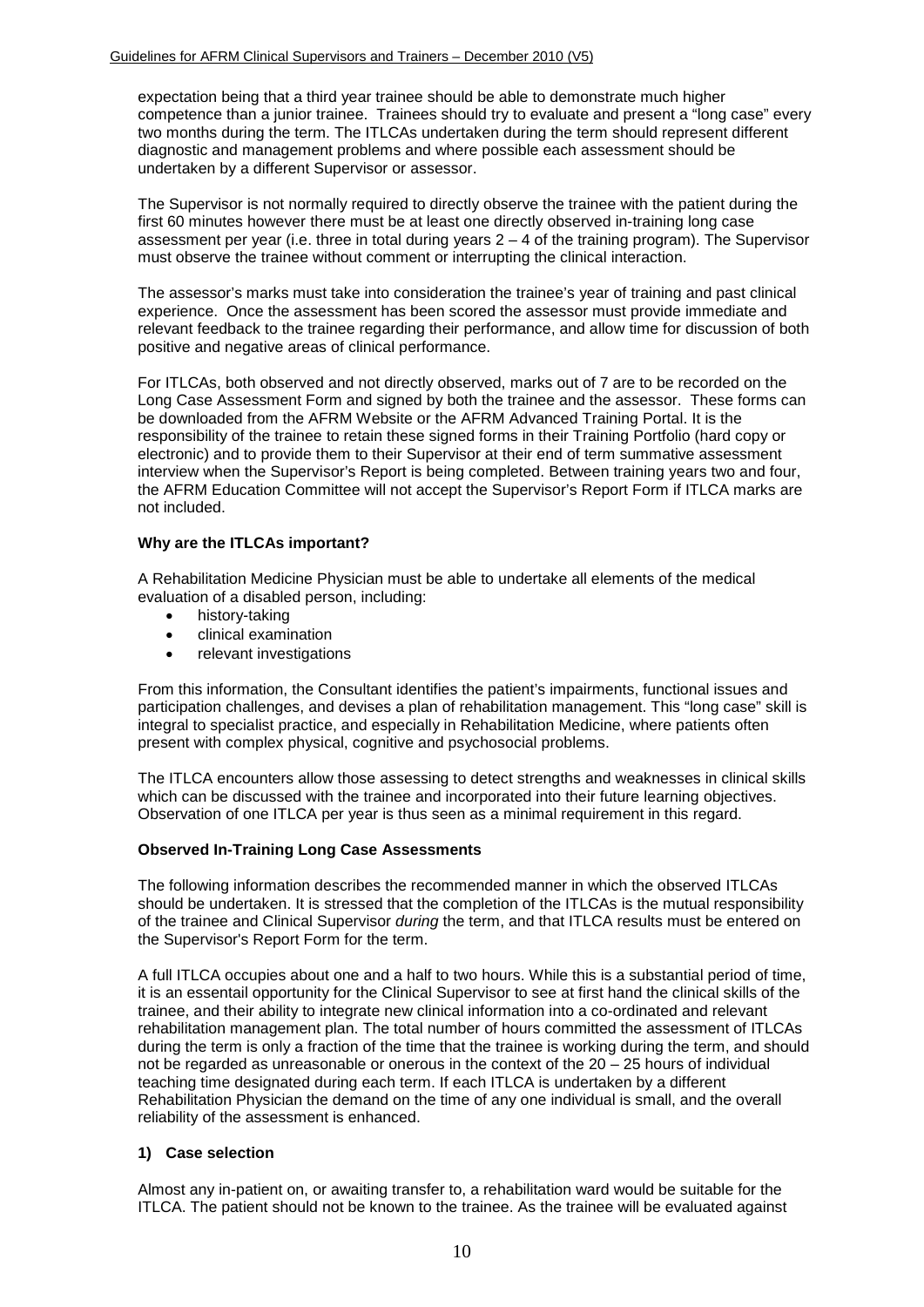their current level of training, it is appropriate to provide junior trainees with relatively straightforward cases and senior trainees with cases of greater complexity. The trainee should not be given any prior information regarding the patient. As much as possible, the trainee should be evaluated on diagnostic and management problems *not* encountered in previous ITLCAs.

#### **2) Venue**

The assessment should be undertaken in a clinic room or similar setting where the Clinical Supervisor/assessor may observe all aspects of the trainee's performance without intruding. It is important that there are no interruptions to the trainee or Clinical Supervisor: telephone calls and pagers should be suspended during the assessment. Trainees are allowed their own stethoscope and pen; all other equipment and paper should be provided.

#### **3) Consultation form**

The trainee is provided with a consultation form, prepared by the assessor, similar to that normally used in hospital practice, and containing essential details of the patient's illness/injury. The trainee is advised that they will be required to complete this form at the conclusion of their evaluation of the patient, and that their written comments form part of the assessment. The trainee is *not* to be provided with the patient's hospital file but can view medication charts.

#### **4) Observation of performance**

While the trainee is interviewing and examining the patient and reviewing the relevant investigations which may be provided, the Clinical Supervisor/assessor should be situated in the room in such a manner that they can directly and adequately observe the trainee and the patient at all times. However, they should *not* comment or interrupt, and should allow the trainee to conduct the assessment in their own time and manner. The Clinical Supervisor/assessor should record on the Long Case Assessment Form provided by the Faculty all the relevant features of the trainee's performance for later feedback.

#### **5) Conclusion of the assessment**

The assessor should halt the time with the patient after one hour. The trainee may be allowed a 5 minute break, during which the Clinical Supervisor/assessor reviews the written consultation sheet.

#### **6) Presentation/interview**

This session lasts for 20 minutes. The trainee first presents a summary of the case, lasting no more than 3 minutes. This brief synopsis is crucial to the assessment. It requires the trainee to synthesise all of the relevant clinical information into a concise summary of the patient's problems and disabilities, rehabilitation potential, and management plan. It is not necessary or appropriate to permit a trainee to speak at this stage for 8 or 10 minutes, as this effectively reduces the time available for the Clinical Supervisor/Trainer to question the trainee on relevant aspects of the case, including key features of history, examination and investigations.

It is essential that the Clinical Supervisor/Trainer has personally evaluated the patient prior to the ITLCA, and developed appropriate questions which fully explore the principal features of the case.

It is emphasised that the trainee must be assessed against their current level of training, and that performance expectations will vary across the years of Rehabilitation Medicine Training.

#### **7) Feedback**

ITLCA feedback should be given to the trainee on the day of assessment. It should be possible in most cases to decide at that time whether the trainee has attained a satisfactory level. If this decision is difficult, the Clinical Supervisor/Trainer may wish to consult with other Clinical Supervisors or Trainers.

It is usually best to first ask the trainee to describe their performance, and especially their perceived strengths and weaknesses during the assessment. Such personal observations may well correlate with your own.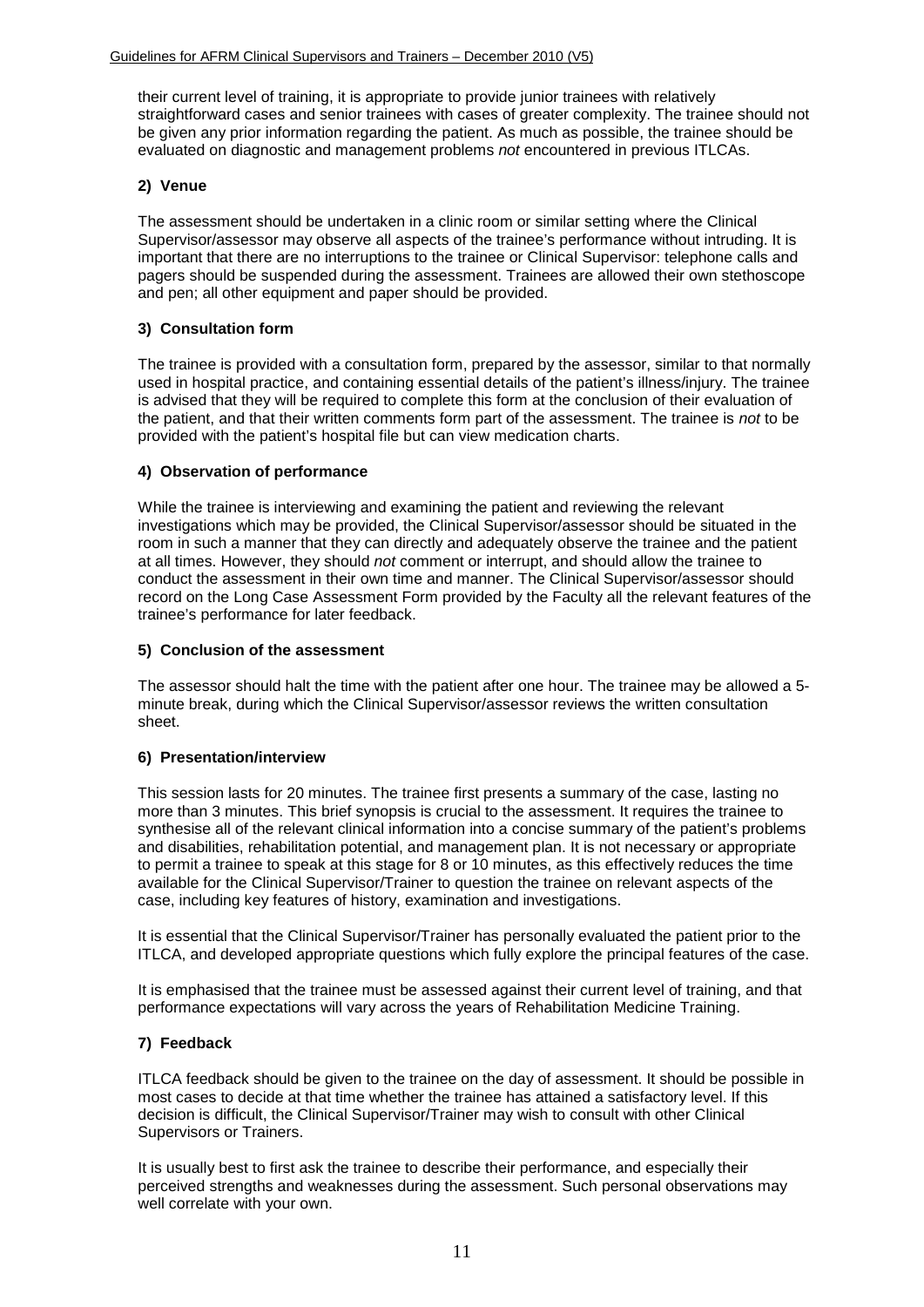You should then provide feedback based on your direct observation of history taking and examination, and in particular detailing areas where the trainee's methods or approach differed to your expectations. Remember that there are various approaches to clinical assessment; the trainee should not be criticised unless they were inaccurate, incomplete or disorganised in their performance. It is vital to point out where such errors resulted in wrong or inadequate conclusions regarding diagnosis and/or management. Keep in mind that the trainee may have been anxious during your direct observation, but that this is not in itself an excuse for significant inaccuracy or disorganisation.

Invite the trainee to discuss your observations. Even though you observed the performance yourself, there may be reasons/explanations for various facets of their performance which you questioned. Also remember to praise areas of performance which were accurate or skilful.

After this discussion, and when you have decided the trainee's score for the assessment, enter final comments on the Long Case Assessment Form before giving the form to the trainee. Ensure that you print and sign your name, and indicate the type of case examined.

#### **8) Who should undertake ITLCAs?**

ITLCAs can be assessed by the current Clinical Supervisor or another Fellow of the Australasian Faculty of Rehabilitation Medicine. The assessors should familiarise themselves with all the above information, and may gain valuable experience in this type of assessment by "observing" with another trained and accredited Long Case Assessor Clinical, or by attending calibration workshops organised by the Faculty.

#### **Formal Long Case Assessments (FLCAs)**

Although the Long Case Examination component of the Fellowship Clinical Examinations has now been phased out, the Long Case Assessment remains an important and integral part of the Rehabilitation Medicine Advanced Training Program's assessment processes.

Since 2003, in place of the Long Case Examination component of the Fellowship Examinations, and in addition to the 12 compulsory In-Training Long Case Assessments, all trainees are required to complete two satisfactory long case assessments under examination conditions (Formal Long Case Assessments) during their third or fourth year of Advanced Training.

These summative assessments are to be conducted and marked in the same manner and format as In-Training Long Case Assessments although a separate FLCA form needs to be completed and returned to Faculty Office for review. **The assessors do not advise the trainees of their results and no feedback if provided.** The Faculty Office advises the trainees of their results. The FLCAs must be assessed by two Fellows of the Faculty, one of who must be a currently accredited AFRM Long Case Assessor. The other assessor may be the trainee's current Supervisor, Trainer or other nominated Faculty Fellow.

The assessors are not required to directly observe the trainee during the 60 minutes spent with the patient for history-taking and clinical examination.

It is the responsibility of each trainee to contact a suitable assessor and liaise with their Clinical Supervisor/Trainer to organise a convenient time and venue for the assessments to take place. A list of the currently accredited AFRM Long Case Assessors is published on the AFRM website or can be obtained from the Branch Training Coordinator or from the Faculty Office. The two assessments may be completed at different times with different assessors or together if necessary. There will be no restriction as to where or when the assessments are held.

The two FLCAs must be completed to a satisfactory standard (i.e. equal to or greater than 4/7) in order to fulfil this component of the Advanced Training Program although the assessments may be attempted on any number of occasions within the third or fourth year of Advanced Training.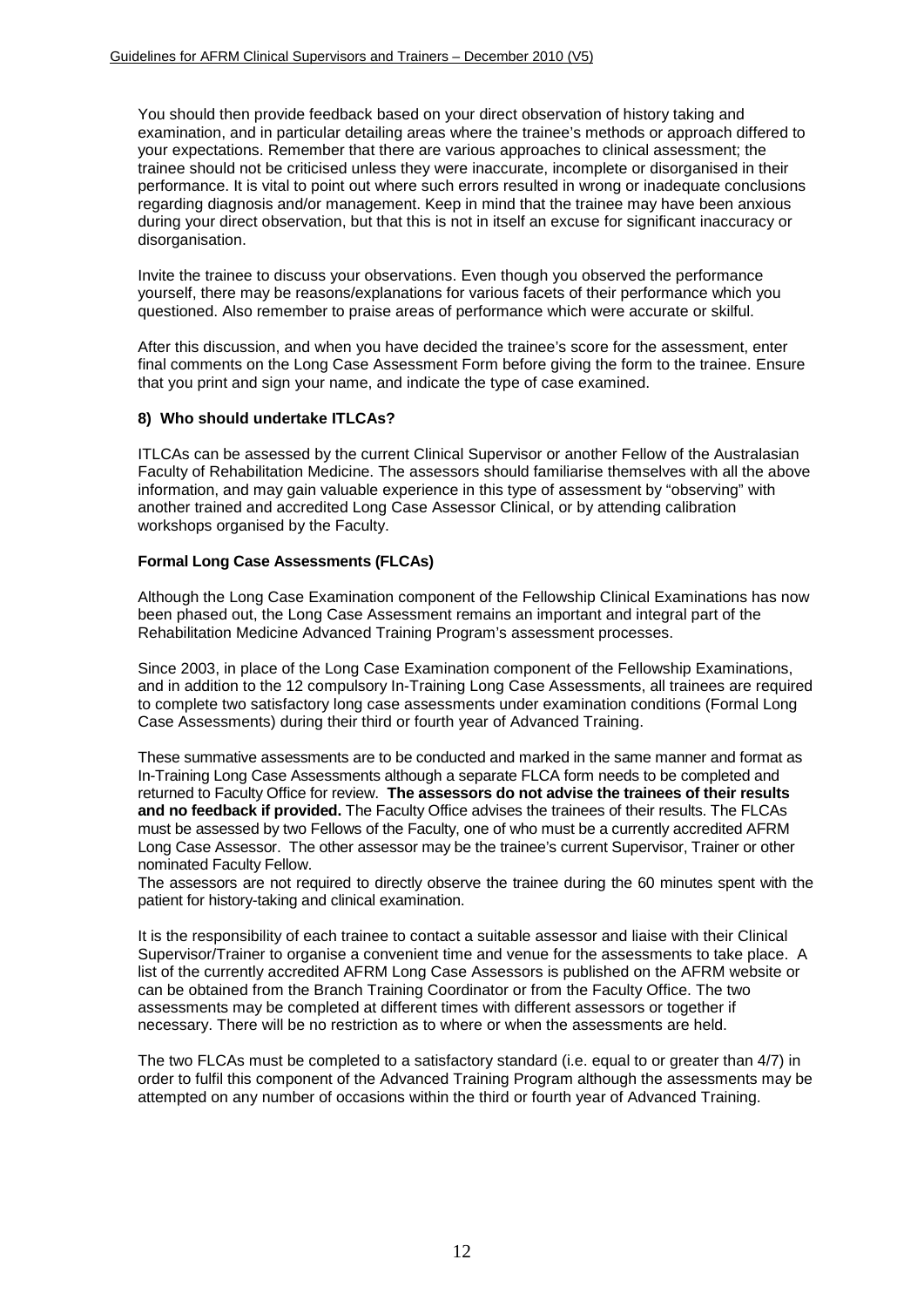## **ROLES AND RESPONSIBILITIES OF CLINICAL SUPERVISORS**

The supervisor for each six-month term of training will normally be one of the Rehabilitation Physicians to whom the trainee is responsible for his/her work, and they should have a close working relationship with the trainee. As the emphasis in the training program is on education and direct experience, this places a significant responsibility on the supervisor and underlines the importance of the role.

The primary role of the supervisor during the term will be to provide **formative assessment** (feedback and discussion on performance). Such assessment assists the trainee to evaluate their knowledge and skills, and to identify their individual strengths and weaknesses in a setting that is non-judgemental and non-threatening. Regular evaluation (based on the supervisor's report form and by reviewing the trainee's Learning Needs Analysis as well as by progressively completing In-Training Long Case Assessments) orientates the trainee to the expectations of the Faculty in respect of competency standards. Regular evaluation will also alert the supervisor to the trainee's ongoing needs, and will allow modification of training to the trainee's learning objectives. Positive feedback can strongly motivate trainees to further learning. Appropriate feedback in areas of deficiency should also motivate, and may stimulate the supervisor and trainee to review together the learning objectives set for the term. (Refer to Attachment 2, Pages 34 and 38, Self Checklists for *Assessing the Effectiveness of a Learning Plan* and *Giving Feedback to Learners*.)

Regular meetings with the trainee, observation of history taking and physical examination, discussion of the interpretation of clinical findings, clinical evaluation of investigative procedures and discussion of rehabilitation planning and management are all appropriate clinical tools for formative assessment.

The supervisor also has the responsibility to provide **summative assessment** (formal determination of competence) to the Faculty Education Committee at the end of the term, by completing a Supervisor's Report Form. This report is the Faculty's most important means of evaluating the trainee's performance.

#### **The supervisor and trainee meet at the beginning of the term to plan a program of training for the term that is:**

- (i) consistent with the training requirements;
- (ii) appropriate for the stage of training; and
- (iii) appropriate to the trainees needs.

The supervisor should clearly explain the nature of the workload in that training post and the full extent of the trainee's clinical and administrative responsibilities.

There should be clear understanding of the lines of responsibility and communication and of the supervisor's expectations with regard to the trainee's involvement in ward rounds, team meetings, clinics, family interviews and other activities.

The supervisor must clearly indicate his availability and that of other specialists to whom the trainee is responsible.

The supervisor should indicate if other Fellows or specialists are available as trainers.

The trainee should be advised of available library and educational resources.

During the term, adequate RMO support should be available, so that the trainee is not required to undertake a significant volume of routine clinical clerking and is thus available for direct participation in rehabilitation management and decision-making.

The supervisor should enable the trainee to attend all scheduled training lectures, courses and workshops, and to attend relevant hospital and local in-service activities.

It is vital that clinical teaching take place, as much as possible, during routine clinical activities such as ward rounds and clinics. In addition, the supervisor should ensure that the trainee receives at least 60 minutes per week of face-to-face discussion regarding clinical practice, either with the supervisor or other specialist staff. Ideally, the trainee should review a specific clinical topic, usually based on the Bi-National Training Program timetable or perhaps related to recent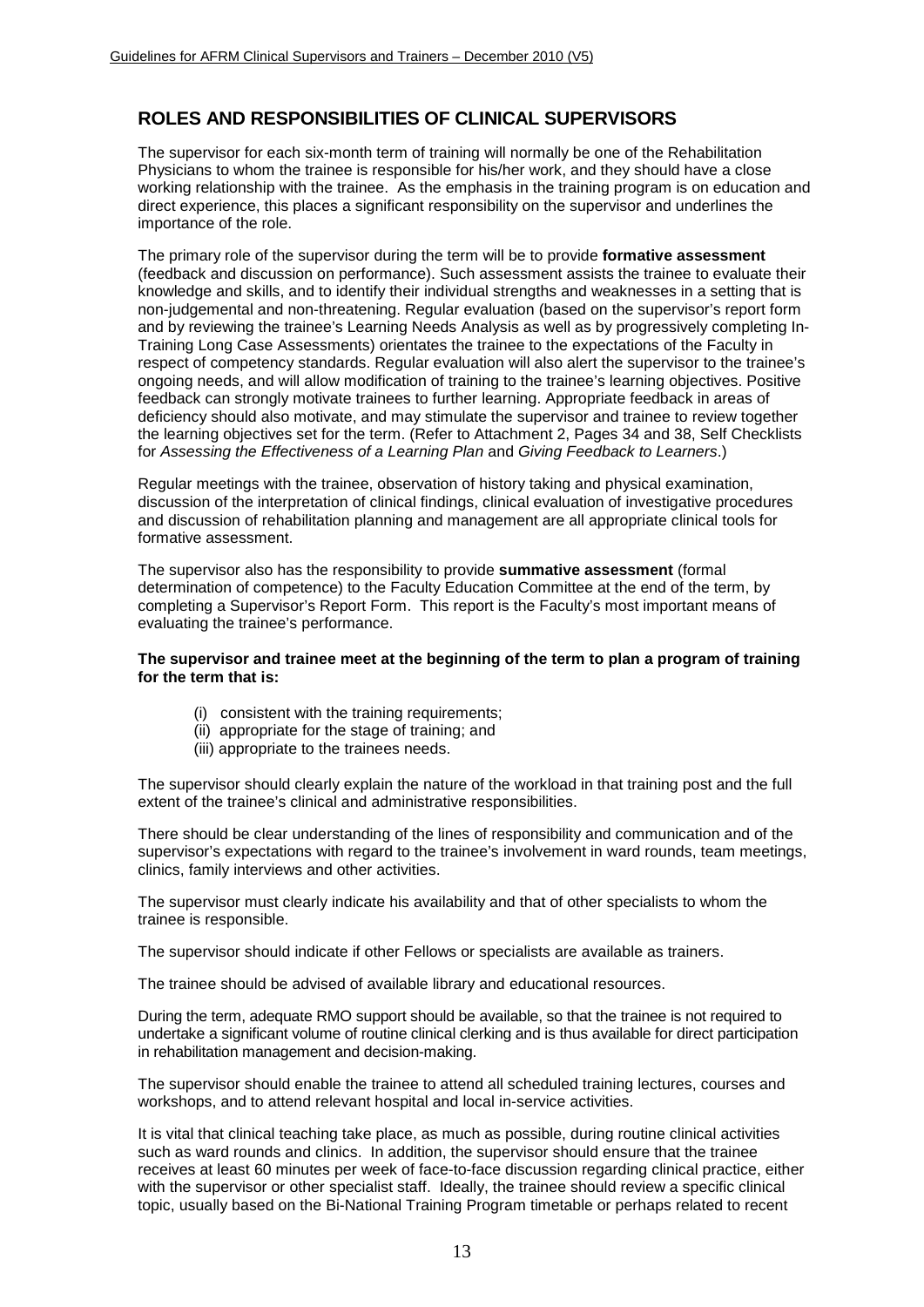#### clinical experience. **The trainee should not expect the supervisor to provide didactic teaching in this situation.**

Where relevant, the supervisor and trainee should discuss prospective clinical research and/or quality management projects, identifying suitable projects and planning the implementation of such activities within the framework of other clinical responsibilities.

The trainee should also review the Supervisor's Report Form which is to be completed at the end of the term. This document is used to assess the trainee's progress. The trainee should be aware that assessment includes humanistic qualities as well as other aspects of professional behaviour.

Plans should be made and dates set for regular formal meetings with the supervisor during the term, at least every 2 months, to ensure that the learning objectives of the term are being met. This is particularly important if there are additional requirements such as courses and projects.

The trainee should be given opportunity and encouragement to provide feedback to the supervisor about the proposed training program, previous experience and expectations of further training.

## **ROLES AND RESPONSIBILITIES OF CLINICAL TRAINERS**

While the Clinical Supervisor will have the primary responsibility for clinical supervision during the term, it is likely that a number of Faculty Fellows and other medical and allied health specialists will also be involved in teaching the trainee. Such specialists are regarded as clinical trainers. Given the multi-faceted nature of rehabilitation, exposure to teaching from specialists in other disciplines (such as neurology, orthopaedics, rheumatology etc) is highly desirable.

The Clinical Supervisor may well have organised such teaching. If not, they should at least be aware of and attempt to coordinate the contributions of these other trainers. The Clinical Supervisor should regularly liaise with the other trainers to ensure that teaching is relevant to both the objectives of the training program and to the trainee's personal learning objectives for the term.

Trainers should, as much as possible, be familiar with the requirements of the Rehabilitation Medicine Training Requirements Handbook (2010), the Rehabilitation Medicine Curriculum and the RACP's Professional Qualities Curriculum. They should attempt to structure their teaching on specific topic areas or clinical problems.

The Clinical Supervisor should seek regular feedback from the other trainers with regard to their teaching, and the attitude and progress of the trainee. Such feedback is very relevant to both formative and summative evaluation of the trainee during the term.

#### **THE SUPERVISOR'S REPORT**

#### **Formative and Summative Assessment**

It is the responsibility of the trainee to ensure that the supervisor's report is submitted to the Faculty office promptly on completion of the term. All reports must include at least two satisfactorily completed in-training long case assessment marks for that term.

Failure to submit a report within 3 months of the end of the term may result in non-accreditation of the term. When a report has not been received at Faculty Office within the 3-month period the Faculty Education Committee can approach the Supervisor directly to obtain a report.

In accepting the responsibility to be a supervisor of a trainee, the supervisor also accepts responsibility to provide the trainee with a Supervisor's Report at the end of every six-month training term. A trainee has a right to expect his supervisor to complete the report but no right to expect that the report be satisfactory.

#### **Satisfactory Supervisor's Report**

A satisfactory Supervisor's Report is defined as one in which a candidate has scored *'3'* or more in each evaluation section of the report. This signifies that the candidate has met the expected standards of training during the period of the report. Expectations must be congruent with the level of training and past clinical experience.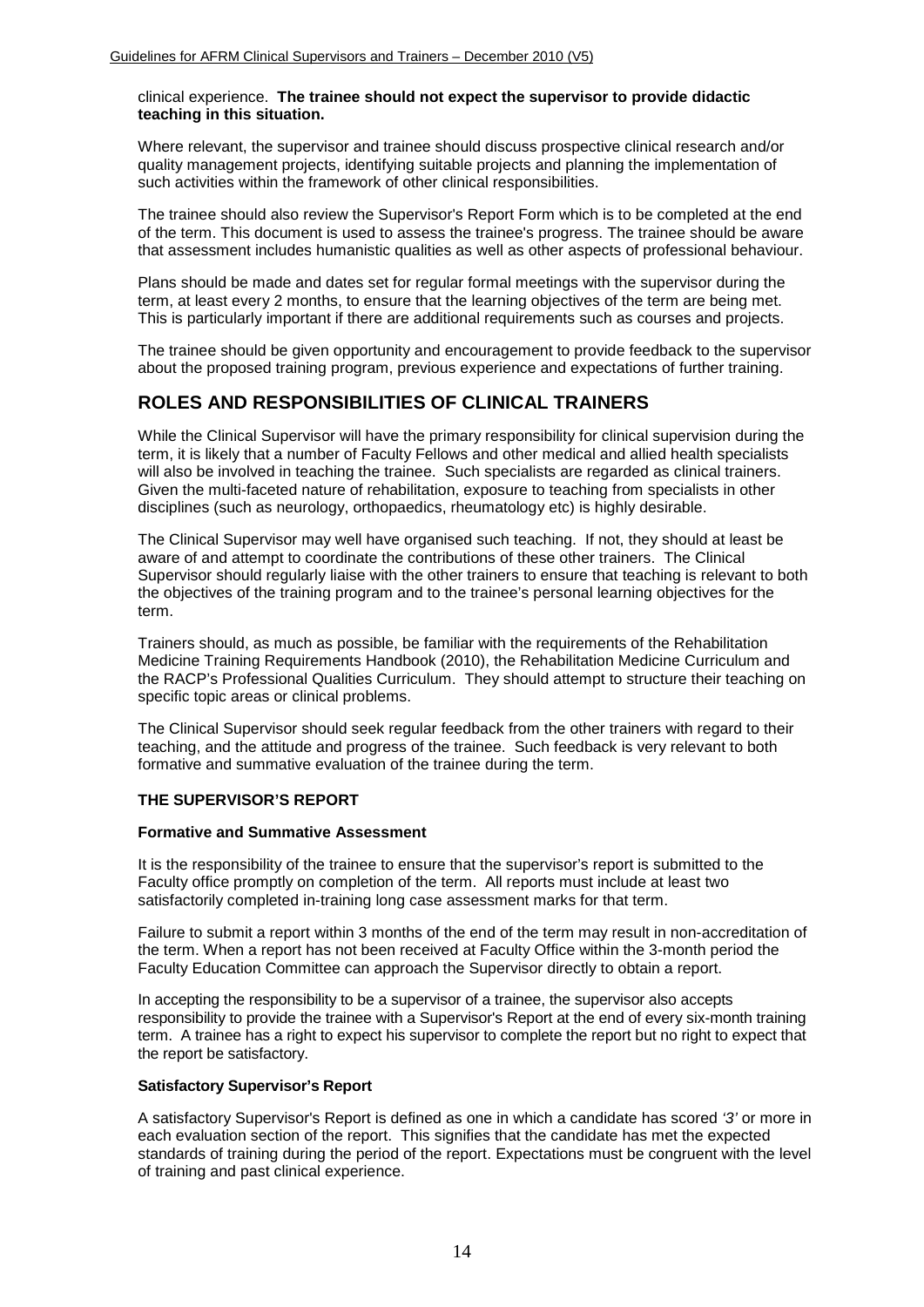#### **Unsatisfactory Supervisor's Report**

An unsatisfactory Supervisor's Report is one in which a coding score of '2' or *'*1' appears in any section of the report.

A score of '2' or '1' in any evaluation section of the report indicates an area of weakness that must be addressed in the trainee's program. The importance of improving the strength of the trainee in this area is emphasised. It is expected that once a weakness has been identified by a score of '2' or '1' that progress to a satisfactory score in that section should be achieved within the subsequent 6 months.

If the candidate fails to progress to a satisfactory standard (i.e. the score remains at '2' or '1' in that section on subsequent reports) the Faculty Education Committee will consider the reports as evidence of continuing unsatisfactory performance.

If coding scores of '2' or '1' appear in other sections of subsequent reports, even though there has been improvement in the original section that was unsatisfactory, the Faculty Education Committee will consider such reports as evidence of continuing unsatisfactory performance.

For the initial unsatisfactory report, planned remedial action may be recommended by the Teaching and Learning Subcommittee of the Faculty Education Committee following discussion with the trainee and Supervisor.

#### **Independent Review of Training**

For subsequent unsatisfactory reports (i.e. those including a score of '2' or '1' in second and subsequent reports), the Faculty Education Committee will require a formal Independent Review of Training (IRT) Interview. This will be convened at a venue nominated by the Faculty Education Committee. The interview panel will comprise one or more members of the Faculty Education Committee and, in most cases, the relevant Branch Training Coordinator. The purpose of the interview is to investigate the nature of the trainee's performance problem/s, and to advise the Faculty Education Committee regarding appropriate remedial action.

Following this interview, the Faculty Education Committee will decide whether or not to approve part or whole of the period of training covered by the report. If not approved, the trainee may require an additional period of training. The Faculty Education Committee may recommend a specific remedial program. Full compliance with this program is mandatory for continuing registration as a Faculty Trainee.

The Faculty Education Committee will review the trainee's progress when the next Supervisor's Report is submitted. If unsatisfactory progress continues, removal from the Faculty's Training Program may be required.

#### **EVIDENCE OF COMPLETION OF TRAINING TERMS**

The Faculty Education Committee regards the Supervisor's Report Form as an important component of the Advanced Training Program. In addition to identifying areas of weakness of the trainee which require remedial action, the report provides evidence of satisfactory/unsatisfactory training for the period covered by the report. It is a requirement that the trainee completes four years of accredited (certified) Advanced Training.

Following a period of 12 months or more of training which has not been certified as satisfactorily completed, the Education Committee reserves the right to ask the trainee to show cause why their name should not be removed from the Faculty Register of Trainees. (Commencing from 1 January 2013 trainees whose training has been involuntarily discontinued because of failure to progress, are not eligible to re-enrol in any College training program. Please refer to RACP *Progression through Training Policy*.)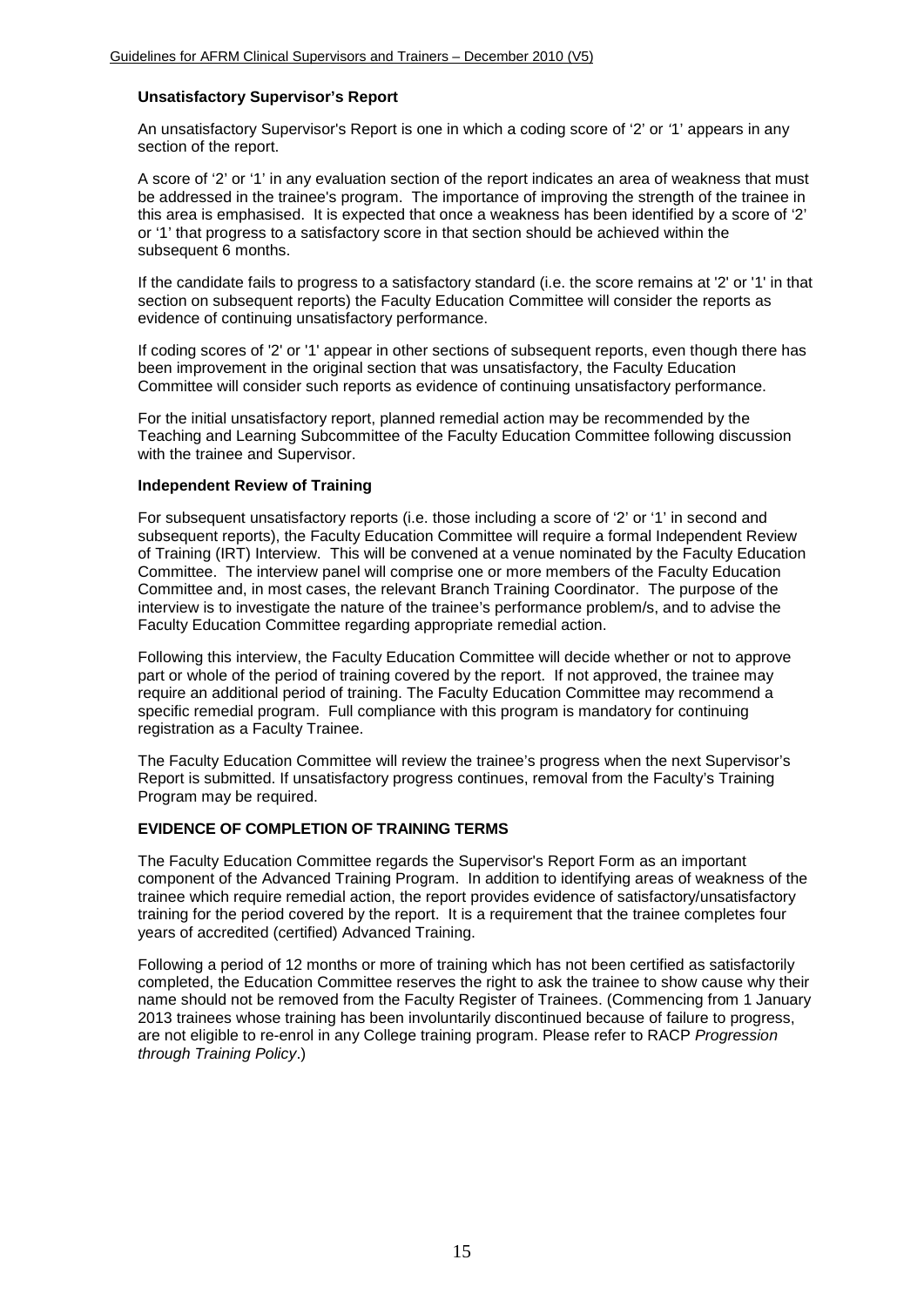## **PRINCIPLES OF TEACHING AND LEARNING**

#### **Adult Learning**

To provide high quality rehabilitation care, trainees need to become competent, self-directed, lifelong learners. During training, they should develop necessary skills in self-assessment, information management and problem solving. The Clinical Supervisor or other trainer has an important collaborative role in this process.

Such a collaborative approach utilises key principles of adult learning: namely, that adults

- learn better by active participation in goal-oriented teaching
- require a supportive learning environment emphasising achievement and progress
- have differing educational and personal backgrounds, learning needs and styles
- are motivated by a variety of different factors
- share a valuable common resource: experience

A collaborative learning relationship that recognises the valuable contribution the trainee can make to their own and other's learning:

- requires the trainee to assess and identify their personal learning needs.
- requires the trainee and Clinical Supervisor/Trainer to set a learning agenda (e.g. in the form of a learning contract or approved Learning Needs Analysis) reflecting their individual and shared learning goals.

#### **Learning Styles**

Many schemes have been proposed for identifying and understanding learning styles. No one scheme can fully describe the complexities of these processes.

The Myers-Briggs approach utilises 4 psychological continuums to describe personal attributes relevant to learning. Most people are not at the extremes of these scales, but tend to incline toward one end or the other.

• Extroversion/introversion

Extroverts learn well with others on the outer world of objects and action, prefer to be active, and may use a trial and error approach to learning.

Introverts focus on the inner world of ideas and concepts, prefer reflection to action, and often study alone.

• Sensing/intuition

Sensing types perceive immediate, real and practical facts of experience. They are observant, and skilled at remembering and using factual information. Intuitive types focus more on possibilities, relationships, and the potential meanings of experience. They may be creative, imaginative and good at problem solving and generating new ideas.

• Thinking/feeling

Thinking types make judgements and decisions objectively and impersonally. Feeling types make more subjective and personal judgements.

• Judgement/perception

Judging types function in decisive, planned and orderly ways, aiming to control and regulate events.

Perceptive types prefer to adapt to life by being spontaneous and flexible.

Another approach to assessing learning styles relates to the way trainees approach their work and handle problems. Four broad groups were identified by Honey and Mumford:

*Activists* are enthusiastic and open-minded, and throw themselves into new experiences. They will "try anything once" before moving on to another task. They may become frustrated by sustained activity and long-term consolidation.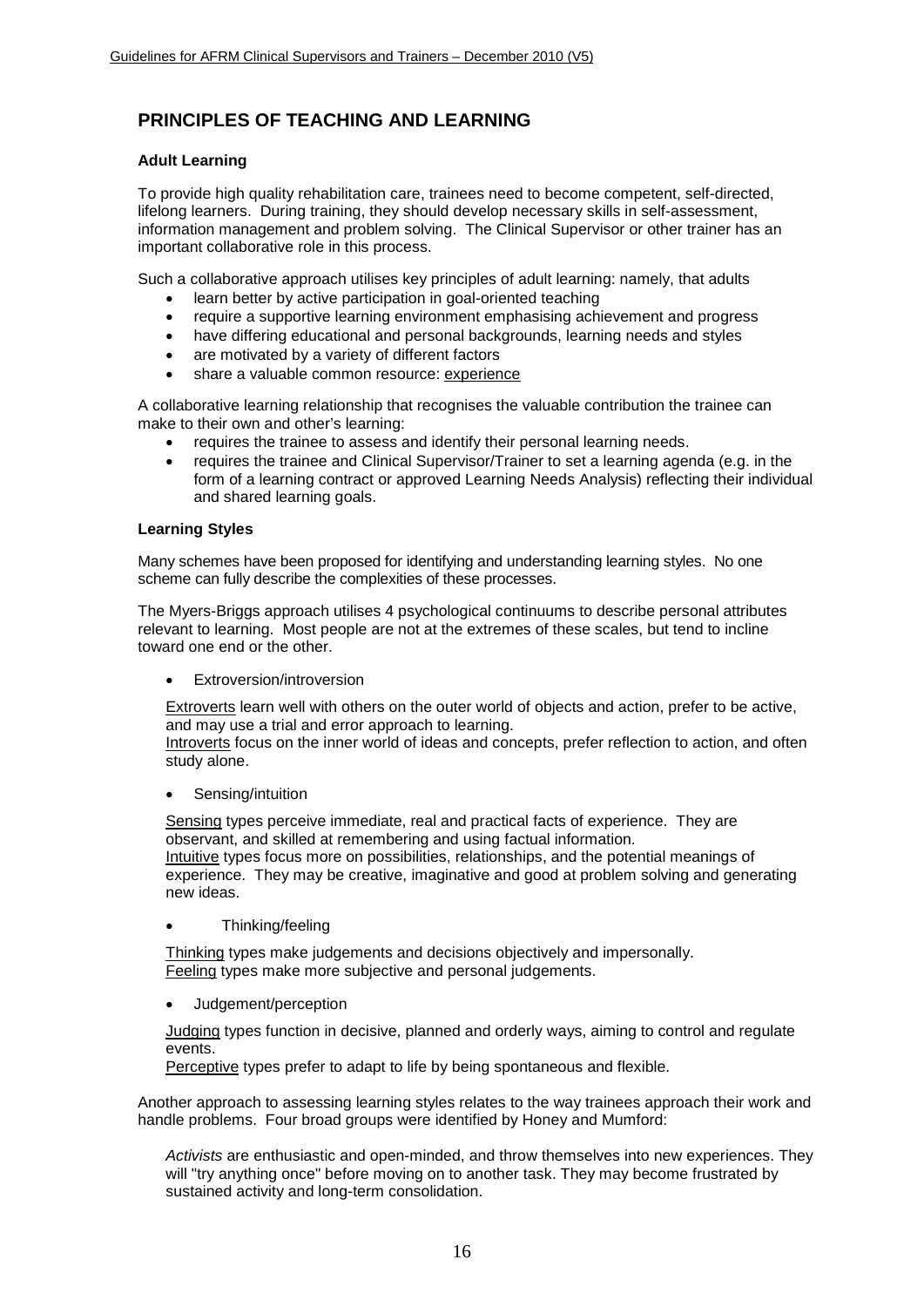*Reflectives* like to think about things first. They will collect all the data they might need before making a decision. They tend to be cautious, and may have difficulty making clear-cut decisions.

*Theorists* think things through in a logical and careful manner. They tend to be perfectionists, and prefer information to be clear and objective. They analyse and synthesise, and prefer to work with maximum certainty.

*Pragmatists* are keen to try things out and to see how they work in practice. They try to make things happen, and can become frustrated if they can't **do** things. They are usually practical and down to earth people who enjoy problem solving and decision-making.



If one considers the task cycle of the learning experience, it can be appreciated that each style is relevant. It is easy, however, to become overly focused on one aspect of the cycle. Different types of individuals are likely to get "stuck" at different places in a learning cycle. If a trainee is having difficulty with their workload, or in completing work tasks, consider the diagram above, and be prepared to discuss your mutual perceptions of these problems.

Trainees should be encouraged to reflect on their past positive and negative learning experiences and their own personality, and to shape their learning goals and methods on this information.

As a Clinical Supervisor, it is equally important to reflect on your own preferred intellectual and leaning styles, as these will directly influence your interaction with trainees, many of who will differ in their own styles. Conflict in learning styles between a Clinical Supervisor/Trainer and trainee can frustrate and diminish the mutual learning experience, and should be recognised and discussed as soon as possible. While different styles can enhance and enrich a group learning situation, diametrically opposed styles between a Clinical Supervisor and trainee may significantly interfere with instructional rapport and communication.

#### **The Role Model in Clinical Training**

Clinicians should strive to be good role models for their patients and staff. In the same manner, the Clinical Supervisor should be a positive role model for the trainee. 'Teaching by example' will inevitably occur, whether the teacher appreciates this or not! The example of the Clinical Supervisor will in many cases have greater impact on the trainee than what the trainee is told to do. This is both a conscious and unconscious process on both sides.

No individual clinician/teacher is perfect. What often occurs is that a trainee will see desirable characteristics which they will try to emulate. The Clinical Supervisor should be aware of this, and model those attributes and capabilities as much as possible.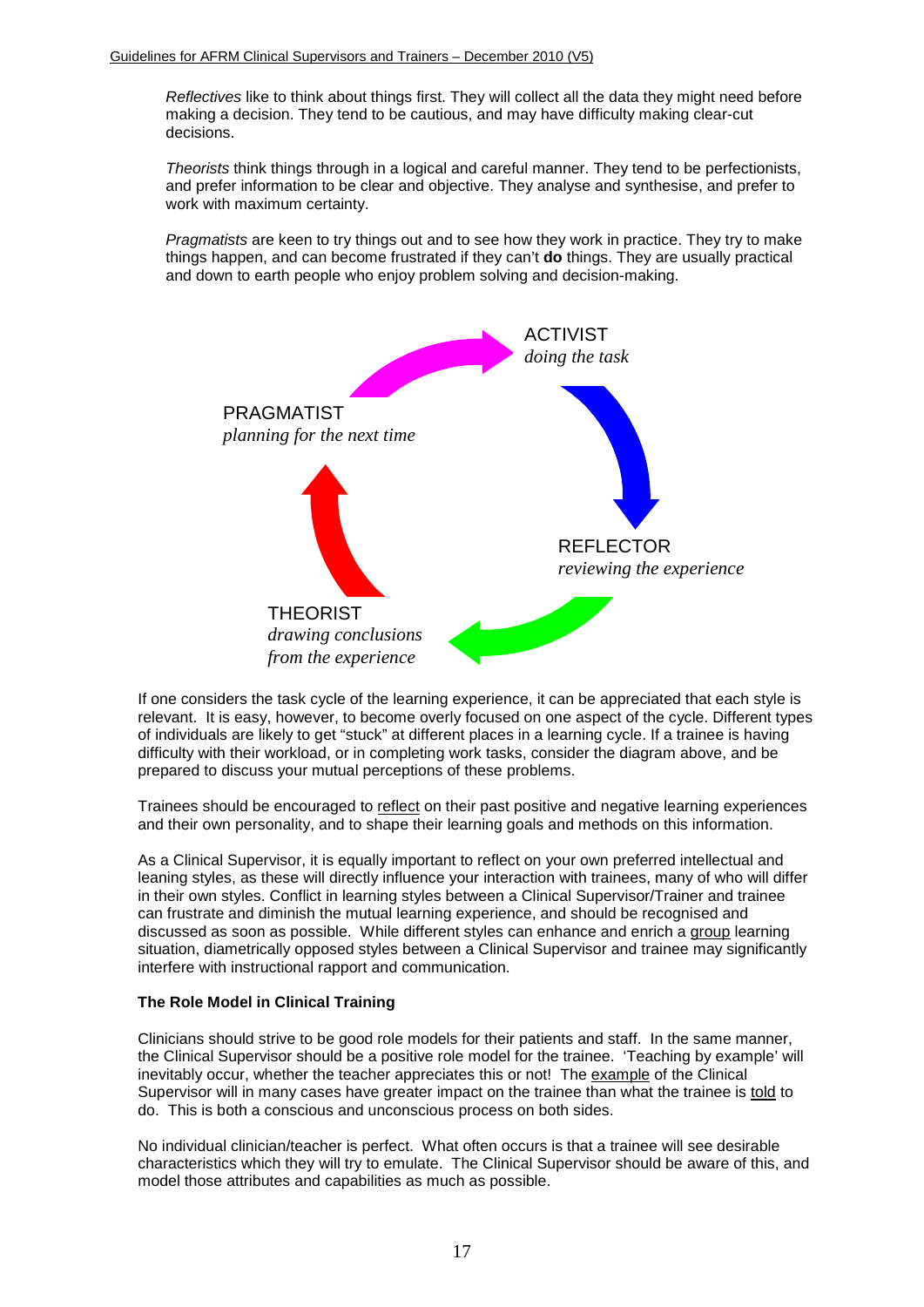The Clinical Supervisor should also be aware that negative attributes (e.g. tardiness, poor communication, low empathy) may also be perceived by the trainee as acceptable behaviours and in come cases reflected in the trainee's performance. The importance of appropriate and unambiguous professional behaviour by the Clinical Supervisor cannot be overestimated.

Role modelling importantly involves not only cognitive skills but also professional behaviours and attributes. These are often difficult to describe and define, and are often best taught by example. The essential professional behaviours and attitudes for Rehabilitation Medicine are described in the RACP's Professional Qualities Curriculum.

The example of the Clinical Supervisor can exert a powerful influence on the perception of the specialty of Rehabilitation Medicine by patients, families, staff, and by junior medical officers who may be considering future specialty training. The behaviour and attitudes of Clinical Supervisors directly influences the "popularity" of any individual training term. Positive role models can strongly influence a trainee's life and future career.

For all of these reasons, role modelling should be an intentional activity of the Clinical Supervisor, who should make deliberate and explicit attempts to demonstrate appropriate knowledge, skills and personal behaviours, and to articulate the importance and value of these domains.

In evaluating your impact and potential as a role model, remember the following:

- Be aware of your personality and your approaches to patient care and teaching. Try to be aware of the overt and subtle messages you transmit to those around you. Seek feedback from people who are close to you, who you feel can be objective, and whose opinions you value.
- Recall your own most influential role models. Which of their attributes had the most powerful influence on you, and why?
- Reflect on what you regard as your own best qualities. Can you do more to articulate and demonstrate these attributes?
- Reflect on the positive attributes and qualities of your trainee, and how he/she is a positive role model to those around them. Consider the importance of encouraging and assisting the development of their individual personality and professional style.
- Maximise the exposure of your trainee to you in as many clinical and non-clinical settings as possible, interacting with patients, families, colleagues, staff and friends in various situations.
- Be prepared to share with your trainee your thoughts and feelings about your career, and how you cope with the demands of professional life. The value of this type of information is very important to the shaping of career attitudes and adaptive professional behaviours.

## **EFFECTIVE CLINICAL SUPERVISION**

#### **Roles and Models of Clinical Supervision**

Clinical supervision plays a crucial role in assisting health professionals to integrate theory into practice and to prepare for the reality of their future professional roles. Trainees bring to their training terms a wealth of explicit knowledge but need to develop the tacit knowledge, and the personal and practical skills, of the experienced clinician.

Six supervisory roles are described which provide a useful framework to examine clinical educator activity:

- manager
- counsellor
- instructor
- observer
- provider of feedback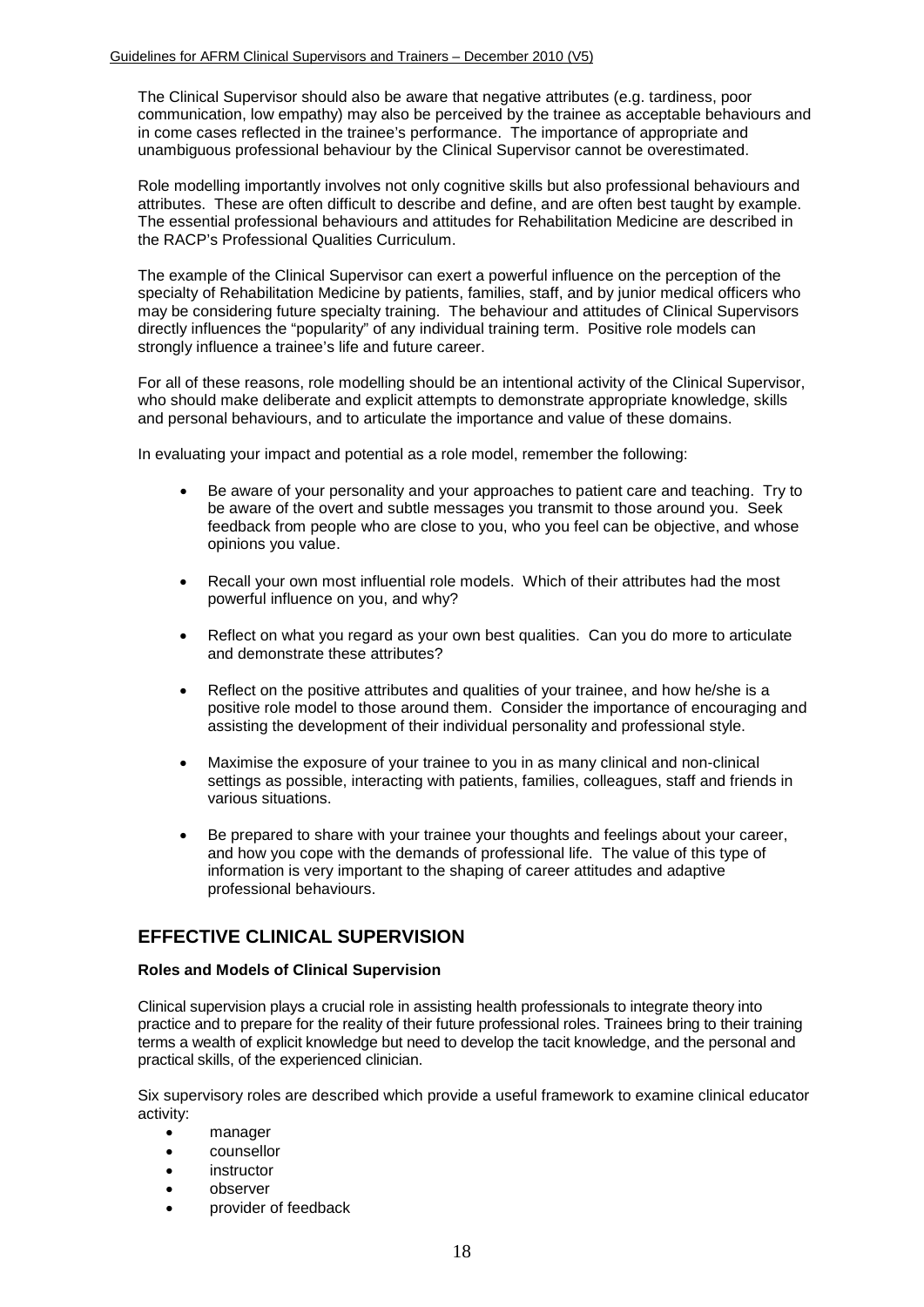#### **evaluator**

These are not the only roles described in supervision practice, but they provide a logical framework. Roles will often overlap and may be fluid over time.



The *manager* role is one of coordination and planning. It involves the smooth running of the term and, importantly, establishes the setting that facilitates all the other roles. The four components of this role are planning, organising, liaising and motivating.

*Planning*, *organising and liaising* commence with coordination and communication between the Faculty, hospital and rehabilitation staff, and other stakeholders. Liaison commences well ahead of the term.

By *organisation and planning,* the trainee is facilitated to set learning objectives for the term with reference to Faculty requirements and to detail any specific projects or activities. An induction or orientation interview should be held to ensure that the trainee understands their roles and responsibilities, establishes good relationships with key staff, and undertakes other initiatives such as learning contracts or completion of the Learning Needs Analysis on-line tool. Individual time should be spent with the new Clinical Supervisor/Trainers to encourage and support this preparation. Physical resources, such as workspace and computer access, should be assigned, and a timetable of activities provided including ward rounds, meetings and teaching sessions.

The role of *motivator and enthusiast* is very important in encouraging the trainee to develop confidence in their clinical skills. The trainee should be encouraged to attend all Faculty training sessions and to develop autonomy in their learning. During initial orientation, previous clinical experience should guide the Clinical Supervisor and trainee in setting relevant and achievable learning objectives. This is very important in maintaining motivation and enthusiasm.

The *counsellor* role aims to develop positive attitudes and cooperation, clarify behaviours and resolve conflict. The role is central as it deals with the affective and interpersonal domains of the training experience. Trainees and Clinical Supervisors need to establish positive relationships, to promote opportunities for co-operative planning, and tactics to deal with difficult or stressful situations. Valuable information can be gained by exploring the trainee's past experiences of clinical supervision.

Not every trainee and Clinical Supervisor will be compatible. Strategies may need to be implemented to ensure that a productive working relationship is established, providing support to both Clinical Supervisor and trainee. As a manager, this role can require subtlety, necessitating an awareness of the principles and skills of counselling, and at the same time promoting the trainee's self esteem.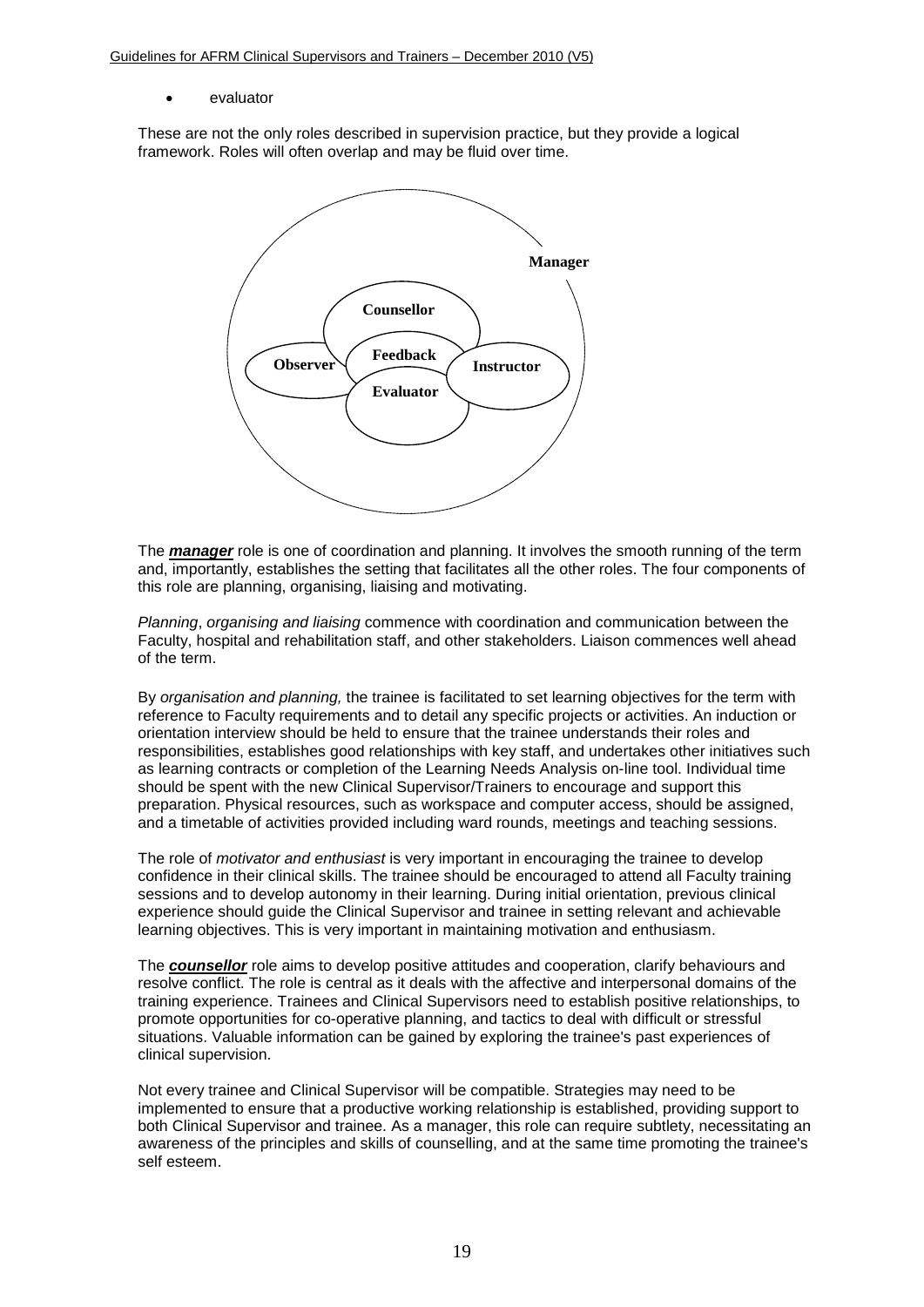The *instructor* aims to communicate information on ideas and practices verbally or by example, to facilitate constructive analysis of trainee performance and ideas, use problem-solving skills to develop self-reliance, and to plan further ways to enhance learning.

Presenting or modelling a skill to trainees usually requires a directive manner, although the use of nondirective methods, such as questioning and guided discussion, can be used to develop problem-solving skills and self-awareness.

The *observer* role facilitates the provision of feedback on the strengths and weaknesses of trainees, and the further development of knowledge and skills. Both Clinical Supervisors and trainees need to understand the purpose of observation, to set the parameters of what is to be observed, and to agree upon how this information will be used and recorded. During observation, the Clinical Supervisor aims to build a clear record of what was observed and to conduct a preliminary analysis before assigning priorities for discussion in feedback sessions. Discussion of these processes should be undertaken in the induction interview at the beginning of the term.

In providing *feedback*, the Clinical Supervisor informs the trainee about their performance and progress. The aim of feedback is to assist recall and provide analysis and interpretation of trainee performance, and by doing so to indicate strengths and weaknesses. This provides the basis on which to promote further learning, goal setting and behaviour change in a collaborative and positive approach between trainee and Clinical Supervisor.

The *evaluator* is concerned with making judgements about the overall progress of the trainee, assessed with regard to the agreed objectives of Advanced Training and the specific training term. This is done as a structured formative evaluation occurring every two months, and informally during the term. Summative evaluation is undertaken at the final assessment at the end of the training term, by completion of the Advanced Training Supervisor's Report. Trainees are encouraged to self-evaluate at each of the formative and summative evaluations, providing the opportunity for collaborative reflection and goal setting.

#### **Styles of Supervision**

Supervisors each have a style or styles that they use in carrying out their roles. The three orientations of these have been described as

- directive
- collaborative
- non-directive

Most supervisors would use all of these styles at some point in their supervision, depending upon the learning task, circumstances and the maturity of the student.

The following discussion outlines the pertinent points of each style and provides examples of how each can be utilised in the clinical setting.

#### *Directive*

This approach includes the major behaviours of:

- Clarifying
- Presenting
- Demonstrating
- **Directing**
- Standardising
- Reinforcing

A directive approach does not mean that the supervisor assumes an autocratic role. It presumes that in some situations the supervisor will know more than the student, and that an effective way of improving instruction is to show the student in a tangible way how a certain standard can be achieved.

Examples of this include the imparting of mandatory information such as clinical practice guidelines. Set objectives, evaluations and assignments would also fall into this category. A directive approach might suit more junior trainees, or the learning of potentially complex or highrisk skills.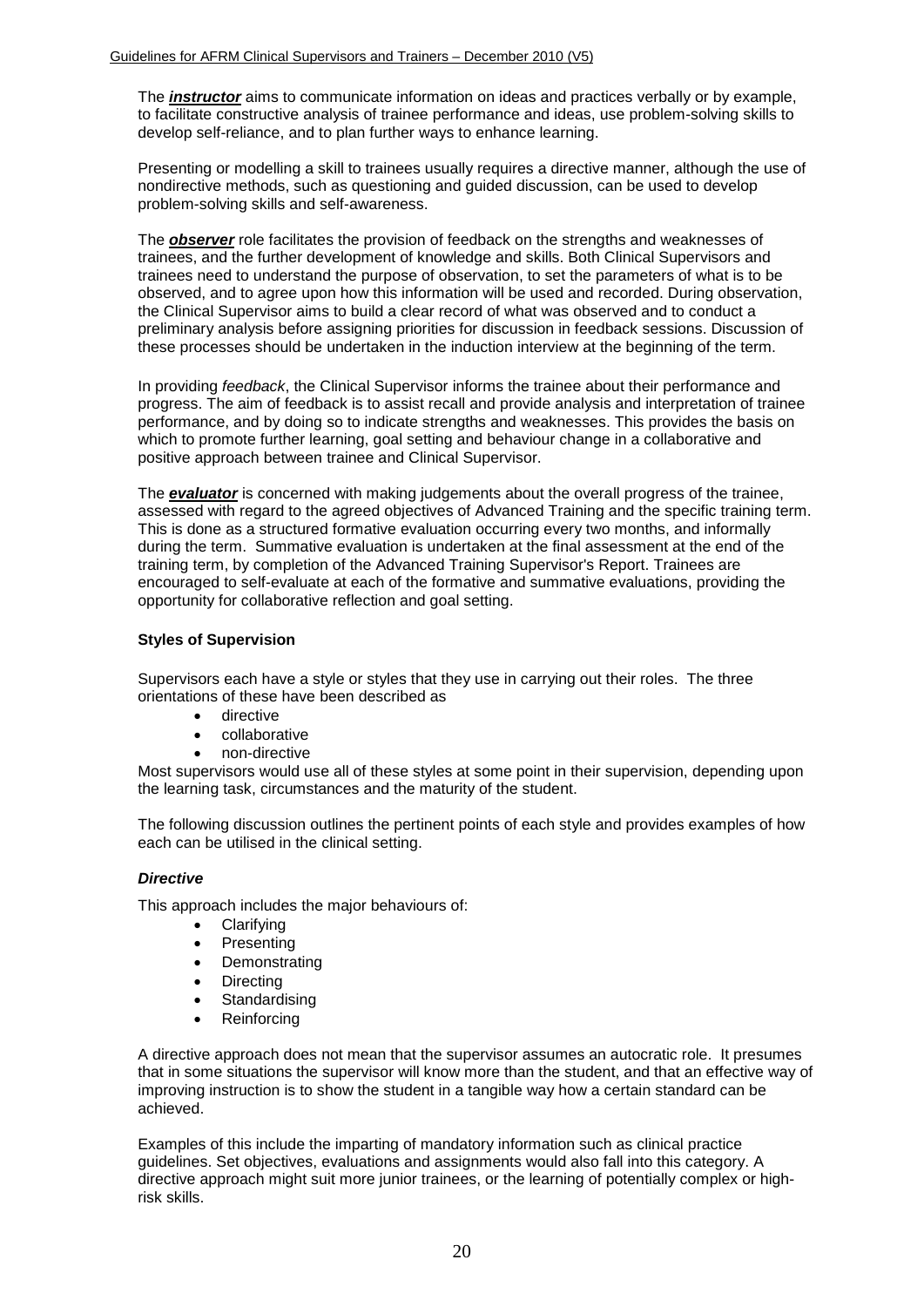#### *Collaborative*

This approach includes the major behaviours of:

- Listening
- Presenting
- Problem solving
- **Negotiating**

The end result of this approach is mutual agreement upon process between trainee and Supervisor, using friendly negotiation and excluding neither point of view. This presupposes that each individual's ideas may not be as effective as mutual ideas. Therefore, agreement and acceptance for change or compromise is desirable.

Examples of this include learning contracts, tutorials, projects, caseloads and levels of supervision. Time must be allowed for the trainee to solve problems, discuss initiatives, review their learning objectives and determine future priorities. This approach is most appropriate for middle to senior trainees.

#### *Non-Directive*

This approach includes the major behaviours of:

- Listening
- Encouraging
- Clarifying
- Presenting
- Problem solving.

The major premise of this approach is that trainees are capable of analysis and problem solving, and that taking responsibility for this makes learning more meaningful. The role of the Clinical Supervisor then becomes one of a facilitator, using the above behaviours to direct the trainee towards self-discovery without imposing a formal structure.

Examples of this include allowing the trainee to develop their own learning experiences, projects, tutorials and learning contracts. The Clinical Supervisor is used as a sounding board, for clarification and problem solving, presenting suggestions and resource material only as requested. This could be an approach with a final year trainee who was able to demonstrate a high level of independence and confidence. There would need to be elements of the directive and collaborative approaches to facilitate the trainee to this point, and these may still be appropriate at times within an overall non-directive approach.

The training term experiences provide trainees with important opportunities to practise their professional skills in a real situation and to integrate theory to the level required for professional competence. These experiences also promote the professional socialisation of emerging clinicians. For supervisors, the provision of positive learning experiences and the modelling of relevant professional behaviours is a potent responsibility to be undertaken with thought and care.

To be an effective clinical educator, it is necessary to develop self-knowledge about values, beliefs and approaches to learning. It is essential for supervisors to understand the various roles encompassed by them as clinical educators and the supervisory styles they utilise. Models of supervision provide valuable guidance for both experienced and new supervisors in the provision of a framework for practice.

#### **References**

J, Higgs and H, Edwards (Eds) 1999. Educating Beginning Practitioners - Challenges for Health Professional Education. Chapter 22 pp,173 -178. Great Britain: Butterworth- Heinman

Caput,D,Z.1976. Instructional Objectives. In Ford,C and Morgan,M (Eds) Teaching in the Health Professions. pp121-133. St Louis

Chambers,N. 1999. Close encounters: the use of critical reflective analysis as an educational tool in teaching and learning. Journal of Advanced Nursing. April, Vol 29(4) pp 950-957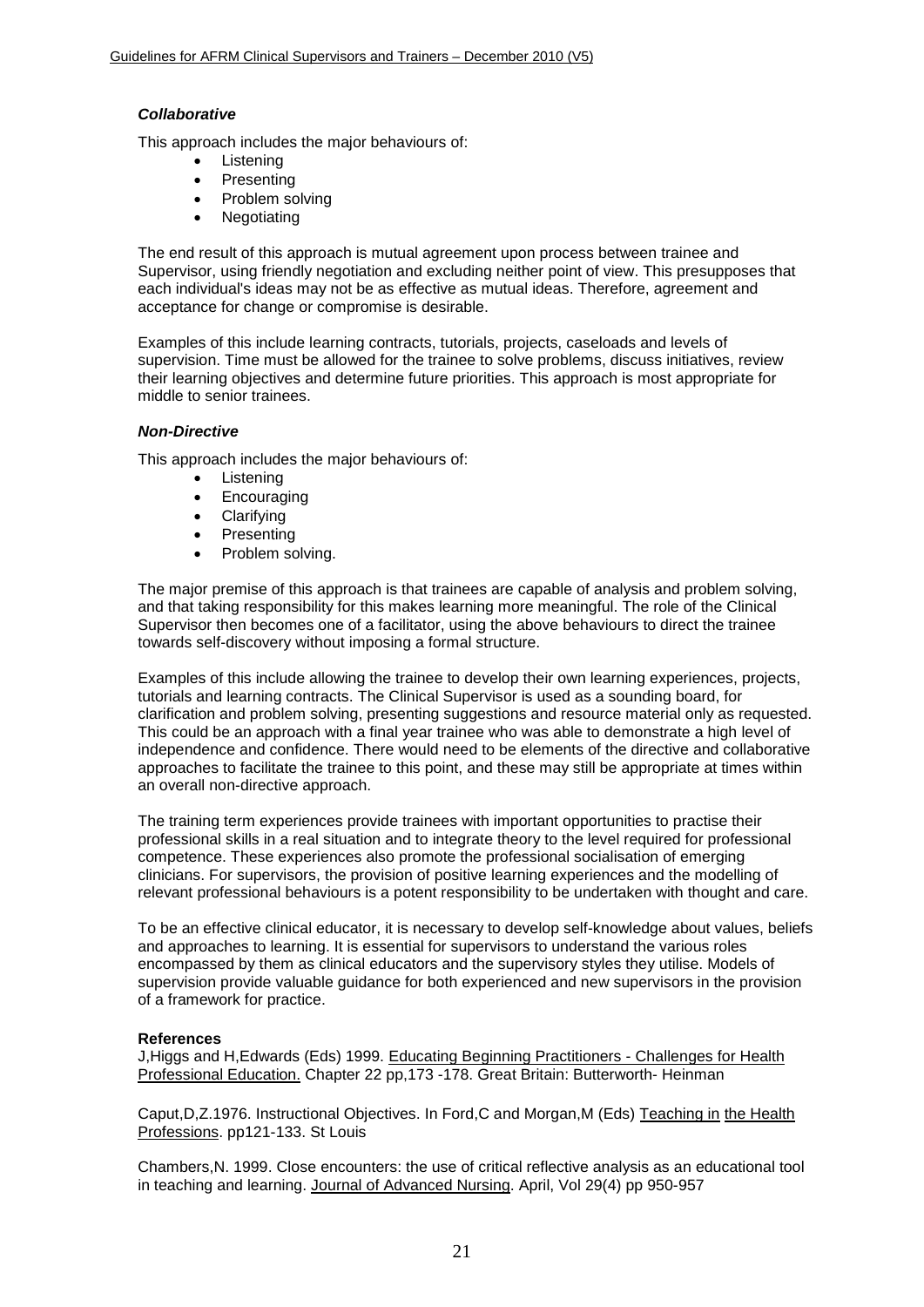McAllister,L, Lincoln,M, McLeod,S, Maloney, D.(Eds) 1997. Facilitating Learning in Clinical Settings. Chapter 2,pp28-44.

Neville,V, 1999. Roles and Responsibilities of Clinical Supervisors. In Clinical Teaching and Supervision. Unit 1, p11. Sydney: University of Sydney Publication.

Sergiovanni, T, and Starratt, R. 1993. Supervision: a redefinition. Chapter 16, pp 284-307. 5<sup>th</sup> Ed New York: McGraw Hill.

Skeff,K and Mutha,S. 1998 Role Models - Guiding the Future of Medicine. The New England Journal of Medicine. Vol 339(27) Dec. pp2015-2017.

## **PERFORMANCE FEEDBACK**

#### **What Is Performance Feedback?**

Feedback is an important and well-recognised principle in many mechanical and biological systems. It is usually regarded as vital for smooth and optimal functioning.

In human systems, performance feedback involves the identification of specific "strengths" and "weaknesses". The former are to be encouraged and nurtured. The latter are regarded as areas of potential growth and development.

#### **Why Is Performance Feedback Necessary?**

In the past, performance feedback in medical training has in general been undertaken very poorly. Feedback was often vague, inadequate and untimely. Effective feedback must be specific, and given at an appropriate time to encourage and permit behavioural change.

Supervisors and Trainers should recognise that trainees do *not* instinctively know if their performance in any area is satisfactory! In many surveys of student expectations, students rate constructive performance feedback very highly. Supervisors, however, often rate their ability to give feedback more highly than do their students!

Lack of feedback can have deleterious effects on both good and bad clinical practice. Without feedback, errors in performance can become entrenched "bad habits". Without feedback, students may discontinue good practices or fail to fully develop intuitive skills, because they do not recognise and value their own strengths.

It should be stressed that there is no such thing as a "neutral" interaction between a teacher and student. Students keen for feedback may perceive it in the form of verbal statements or body language, even when such feedback is unintentional. Where little formal feedback is given, there is the possibility that "neutral" feedback may be misperceived as "negative" feedback.

#### **Why Is Performance Feedback Often Done Poorly?**

An important reason is that many Clinical Supervisors/Trainers had little personal experience of effective feedback during their own training, and possibly experienced negative or destructive feedback. Many trainers did not encounter good role models, and were not exposed to appropriate attitudes and methods. Later, busy clinical practice did not allow sufficient time to develop these skills.

Many supervisors are uneasy about the potential impact of feedback. Some believe that positive feedback may threaten the necessary professional distance in their relationship with the trainee, or perhaps discourage the trainee from further effort or learning. At the same time, negative feedback is seen as difficult, possibly hurtful to the trainee, and perhaps damaging to the personal relationship with the Supervisor.

For such reasons, it is not surprising that the feedback provided is often vague and indirect. A trainee receiving such feedback may not feel satisfied, but is unlikely to pursue the matter for fear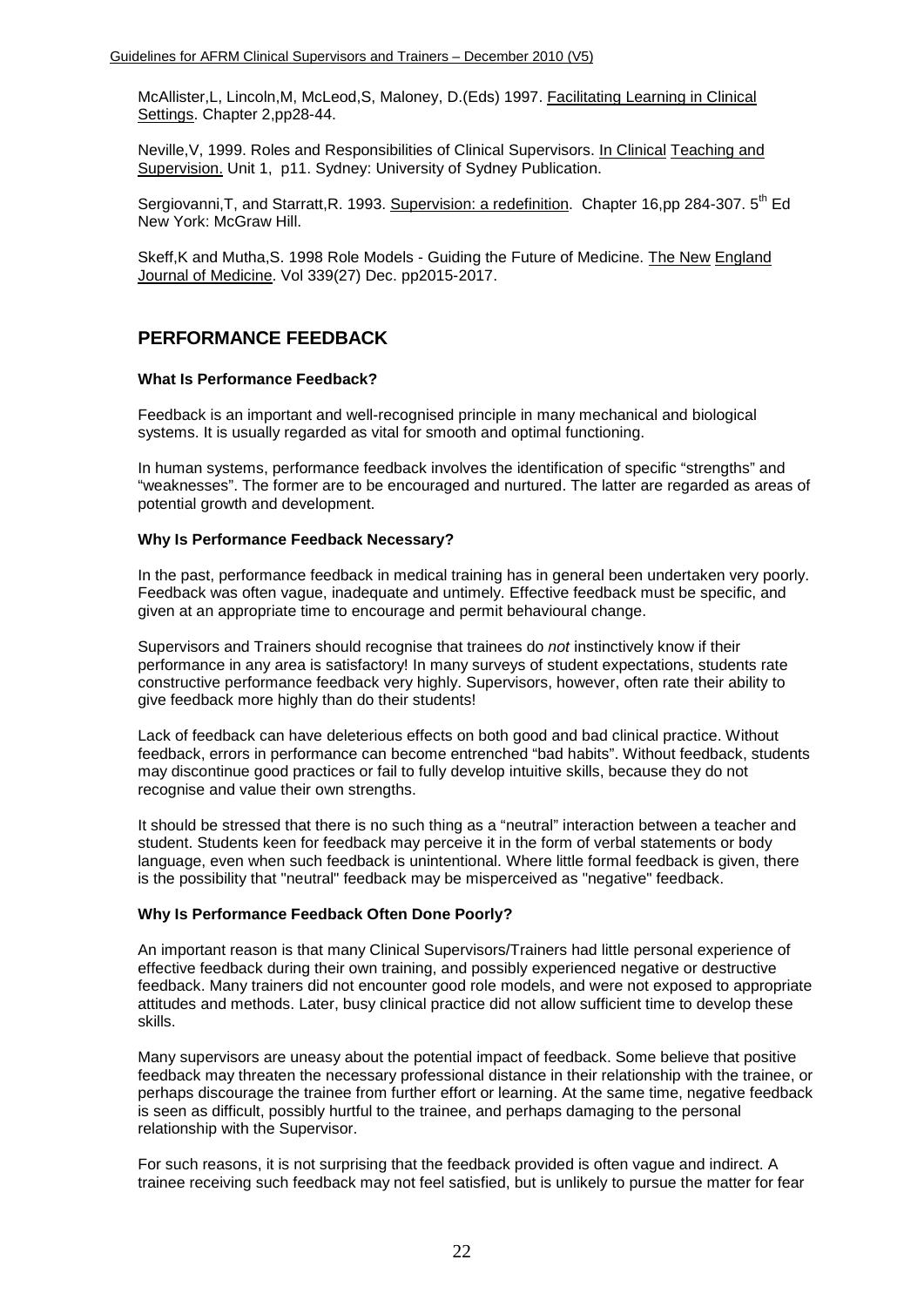of eliciting negative feedback. Eventually, both the Supervisor and trainee form a relationship where feedback is superficial and where real issues are not addressed.

There is no doubt that, when offering feedback, a supervisor is taking a risk, but there are ways to manage this risk, and to use the feedback experience to deepen the relationship with the trainee, and to further develop supervision skills. A worthy goal is a relationship with the trainee in which he/she invites comment on their performance on a regular basis.

#### **Improving the Quality of Performance Feedback**

Here are 10 tips to improve your own clinical supervision:

- 1. At the outset, determine the trainee's past experience of feedback, both positive and negative, and their readiness to enter a relationship with you in this regard. Talk through past negative experiences, and attempt over time to establish a "climate of trust" in which their professional performance can be observed, evaluated and discussed. As a supervisor, aim to be *competent and credible, caring and concerned*.
- 2. Provide feedback in regular, private, structured sessions, as often as necessary to develop your relationship and to address necessary issues. At the same time, provide brief and relevant concurrent feedback in instructional encounters in clinics and ward rounds, but ensure that this feedback is focused on professional behaviour and clinical skills, and that sensitive feedback is not given in front of patients or staff.
- 3. *Always ensure that feedback is relevant to the objectives of training, and to the trainee's individual training goals; and that your feedback is based as much as possible on your own direct observations.* Where necessary, refer to the Faculty Training Manual and the written Clinical Supervisors Report, which details all the required areas of evaluation. In our discipline, the observations of other health professionals are invaluable in global evaluation, but nothing can replace specific comments based on the supervisor's repeated, accurate and direct observations of the trainee's work.
- 4. Before providing feedback, invite the trainees to evaluate their own performance. Then introduce your general observations, and explore with them the assumptions or conclusions that you have made. Make sure that you have all the facts that you need, and that you've "got it right" before proceeding. Avoid premature feedback! There may be important issues of which you are unaware!
- 5. As far as possible, and especially in structured sessions, give positive feedback *before* negative feedback. There are always positive aspects of performance. Negative feedback is often more palatable when it is preceded by a genuine and positive *appraisal* of satisfactory performance, which serves to identify the areas of difficulty in a broader context.
- 6. Make feedback *specific and non-judgemental.* Both the positive and negative attributes and actions of the trainee should be evaluated with regard to their effects and outcomes. Emphasising the *outcome* of a behaviour or action is often more instructive than describing the behaviour or action in isolation. Avoid negative descriptors such as *lazy* or *incompetent*, and similarly avoid excessively positive descriptors such as *brilliant* or *fantastic*. Such comments tend to be superficial and meaningless. It is preferable to ground your comments on specific examples of actions or behaviours that were significant with regard to either actual or potential positive or negative outcomes. Relevant goals in Rehabilitation Medicine include the treatment and well being of the patient, the trainee's relationships with families and the rehabilitation team, and communication with other agencies.
- 7. Feedback is invariably "subjective". Even when you have directly observed the trainee, your judgement will of course be based on your own experience, habits and values. This does not necessarily weaken your position. You are after all, an experienced clinician, and your opinion of the trainee should be accurate and relevant. But acknowledge that it is *your* viewpoint. Use specific comments such as "I saw that you…" or "I believe that you…". Admit that this is your point of view, and that your point of view is important, but not necessarily the final word on the matter! Encourage the trainee to hear your feedback. Encourage discussion and (as much as possible) agreement on the important aspects of their performance.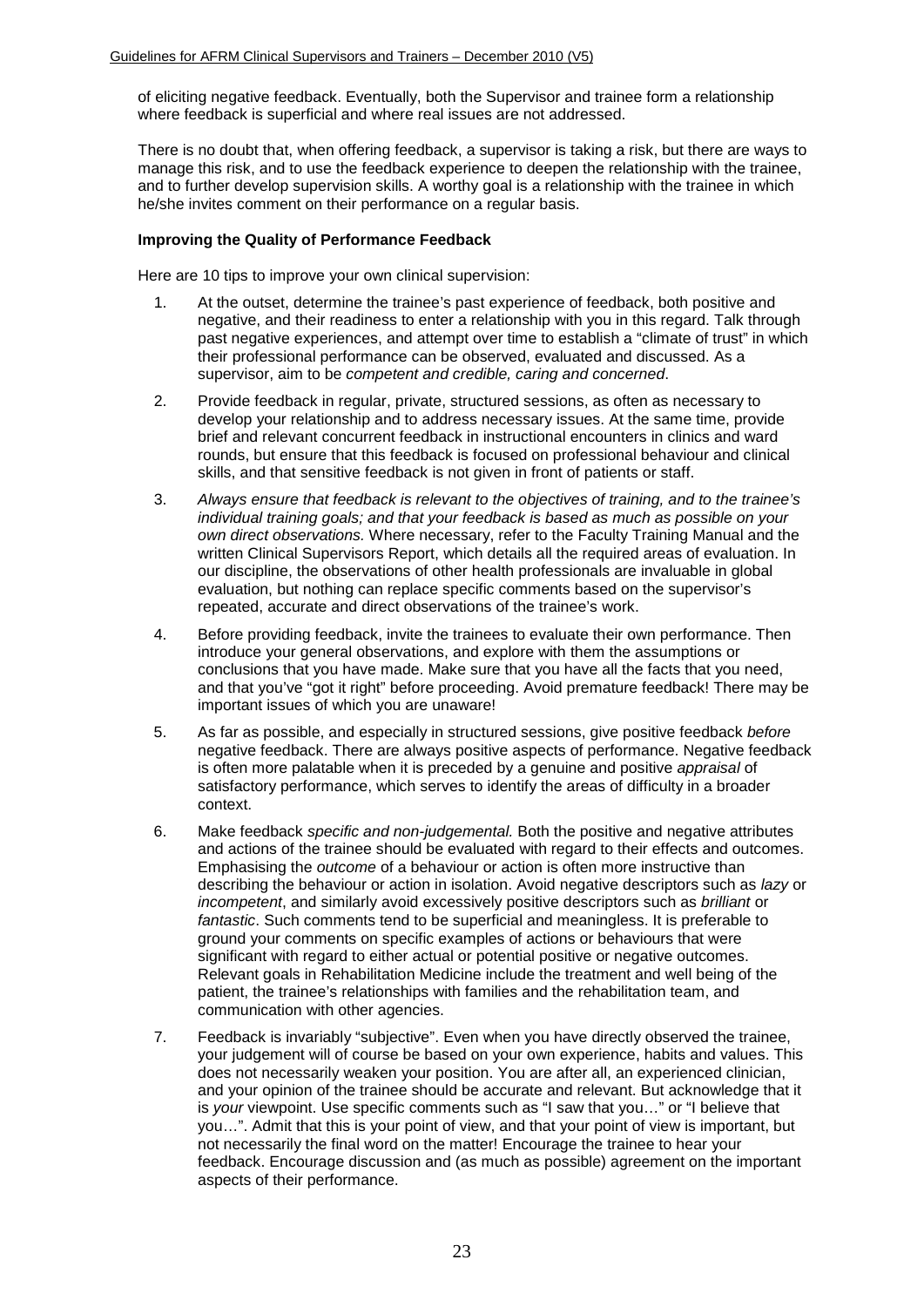- 8. *Avoid feedback overload!* It is possible to overload the trainee with feedback, whether positive or negative. You should allow time for the trainee to absorb your comments, to self-reflect, and discuss issues further. Particularly with negative feedback, plan what you are going to say, and focus only on the most important issue/s. Go slowly, and observe the trainee's responses. Trainees vary in their *receptivity* to feedback. Excessive feedback may cause the trainee to become defensive, and to hide their difficulties. During any single encounter, monitor closely for their understanding of your feedback, and their emotional comfort in discussing any issues. If necessary, keep such interviews reasonably short.
- 9. *If there is a problem, then you must both have a plan!* If your observations of the trainee reveal significant problem areas, then it is vital to formulate a plan by which you will both address and review these issues. The plan should specify the problem areas, the agreed remedial action/s, and the mechanism/date of subsequent review. Such a plan should be written on or appended to a copy of the Advanced Training Supervisor's Report. Such an approach may be necessary where problems are of a serious nature, and especially where the trainee is in danger of failing the overall term evaluation. Whatever the difficulties, continue to demonstrate your concern and your support.
- 10. *Develop an awareness of your own strengths and weaknesses as a supervisor.* It is important to know your own supervisory style, and to perceive how you present to those around you, particularly junior staff. Seek feedback from your trainee if you are uncertain. If you have developed a good relationship, they may provide you with interesting and informative feedback! Remember that the supervisor-trainee dynamic is very much a twoway affair, and that the willingness and readiness of the trainee to work with you will depend on your own attitudes and actions in clinical practice and in supervisory sessions. Acknowledge to yourself and to your trainee that clinical supervision is a skill that you are developing. Be prepared to grow and change. Your trainees will welcome your honesty.

## **FORMATIVE EVALUATION**

The Faculty Education Committee regards formative evaluation and the process of formative interviews as a key activity of effective clinical supervision. The interviews at two and four months of the term provide the Clinical Supervisor with the opportunity to explore and understand the trainee's progress in training, to identify the trainee's strengths and weaknesses, and to identify problems in the training term. Linking some of these interviews to landmark events in the term, such as an ITLCA, can be especially helpful.

The Faculty and the Royal Australasian College of Physicians offer training sessions in skills pertinent to this activity each year. Clinical Supervisors are expected to attend these workshops as often as possible.

Where formative evaluation during the term identifies problems or difficulties about which the Clinical Supervisor is uncertain, or for which they need advice, they are encouraged to contact either the local Branch Training Co-ordinator, or the Chair of the Faculty Education Committee. They can provide confidential advice based on their extensive past experience, and their knowledge of the Education Committee's expectations and requirements.

The manner in which formative assessment and interview is undertaken is critical to its success. The information below gives a general outline of the process. You are also advised to read *Performance Feedback,* in the previous pages.

#### **The Formative Interview**

At the beginning of the training term, the trainee should clearly understand that formative interviews will be undertaken, and will be based on the Supervisor's Report Form. Prior to the formative interview, the trainee should be asked to complete their own copy of the Supervisor's Report Form. One can be downloaded from the Rehabilitation Physician Education section of the Faculty website.

Encourage the trainee to reflect on their performance so far during the term, and to give a single score against each of the items on the Supervisor's Report Form. This is an important step in the process, as it requires the trainee to assess their performance in multiple domains, and to commit to a specific level of performance. It should be emphasised to the trainee that the 'score' is a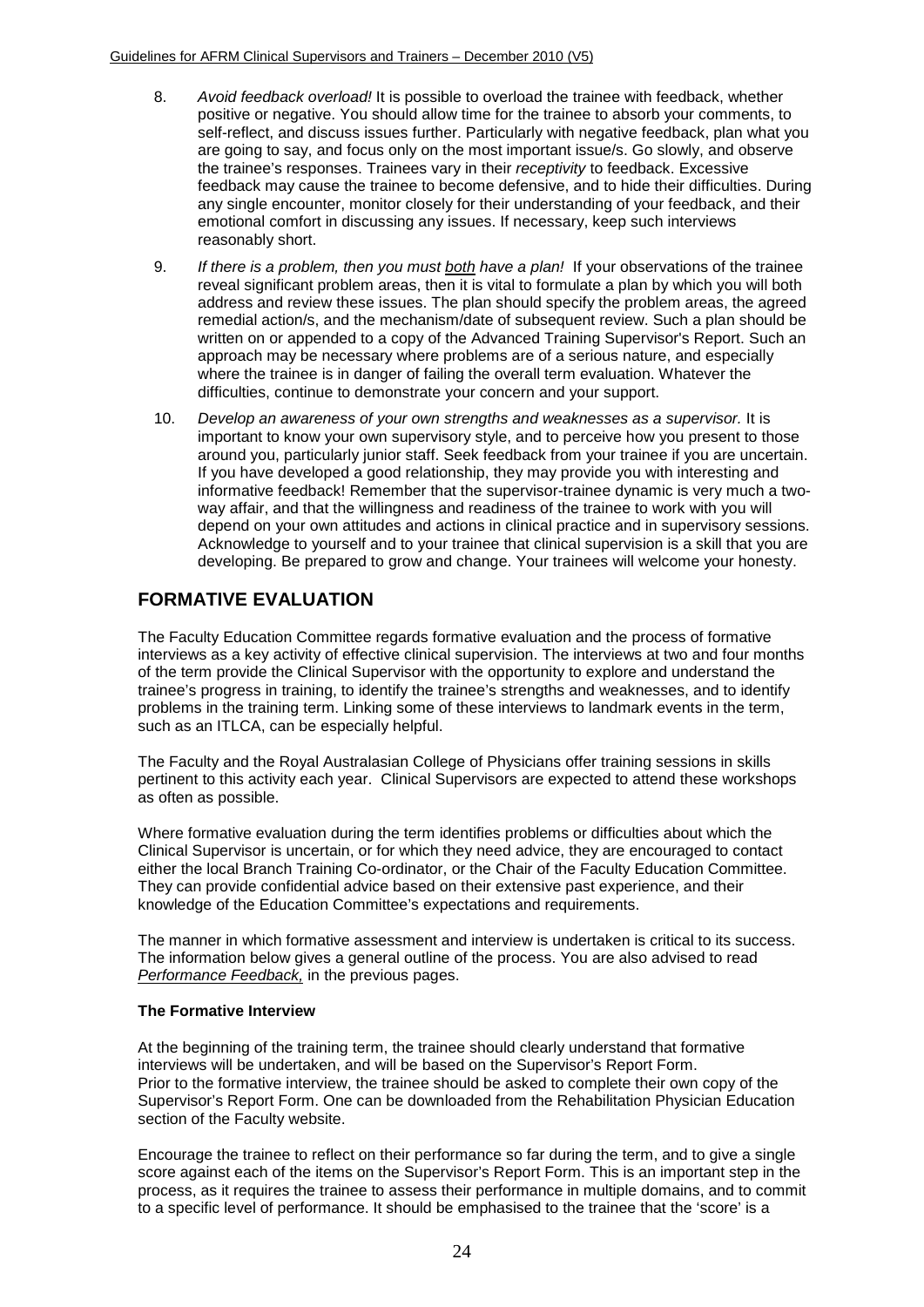*starting point* for discussion, and not the final word! It is not uncommon for trainees to evaluate their performance at too low a level, and in many cases they may be pleased to hear that their Clinical Supervisor rates their performance more highly! Unfortunately, the reverse may also occur.

The trainee's completed copy of the Supervisor's Report Form should be provided to you two or three days prior to the interview. Read the report and consider each response carefully. Pay particular attention to items 1 and 5, which describe professional behaviours and attitudes. This area is one where many trainees may have difficulty, especially with their professional role and interdisciplinary management.

Under patient care, consider the knowledge and clinical skills the trainee has demonstrated in clinical encounters with you, in their teaching of other staff, and in your own teaching sessions. Remember that their level of knowledge and skill is to be evaluated at a standard *relative to their level of training*. Your expectations of a third or fourth year trainee will be very different from that of a junior trainee.

Areas such as development of a rehabilitation plan, patient management, and communication skills can be evaluated in part by examination of clinical records and other written patient management information (e.g. team meeting reports).

The technique of the "360° interview" is relevant to trainee evaluation. This involves your discussion with key staff members who observe and interact with the trainee in different settings. This includes other Consultants and Registrars, nurses and allied health professionals, and junior medical staff. All will observe different facets of the trainee's performance, and can provide specific feedback from multiple sources, on the trainee's attitudes and skills from different perspectives. This is particularly relevant for the problem trainee, whose difficulties may be specific to certain clinical or professional domains. The trainee should be made aware at the beginning of the term that such interviews may be undertaken.

Assessment of areas described in Section C of the Supervisor's Report Form will depend on the trainee's particular activities during that term. Do not assume that these areas are covered by their completion of the relevant external training modules. It is important to evaluate whether the trainee is participating adequately and satisfactorily in routine service activities, team co-ordination (Item 16), Continuing Medical Education activities such as journal clubs and other teaching (Item 17), and general quality management activities (Item 19). The trainee's limited but definite participation in these activities should be expected at all levels of training and in every term.

The actual formative interview should be scheduled at a mutually convenient time and place for both the Clinical Supervisor and trainee. Allow about 45-60 minutes for adequate review and discussion of all areas. The interview should not be conducted "on the run" or where distractions or interruptions may occur. If possible, choose a neutral venue away from telephones and staff. In summer, try a shady garden seat and a tasty sandwich!

Begin by allowing the trainee to describe their general impression of the term to date, and don't be overly concerned initially with the Supervisor's Report Form or issues raised in it. Ask the trainee to disclose "the good and the bad (and the ugly)" about their experience. Acknowledge any difficulties they may have experienced. Try to understand the perspective of a trainee doctor who has come to a new (and possibly very different) hospital and training term, and who carries all of the usual anxieties and concerns about coping with work/study, and making a good impression.

Remember that you yourself were in exactly this situation in the past. When appropriate, move on to the specifics of the Supervisor's Report Form, explaining (if you have not done so already) that this assists you *both* in focussing on the relevant aspects of the trainee's performance. There are a number of approaches to this review. You may wish to begin at Item 1, and to briefly discuss each item as you move through the report. This may be very time-consuming, and is often unnecessary.

Another approach is to review each of the three domains of the report. That is: attitudes and professional behaviours, patient care, and the items clustered in Section C. In each domain, you may choose to accept the trainee's satisfactory self-evaluation on any specific item, although you should at least state your agreement so the trainee can see that you acknowledge their performance and their evaluation. It is always worth recognising and discussing self-evaluations of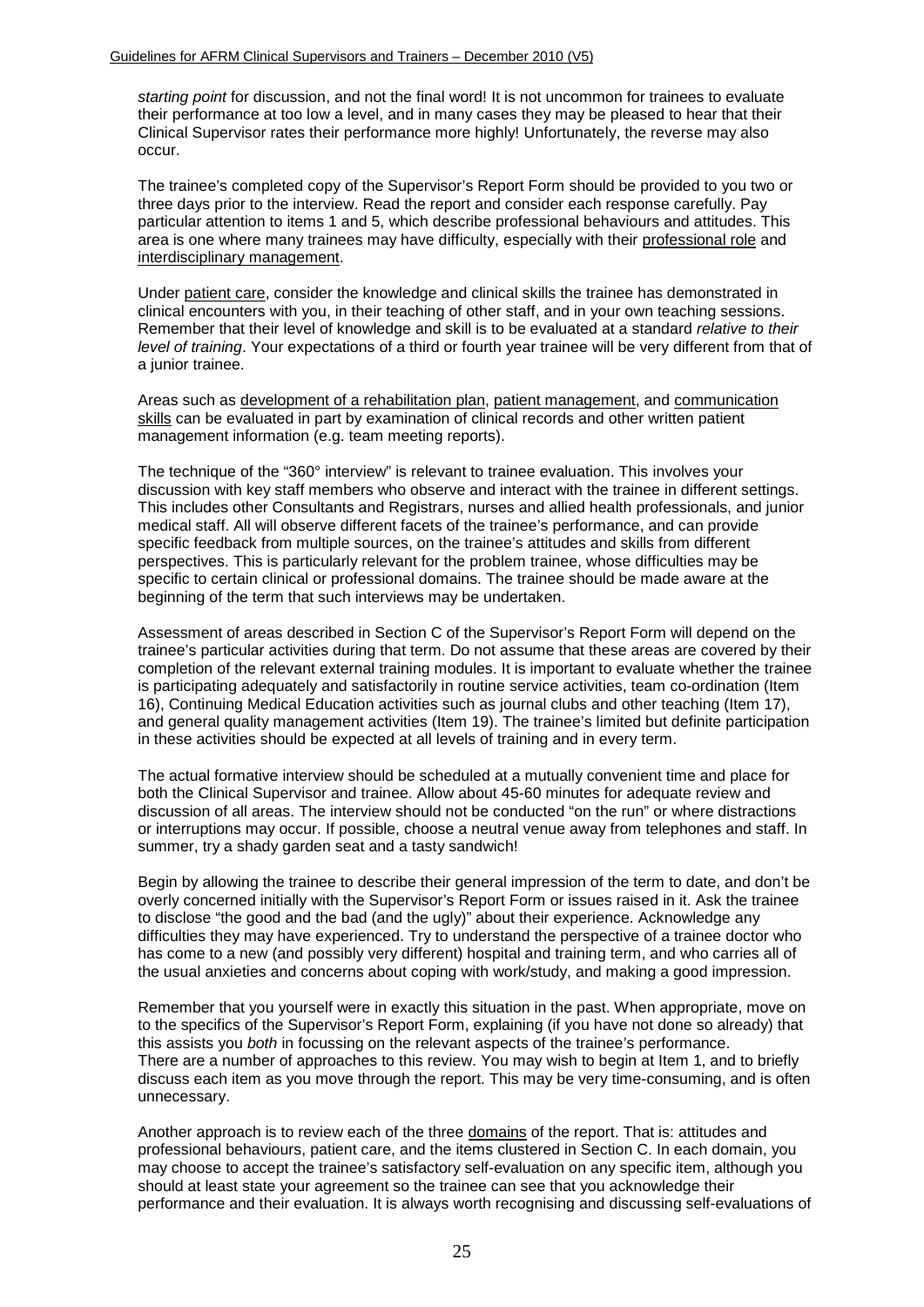**4** and **5**, as the trainee is clearly indicating their belief that they have above-average skills in these areas. If so, ask them to describe those, and give them the opportunity to explain and expand on this area. It is very important to give due recognition to areas of above-average knowledge and skill, and to encourage the trainee to continue to develop such skills.

Another approach is to focus initially on areas or scores of 4 or 5, proceeding as above to explore and define these skills. This certainly starts the interview on a positive note, and may assist later on if there needs to be discussion of problem areas in the report.

A note of caution: Do not feel that it is necessary to bring the trainee "down to earth" if you disagree with their evaluation of 4 or 5 on any item. It is more important to explore the reasons for their perceptions, and to understand the basis of their self-assessment. Remember that the formative process occurs in confidence between you, and it is often just as difficult for a trainee to describe above-average performance as it is to admit areas of difficulty.

What matters more, provided that their item performance is in fact satisfactory, is that you both (over the length of the term) come to an understanding of each other's beliefs and perceptions with regard to the trainee's performance and your own fairness in rating it. Remember that, as a Clinical Supervisor, you can't see everything. You may decide to take a trainee's above-average self-evaluation *on trust*, provided that you have no reason to doubt it. This is preferable to making potentially negative (or at least neutral) statements about areas where a trainee may feel that they are making above-average progress.

Any item that the trainee evaluates at 1 or 2 must be discussed in detail, whether you agree with this low assessment or not. The trainee is clearly indicating an area of difficulty, and this warrants full exploration. Reassure the trainee that the score they have given has no relevance or purpose other than guiding discussion, and attempt to fully understand their concerns.

If you disagree with them and (after discussion) believe they are performing satisfactorily, advise them of this. If, however, you believe that there is an area/s of difficulty, discuss specific actions you will *both* undertake to address these problems. Is there a need to focus your teaching on a specific area? Does the trainee need more exposure or experience in specific clinical areas or clinical skills? Can you advise them how to enhance their learning in these areas? Are there professionals within or outside your organisation who might be of assistance? It is important that you *both* decide on specific actions to address these problems, set realistic objectives and timeframes, and agree to review progress in these areas on a regular basis, say fortnightly or monthly. Significant problems must be addressed before the next two-monthly formative interview.

It is *imperative* to take these steps in situations where a trainee's performance is sufficiently below standard that it is likely or inevitable that the final summative Supervisor's Report will give scores of 1 or 2 in any area. It is *entirely unacceptable* to give unsatisfactory final scores when no prior warning or discussion has occurred. *This does happen.* It is very difficult for the Faculty Education Committee to accept such an evaluation by the Clinical Supervisor when there is *no evidence* that the Clinical Supervisor has brought this problem to the trainee's attention, or initiated any form of remedial action.

A further note of caution: The trainee who globally self-evaluates their performance at **3** across all areas may be indicating their perception of generally average performance, but may be doing so without adequate personal reflection on both their strengths and weaknesses. Such global scoring can make it very difficult to initiate meaningful discussion. With an "all 3's" report, take the approach of examining each broad domain, encouraging the trainee to describe their performance and their level of confidence in each area. It is important to *open up* discussion in this way, and to attempt to identify areas of accomplishment and areas of need that can be dealt with as described above.

At the completion of the formative interview, the copy of the Supervisor's Report Form should contain the written comments of both Clinical Supervisor and trainee. Each should have a copy to be retained for the next interview. Where remedial action is necessary, a written plan is encouraged, detailing the specific problem areas, agreed goals, and timeframes. Both Clinical Supervisor and trainee should have signed copies of such a plan.

The record of each formative interview forms a template for each subsequent interview, and eventually underpins the end of term summative interview and report.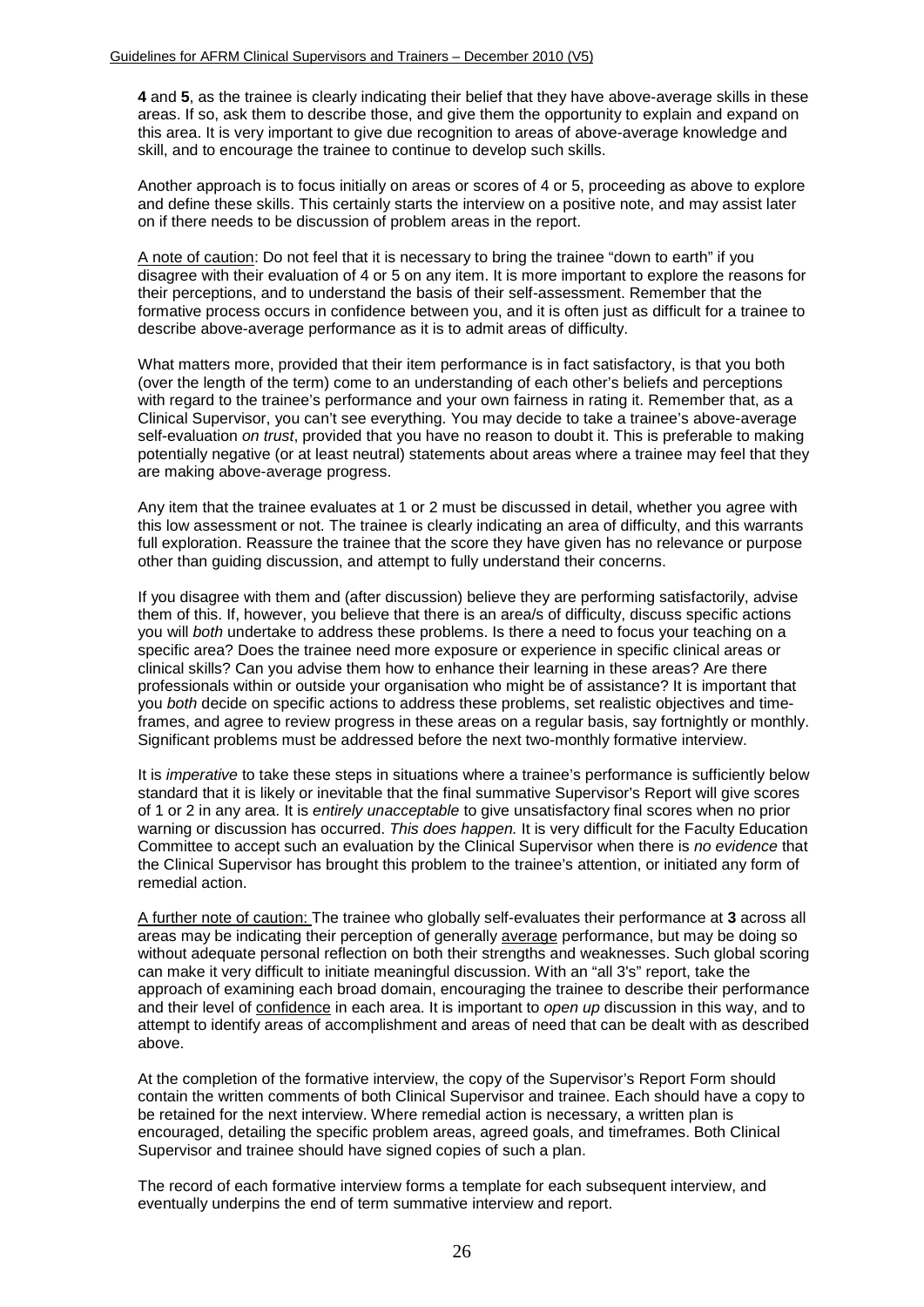## **ACCREDITATION OF CLINICAL SUPERVISORS**

The Faculty Education Committee recognises the importance of the Clinical Supervisor's role in assisting trainees to integrate theory into practice and to prepare for the reality of their future professional roles.

In order to demonstrate the Faculty's commitment to the provision of high quality clinical supervision and to recognize the contribution of Fellows performing this important role, the Accreditation Subcommittee of the AFRM Education Committee administers procedures on the basis of a 3-year cycle for the credentialing of Clinical Supervisors.

Every three years the Accreditation Subcommittee contacts all supervisors to remind them of their expected roles and the criteria for credentialing. New declarations of compliance are requested for accreditation status to be granted for the next three-year cycle.

Clinical Supervisors are granted credentialed status with the following obligations:

- 1. Familiarity with and fulfillment of Supervisor roles and responsibilities as outlined in the AFRM's Guide for Clinical Supervisors and in the Rehabilitation Medicine Training Requirements Handbook (2010);
- 2. At commencement of rotation Supervisor assists the trainee to formulate a learning agenda (e.g. a learning contract) and then set aside regular and devoted meeting/teaching times;
- 3. Work closely with trainee to identify and address any training or workload problems;
- 4. Completion of Supervisor's Report Form in a timely and comprehensive manner;
- 5. Communicate with the AFRM Education Committee (FEC) and or its Subcommittees regarding any matters of concern arising about trainee's performance in training or service roles;
- 6. Regularly attend (not less than once every 3 years) the Annual Scientific Meeting Supervisor's Workshop or an equivalent Clinical Supervisor's education program run by the RACP or equivalent specialist medical college;
- 7. Completion of a Supervisor's accreditation questionnaire (every 3 years);
- 8. Completion of the Training Facility Survey Form biannually (if applicable).

Recently admitted Fellows who are now supervising trainees and other Fellows who might not have trainees but request accreditation status as Faculty Supervisors are normally granted provisional accreditation for a period of twelve months (from the time of their request) during which time they are expected to attend an appropriate workshop.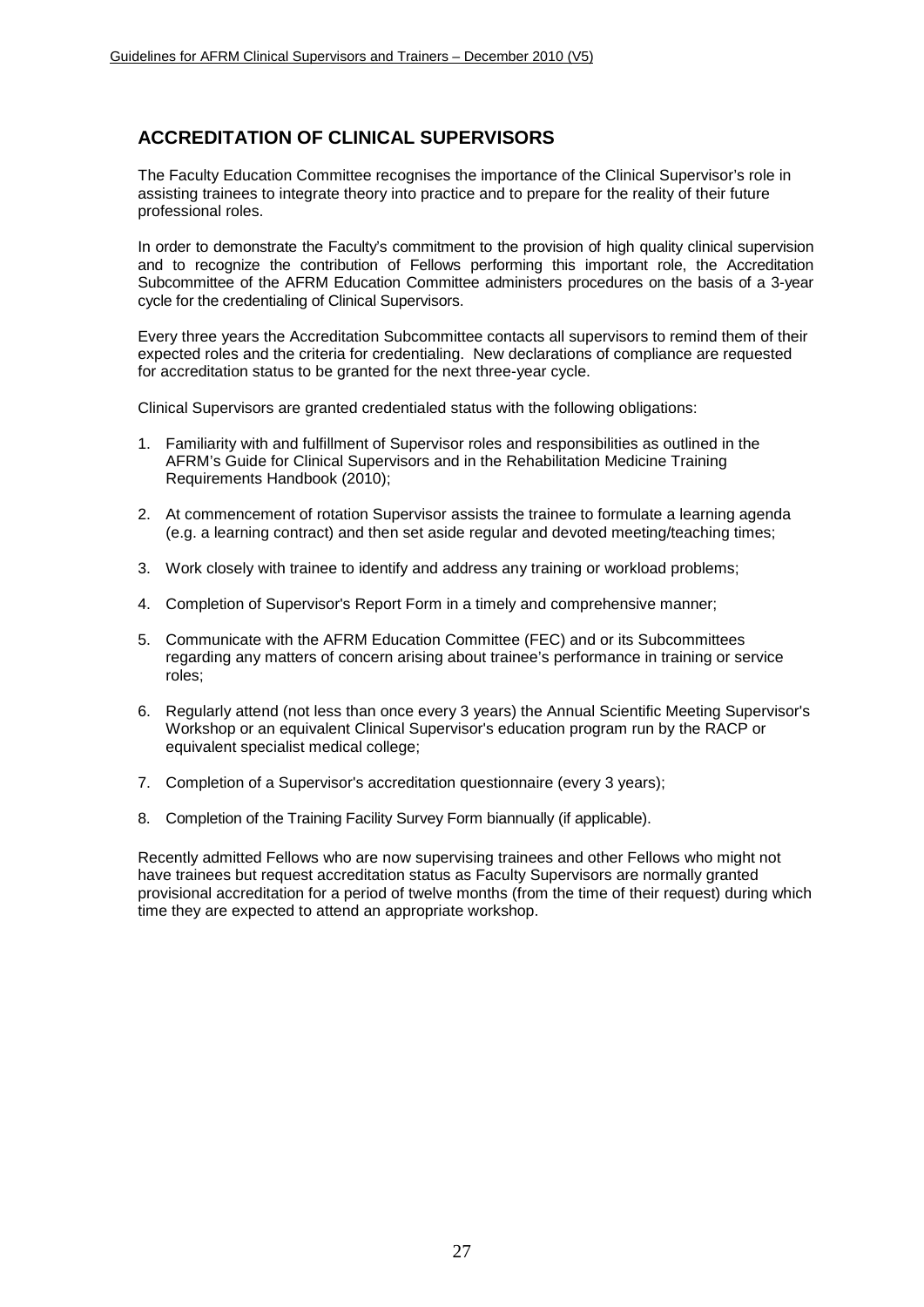## **THE PROFESSIONAL QUALITIES CURRICULUM**

#### **Introduction**

This curriculum outlines the broad concepts, related learning objectives and the associated theoretical knowledge, clinical skills, attitudes and behaviours required and commonly utilised by all Physicians and Paediatricians within Australia and New Zealand, regardless of their area of specialty.

This curriculum complements learning objectives and competencies detailed in the Rehabilitation Medicine Training Program and is pitched at the standard consistent with that expected of a graduate trainee, accepting full responsibility for the patient's welfare and clinical care.

It is expected that all teaching, learning and assessment associated with the Professional Qualities Curriculum will be undertaken within the context of the Physician's everyday clinical practice and will accommodate discipline-specific contexts and practices as required. As such it will need to be implemented within the reality of current workplace and workforce issues and the needs of health service provision.

There may be learning objectives that overlap with or could easily relate to other domains; however, to avoid repetition, these have been assigned to only one area. In practice, however, it is anticipated that within the teaching/learning environment, the progression of each objective would be explored.

The Professional Qualities Curriculum outlines the range of concepts and specific learning objectives required by, and utilised by, all Physicians, regardless of their specialty or area of expertise. It spans both the pre-vocational and vocational training programs and is also utilised as a key component of the CPD program. The Professional Qualities Curriculum integrates and fully encompasses the diagnostic, clinical and educative-based aspects of the Physician's or Paediatrician's daily practice.

All aspects of the Professional Qualities Curriculum should be taught, learnt and assessed within the context of everyday clinical practice and, where appropriate, given a Rehabilitation Medicine specialty specific focus.

#### **Expected Outcomes**

Graduates from this training program will be equipped to function effectively within the current and emerging professional, medical and societal contexts. At the completion of their overall training program, it is expected that a new Fellow will:

• have demonstrated their knowledge of, and ability to competently utilise the range of common or generic knowledge, skills, attitudes and behaviours required by all Physicians or Paediatricians, regardless of their area of specialty

• be able to communicate effectively and sensitively with patients and their families, colleagues and other allied health professionals

• understand and acknowledge the importance of the various socio-economic factors that contribute to illness and vulnerability

• be aware of, and sensitive to, the special needs of patients from culturally and linguistically diverse backgrounds

• be able to work within, lead and utilise appropriate multidisciplinary team-based approaches to the assessment, management and care of their patients

• recognise the need for, have developed, and be able to apply appropriate patient advocacy skills

• have the skills required to process new knowledge and the desire to promote and maintain excellence through actively supporting or participating in research and an active program of continuing professional development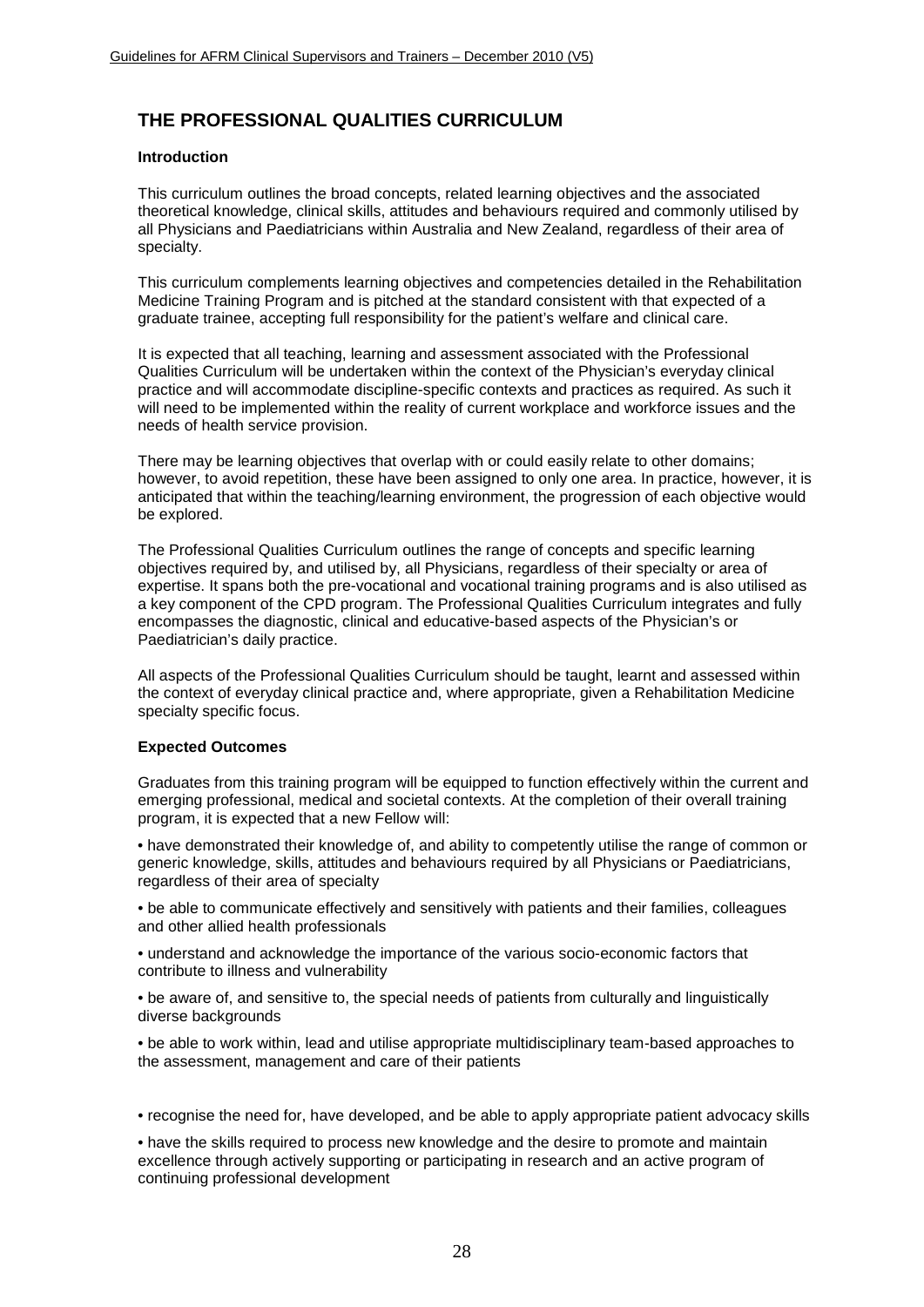• be able to contribute to the education of patients, colleagues, trainees, junior medical officers and other health care workers.

#### **This curriculum can be downloaded from the** *Physician Education* **Section under the heading** *Curriculum* **on the College website http://www.racp.edu.au/**



#### Comparison – PQC Domains / Rehab Med Competencies **Professional Qualities Curriculum - Domains 1. Communication 2. Quality and Safety 3. Teaching and Learning (Scholar) 4. Cultural Competency 5. Ethics 6. Clinical decision-making 7. Leadership and management 8. Health Advocacy 9. The Broader Context of Health Rehabilitation Medicine** - **Competencies** 1. **Patient evaluation 2. Patient management 3. Administration and leadership 4. Prevention 5. Continuing medical education 6. Clinical research 7. Quality management Attitudes** Patient focus • Professional role • Maintenance of professional standards **Interdisciplinary** management Patient advocacy

#### 29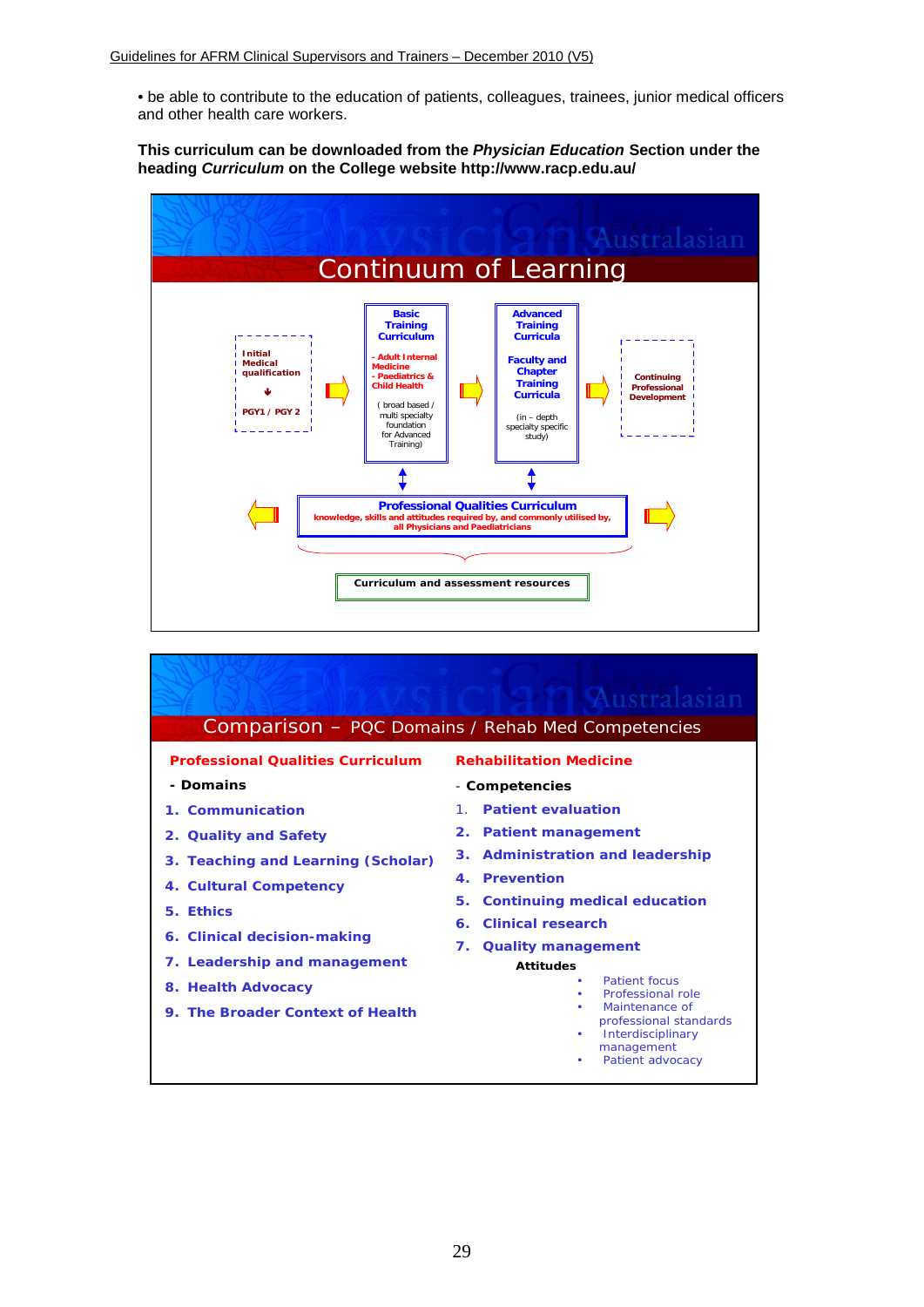## **ATTACHMENT 1**

## **STRUCTURE OF FACULTY EDUCATION COMMITTEES**

## **Faculty Education Committee (FEC)**

| Key areas of responsibility                                                                                                                                                                                                                                                                                                                                                                                                                                                                                                                                                                                                                                                                                                                                                                                                                                                                                                                                                                                                                                                                                                                                                                                                                                                                                | Membership                                                                                                                                                                                                                                                                                                                                                                                                                                                                                                                                                                                                                                                                                         | <b>Frequency of</b><br>meetings                                                            | <b>Reports to</b>                                      | Sub groups                                                                                                                                                                                                                     |
|------------------------------------------------------------------------------------------------------------------------------------------------------------------------------------------------------------------------------------------------------------------------------------------------------------------------------------------------------------------------------------------------------------------------------------------------------------------------------------------------------------------------------------------------------------------------------------------------------------------------------------------------------------------------------------------------------------------------------------------------------------------------------------------------------------------------------------------------------------------------------------------------------------------------------------------------------------------------------------------------------------------------------------------------------------------------------------------------------------------------------------------------------------------------------------------------------------------------------------------------------------------------------------------------------------|----------------------------------------------------------------------------------------------------------------------------------------------------------------------------------------------------------------------------------------------------------------------------------------------------------------------------------------------------------------------------------------------------------------------------------------------------------------------------------------------------------------------------------------------------------------------------------------------------------------------------------------------------------------------------------------------------|--------------------------------------------------------------------------------------------|--------------------------------------------------------|--------------------------------------------------------------------------------------------------------------------------------------------------------------------------------------------------------------------------------|
| To review and amend curriculum and teaching and learning processes<br>in line with policies and procedures of the College Education<br>Committee.<br>To develop the content of examinations and other modes of<br>assessment.<br>To ensure the efficient management of examinations and assessment<br>processes and the reporting of results.<br>To certify to the Faculty Council that a trainee has successfully<br>completed training in rehabilitation medicine.<br>To advise the College Education Committee on any necessary<br>changes to policy and procedures in assessment, teaching and<br>learning, physician educators, and continuing professional<br>development in rehabilitation medicine.<br>To accredit sites and supervisors within the policy and procedures<br>framework developed by the College Education Committee and<br>approved by the College Board.<br>To receive reports from the staff of the College and Office of the Dean<br>to oversee the progress of Trainees and their adherence to approved<br>pathways and to manage any necessary remedial action or support<br>required by Trainees.<br>To implement a staged grievance process in line with College policy<br>and procedures.<br>To be responsible for the activities of the Special Interest Groups<br>(SIGs) | Chairman<br>$\blacksquare$<br><b>Honorary Secretary</b><br>$\blacksquare$<br>Chair, Teaching & Learning<br>$\blacksquare$<br>Subcommittee<br>Chair, Assessment Sub-<br>Committee<br>Chair, Accreditation<br>$\blacksquare$<br>Subcommittee<br>Chair, Academic<br>$\blacksquare$<br>Rehabilitation<br>Subcommittee<br>Chair, Paediatric Training<br>$\blacksquare$<br>& Exams Subcommittee<br>Chair, CPD Subcommittee<br>$\blacksquare$<br>Chair, Scientific Program<br>$\blacksquare$<br>Subcommittee<br>Chair, Special Interest<br>$\blacksquare$<br>Groups<br><b>Trainee Representative</b><br>$\blacksquare$<br>Ex-officio members<br>$\blacksquare$<br>(including Coordinator of<br>Education) | 2 or 3 face-to-<br>face meetings<br>annually and up<br>to 4 meetings by<br>teleconference. | AFRM<br>Council &<br>College<br>Education<br>Committee | Subcommittees:<br>Teaching & Learning<br>Academic Rehabilitation<br>Assessment<br>Accreditation<br>Paediatric Rehabilitation<br><b>Advanced Training</b><br><b>CPD</b><br><b>Special Interest Groups</b><br>Scientific Program |

#### **Teaching & Learning Training Subcommittee (TLC)**

| Key areas of responsibility                                                                                                                                                                                                                                     | Membership                                                                                                                                                                                                                                                  | <b>Frequency of</b><br>meetings                                                                                                                                                             | <b>Reports to</b>                 | Sub groups |
|-----------------------------------------------------------------------------------------------------------------------------------------------------------------------------------------------------------------------------------------------------------------|-------------------------------------------------------------------------------------------------------------------------------------------------------------------------------------------------------------------------------------------------------------|---------------------------------------------------------------------------------------------------------------------------------------------------------------------------------------------|-----------------------------------|------------|
| Responsible to the Faculty Education Committee for the teaching and<br>learning activities in the Rehabilitation Medicine training program of the<br>AFRM<br>To develop, implement and evaluate new training modules for approval<br>by the Education Committee | Chair (sits on FEC and<br>Teaching and Learning<br><b>Expert Advisory Group)</b><br><b>Honorary Secretary</b><br><b>Assistant Honorary</b><br>Secretary<br><b>Branch Training</b><br>Coordinators (6)<br>Trainee Representative<br>Coordinator of Education | The Honorary<br>Secretary meets<br>with Faculty<br>Office staff on a<br>fortnightly basis<br>to carry out<br>delegated<br>duties.<br>Full committee<br>has 6<br>teleconferences<br>annually | Faculty<br>Education<br>Committee |            |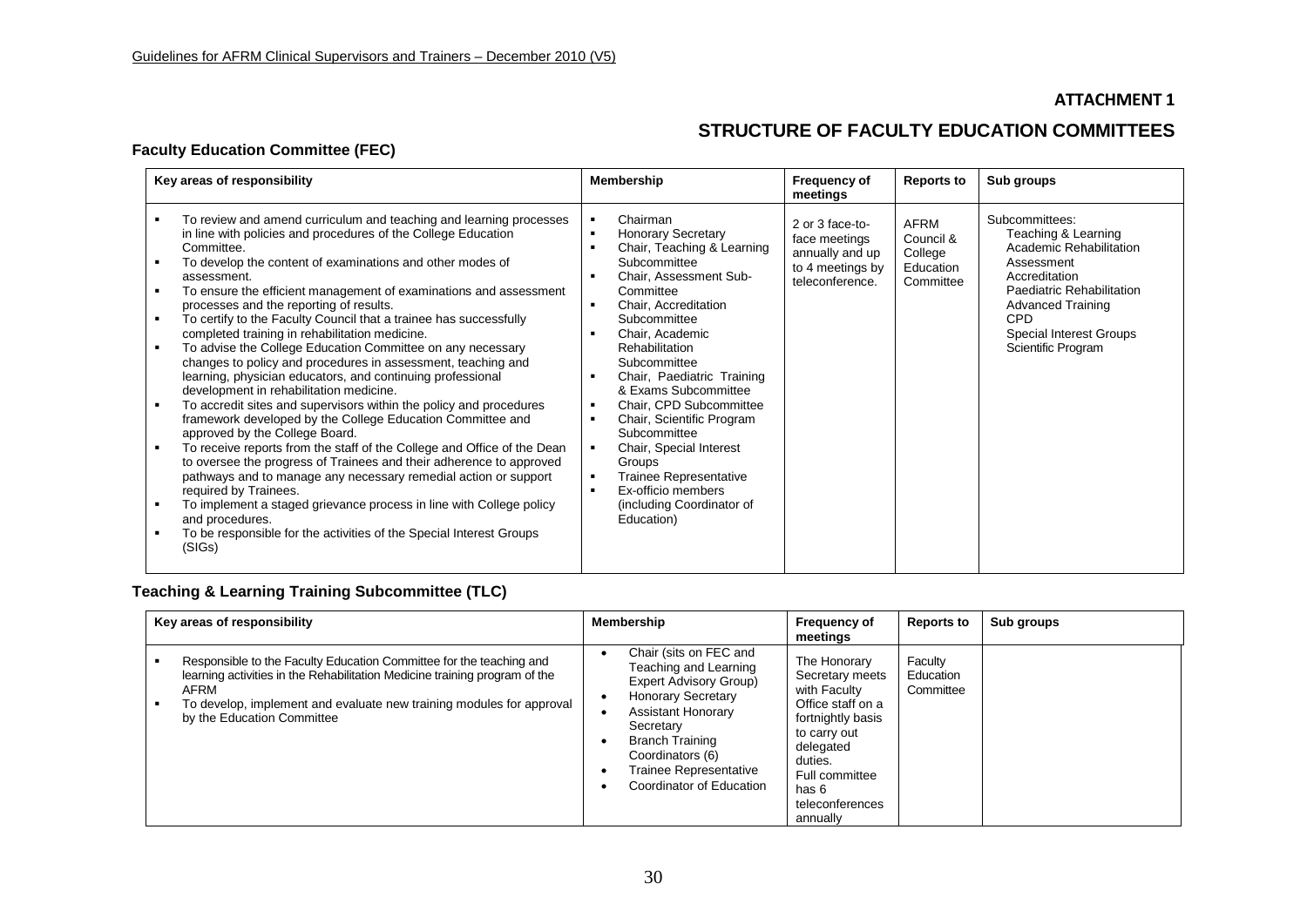#### **Continuing Professional Development Subcommittee (CPDC)**

| Key areas of responsibility                                                                                                                                                                                                                                                                                                                                                                                                                            | Membership                                                                                                                                                                                                                                         | <b>Frequency of</b><br>meetings                                                | <b>Reports to</b>                 | Sub groups |
|--------------------------------------------------------------------------------------------------------------------------------------------------------------------------------------------------------------------------------------------------------------------------------------------------------------------------------------------------------------------------------------------------------------------------------------------------------|----------------------------------------------------------------------------------------------------------------------------------------------------------------------------------------------------------------------------------------------------|--------------------------------------------------------------------------------|-----------------------------------|------------|
| Organise and administer the Faculty's Continuing Professional<br>Development program<br>Assessment, approval and rating of educational activities and QA<br>activities<br>Disseminate information to all Fellows regarding Continuing Medical<br>Education and Quality Assurance activities and requirements. Ensure<br>that all Fellows are aware of their responsibilities and of the<br>opportunities to meet these responsibilities in these areas | Chair (sits on FEC and<br>CPD.<br>Advisory<br>Expert<br>Group)<br><b>CPD Coordinator</b><br><b>SIGS</b><br>Coordinator<br>(corresponding member)<br>Representatives from each<br>State / Branch<br>Paediatric Representative<br>Ex-officio members | 2 face-to-face<br>meetings<br>annually and 3<br>meetings by<br>teleconference. | Faculty<br>Education<br>Committee |            |

#### **Assessment Subcommittee**

| Membership<br>Key areas of responsibility                                                                                                                                                                                                                                                                                                                                                      |                                                                                                                                                                                                                                      | <b>Frequency of</b><br>meetings                                                                           | <b>Reports to</b>                 | Sub groups                                                                                                                                |
|------------------------------------------------------------------------------------------------------------------------------------------------------------------------------------------------------------------------------------------------------------------------------------------------------------------------------------------------------------------------------------------------|--------------------------------------------------------------------------------------------------------------------------------------------------------------------------------------------------------------------------------------|-----------------------------------------------------------------------------------------------------------|-----------------------------------|-------------------------------------------------------------------------------------------------------------------------------------------|
| Responsible for formative and summative assessment of candidates for<br><b>FAFRM</b><br>Recommend the suitability of an applicant for Fellowship to the AFRM<br>Committee and thus to Council<br>Set and convene the Fellowship examinations<br>To set and convene the Rehabilitation Medicine Training Program's<br>assessment modules 1 and 2<br>To coordinate External Training Modules 3-6 | Chair (sits on FEC and<br>Assessment EAG)<br>Clinical Examinations (FCE)<br>Convenors (3)<br>Module 1 Convenor<br>Module 2 Convenors (3)<br>Fellowship Written MCQ<br>Convenor<br>Fellowship Written Short<br><b>Essays Convenor</b> | One face-to-face<br>meeting<br>(August), one<br>Workshop<br>(December) & 5<br>teleconferences<br>annually | Faculty<br>Education<br>Committee | Working Parties for:<br><b>FCE</b><br><b>MCQ</b><br><b>Written Essays</b><br>Module 1<br>Module 2<br>Modules 3-6<br>Long Case Assessments |

#### **Accreditation Subcommittee**

| Key areas of responsibility                                                                                                                                                 | Membership                                                                                              | <b>Frequency of</b><br>meetinas                                           | <b>Reports to</b>                 | Sub groups                            |
|-----------------------------------------------------------------------------------------------------------------------------------------------------------------------------|---------------------------------------------------------------------------------------------------------|---------------------------------------------------------------------------|-----------------------------------|---------------------------------------|
| Responsible to the Faculty Education Committee for the accreditation<br>of suitable training sites<br>Responsible for the accreditation of Trainers and Faculty Supervisors | Chair (sits on FEC and<br><b>Accreditation EAG)</b><br>Branch representatives<br>Trainee Representative | One face-to-face<br>meeting and up<br>to 4 meetings by<br>teleconference. | Faculty<br>Education<br>Committee | Site Accreditation Working<br>Parties |

#### **Paediatric Rehabilitation Advanced Training Committee (PRTC)**

| Key areas of responsibility                                                                                                                                                                                                                                                                                                                                    | Membership                                                                                                         | <b>Frequency of</b><br>meetings                                   | <b>Reports to</b>                 | Sub groups                                               |
|----------------------------------------------------------------------------------------------------------------------------------------------------------------------------------------------------------------------------------------------------------------------------------------------------------------------------------------------------------------|--------------------------------------------------------------------------------------------------------------------|-------------------------------------------------------------------|-----------------------------------|----------------------------------------------------------|
| Responsible for all Paediatric Rehabilitation Medicine training activities<br>Assessment of those who wish to apply for Fellowship in Paediatric<br>Rehabilitation Medicine either by examination or by other means.<br>Responsible for the development, implementation and evaluation of<br>relevant training modules as approved by the Education Committee. | Chair (sits on FEC)<br><b>Honorary Secretary</b><br>Elected Members (4): NSW<br>(2)/SAWA<br>Trainee Representative | One face-to-face<br>meeting and 4<br>teleconferences<br>annually. | Faculty<br>Education<br>Committee | Written & Clinical Examination<br><b>Working Parties</b> |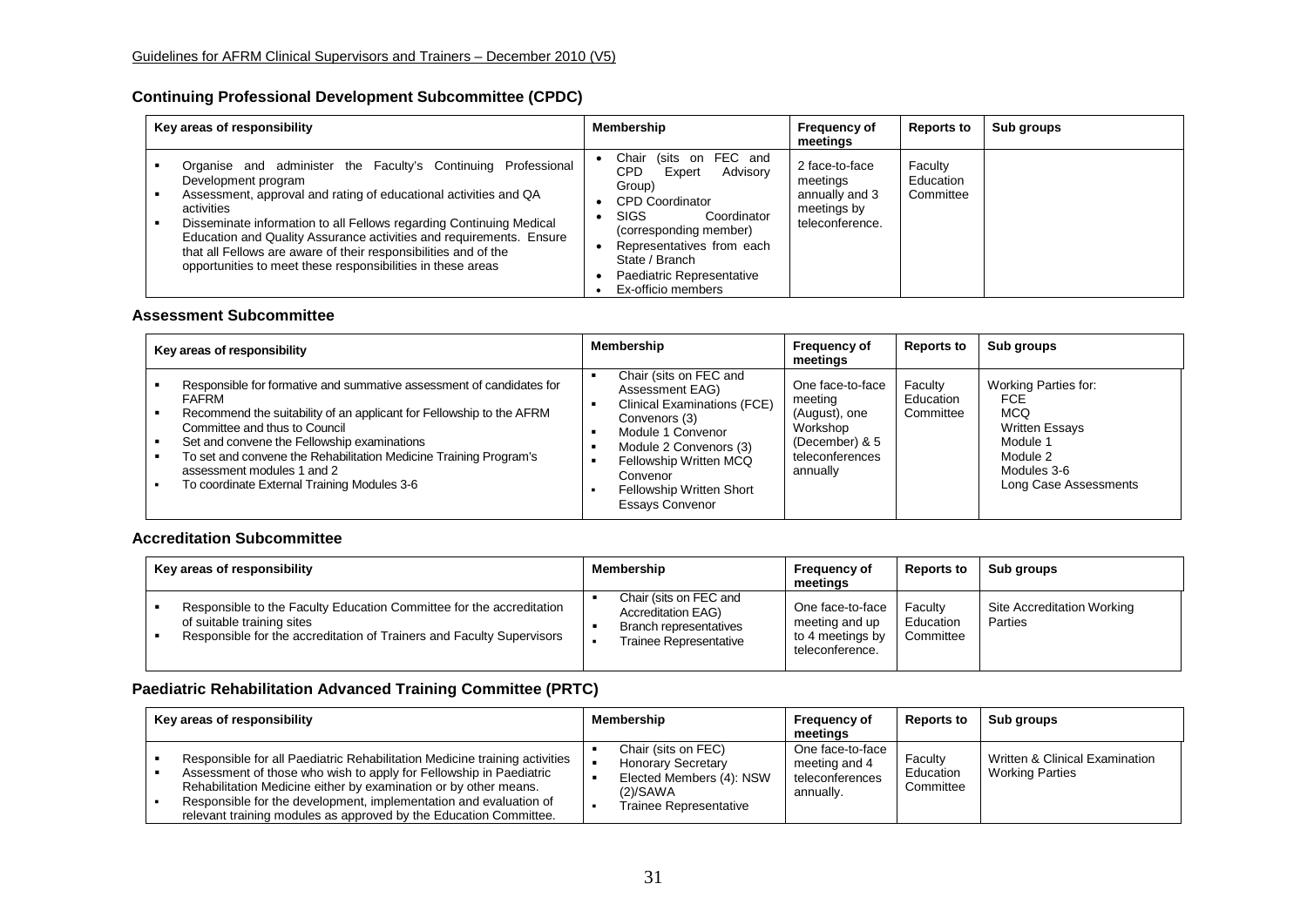## **Academic Rehabilitation Subcommittee**

| Key areas of responsibility                                                                                                                                                                                                                                                                                                                                                                                                                                                                                                                                                                                                                        | Membership                                                                                                                                                 | <b>Frequency of</b><br>meetings                                                     | <b>Reports to</b>                 | Sub groups |
|----------------------------------------------------------------------------------------------------------------------------------------------------------------------------------------------------------------------------------------------------------------------------------------------------------------------------------------------------------------------------------------------------------------------------------------------------------------------------------------------------------------------------------------------------------------------------------------------------------------------------------------------------|------------------------------------------------------------------------------------------------------------------------------------------------------------|-------------------------------------------------------------------------------------|-----------------------------------|------------|
| To establish and develop an academic Rehabilitation Medicine<br>capability in Australia and New Zealand<br>To develop a strategy which will assist in the development of academic<br>centres of excellence for Rehabilitation Medicine in Australia and New<br>Zealand<br>To develop partnerships with international organisations of<br>Rehabilitation Medicine research excellence<br>To support the education and training process for trainees in research<br>To identify barriers to research and provide a pathway for new<br>researchers in Rehabilitation Medicine<br>To identify and assist researchers in areas of funding opportunities | Chair (sits on FEC)<br><b>Honorary Secretary</b><br>New Fellow member<br>Paediatric Rehabilitation<br>member<br>International member<br>Ex-officio members | 2 face-to-face<br>meeting annually<br>and up to 3<br>meetings by<br>teleconference. | Faculty<br>Education<br>Committee |            |

## **Scientific Program Subcommittee (CPDC)**

| Key areas of responsibility                                                         | Membership                                                                                                                                                                                                                                                 | <b>Frequency of</b><br>meetings                                                                  | <b>Reports to</b>                                                                 | Sub groups                         |
|-------------------------------------------------------------------------------------|------------------------------------------------------------------------------------------------------------------------------------------------------------------------------------------------------------------------------------------------------------|--------------------------------------------------------------------------------------------------|-----------------------------------------------------------------------------------|------------------------------------|
| To coordinate the organisation of the Faculty's Annual Scientific<br>Meetings (ASM) | Chair (sits on FEC)<br>2 academics (not from the<br>same state)<br><b>SIG Coordinator</b><br>l Paediatric Representative<br>3 ASM organisers (Chairs of<br>the previous, current &<br>subsequent year's ASM<br>organising Committees<br>Ex-officio members | 1 face-to-face<br>meeting annually<br>and other<br>meetings by<br>teleconference<br>as required. | Faculty<br>Education<br>Committee<br>& RACP<br>Conference<br>Program<br>Committee | ASM Local Organising<br>Committees |

#### **Special Interest Groups Subcommittee (SIGs)**

| Key areas of responsibility         |                                                                                                                                                                                                                                                                                                                                                                                                              | <b>Membership</b>                                                                                                                                                                                                                                                             | <b>Frequency of</b><br>meetings                                                                                                                                                               | <b>Reports to</b>                 | Sub groups                 |
|-------------------------------------|--------------------------------------------------------------------------------------------------------------------------------------------------------------------------------------------------------------------------------------------------------------------------------------------------------------------------------------------------------------------------------------------------------------|-------------------------------------------------------------------------------------------------------------------------------------------------------------------------------------------------------------------------------------------------------------------------------|-----------------------------------------------------------------------------------------------------------------------------------------------------------------------------------------------|-----------------------------------|----------------------------|
| purposes as the Council may approve | The collection, propagation, and dissemination by and amongst<br>members of the Special Interest Group of scientific knowledge,<br>information and data and such analogous scientific and incidental<br>To be agents for information and advice (to FEC, Council and<br>Executive) in the particular area of interest, with each SIG Chairman<br>acting as the adviser for issues in their area of expertise | Chair of all SIGs, nominated<br>by other SIG Chairs (sits on<br>FEC)<br>SIG membership open to all<br>Faculty Fellows and Trainees<br>with an interest in the area<br>defined by the Special<br>Interest Group.<br>Each SIG must have a<br>Chairman and Honorary<br>Secretary | <b>SIG Chairs meet</b><br>up to 3 times a<br>year by<br>teleconference.<br>Individual SIGs<br>meet by<br>teleconference<br>as required with<br>annual face-to-<br>face meeting<br>during ASM. | Faculty<br>Education<br>Committee | 10 Special Interest Groups |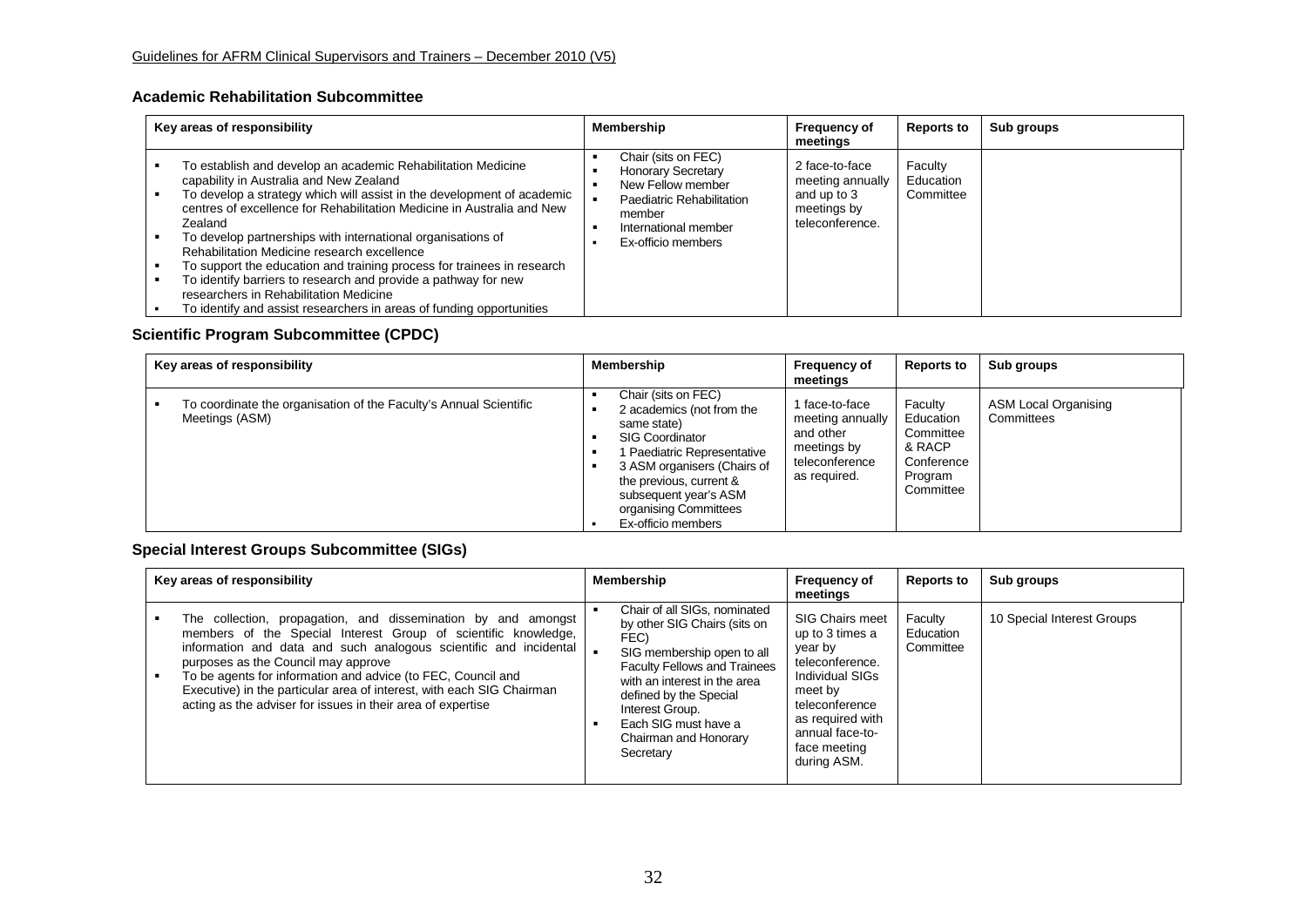#### **ATTACHMENT 2**

## **CHECKLISTS FOR EDUCATORS IN THE HEALTH PROFESSIONS**

*We would like to acknowledge the primary source of this document: the Centre for Instructional Support (CIS), and the University of Colorado Health Sciences Centre. The website is: www.uchsc.edu/CIS. This site presents information and resources for helping health professions to enhance their instructional, leadership/management, and research skills, and has additional resources that can help with career development.*

## **Assessing the Effectiveness of a Learning Plan**

A Self-Checklist

#### **Learning goals:** Are the goals:

- $\Box$  clearly stated?
- $\Box$  appropriate and realistic for the learner's experience and stage of development?
- $\Box$  doable in our setting with our resources?
- $\Box$  comprehensive (i.e., include goals from the cognitive, affective, and psychomotor domains)?
- $\Box$  worthwhile (are they relevant; do they include complex, difficulty-to-describe outcomes)?
- $\Box$  regarded as evolving and modifiable?

#### **Learning strategies:** Will the

- $\Box$  learning strategies support and be consistent with the learning goals?
- $\Box$  learner have adequate opportunities to watch me &/or others demonstrate any needed complex skills?
- $\Box$  learner have adequate opportunities for systematically practicing what she or he needs to learn?
- $\Box$  learner be making full use of available resources?
- $\Box$  learner have sufficient time for both input and reflection?

#### **Strategies for monitoring the learner's progress:** Are there provisions for

- $\Box$  gathering information about the learner's relevant entry-level capabilities?
- $\Box$  me to routinely observe the learner's performance?
- $\Box$  videotaping the learner's performance (e.g., some of his or her interactions with patients/clients)?
- $\Box$  gathering information from others who are in a position to provide helpful feedback (e.g. other teachers, peers, patients)?
- $\Box$  quickly giving the learner information gathered from others?
- $\Box$  adequate opportunities for the learner to critique his or her performance and progress?
- $\Box$  adequate opportunities for me to give feedback to the learner?
- $\Box$  the learner and me to have frequent supervisory sessions?

#### **Other:** Are

- $\Box$  the learner's roles and responsibilities clearly spelled out?
- $\Box$  my roles and responsibilities clearly spelled out?
- $\Box$  the ground rules for the ways the learner and I will work together spelled out, if appropriate?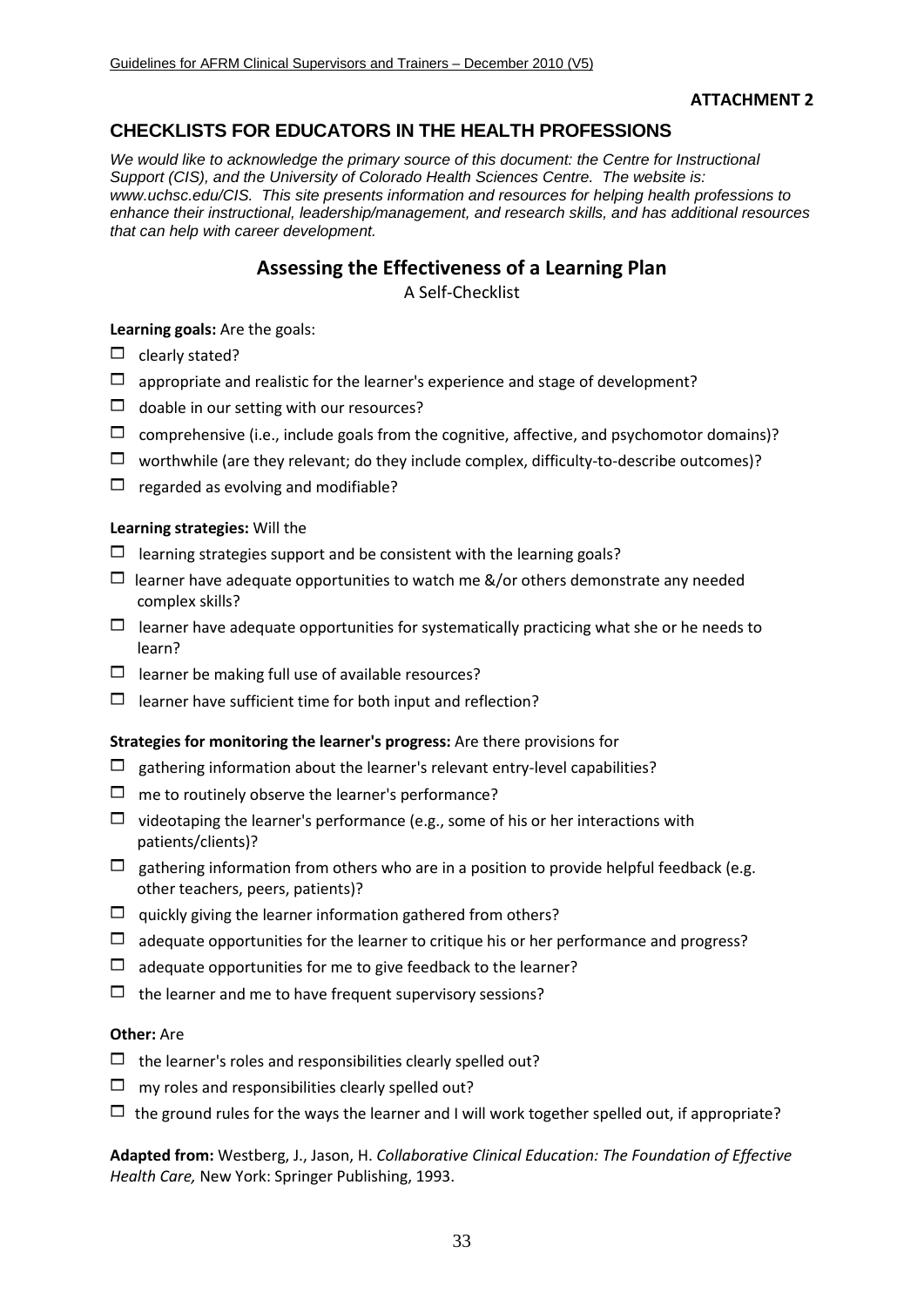## **Providing Constructive Feedback**

A Self-Checklist

KEY: **A = Always F = Frequently 0 = Occasionally N = Never** *For each item, circle the letter that applies.*

#### **To what extent do 1...**

| A F 0 N 1. establish and maintain a climate of trust in which learners welcome and invite feedback? |  |
|-----------------------------------------------------------------------------------------------------|--|
|-----------------------------------------------------------------------------------------------------|--|

- A F 0 N 2. arrange the proper setting for providing feedback?
- A F 0 N 3. begin by inviting the learner's self-assessment?
- A F 0 N 4. ensure that learners identify both what they did well as well as areas needing further work?
- A F 0 N 5. ensure that my feedback is timely?
- A F 0 N 6. link my feedback to each learner's goals?
- A F 0 N 7. link my feedback to my actual observation of learners?
- A F 0 N 8. check out any hypotheses I generate about each learner's performance?
- A F 0 N 9. present feedback in nonjudgmental language, being as specific as possible?
- A F 0 N 10. present learners with objective evidence whenever possible?
- A F 0 N 11. focus on each learner's behaviour and performance, not judgments about them as people?
- A F 0 N 12. label my feedback as subjective, when it is?
- A F 0 N 13. avoid overloading learners with feedback?
- A F 0 N 14. recognize that learners have varying levels of receptivity to feedback?
- A F 0 N 15. convey support when providing feedback?
- A F 0 N 16. avoid premature feedback?
- A F 0 N 17. help learners turn negative feedback into constructive challenges?
- A F 0 N 18. encourage learners to invite feedback; to let me know when it is difficult to hear my feedback?
- A F 0 N 19. provide follow-up to my feedback, whenever appropriate?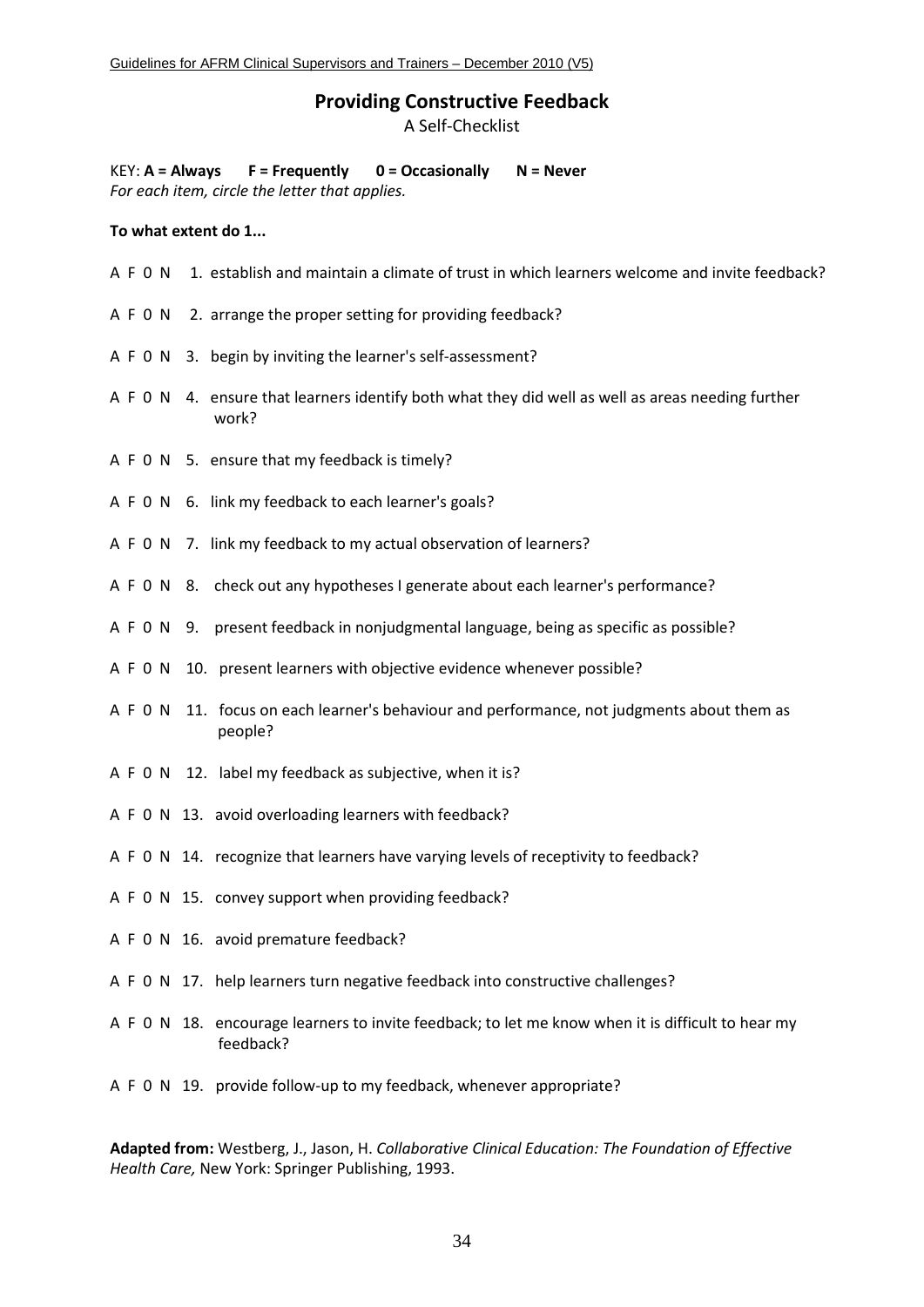## **Characteristics of Effective Clinical Teachers**

## A Self-Checklist

KEY: **A = Always F = Frequently 0 = Occasionally N = Never** *For each item, circle the letter that applies.*

#### **To what extent...**

- A F 0 N 1. do I have the ability to handle even to thrive in the "messy" world of clinical teaching?
- A F 0 N 2. do I enjoy and respect people?
- A F 0 N 3. am I interested in and committed to being helpful to patients, students, and residents?
- A F 0 N 4. do I have the capacity to work collaboratively with others?
- A F 0 N 5. am I sensitive to the subtleties of human functioning involved in patient care and teaching?
- A F 0 N 6. am I enthusiastic about my subject?
- A F 0 N 7. am I enthusiastic about teaching?
- A F 0 N 8. do I enjoy and am good at learning?
- A F 0 N 9. am I able to convey my enthusiasm for teaching, learning, and my subject?
- A F 0 N 10. am I reflective about what I do as a clinician and teacher?
- A F 0 N 11. am I willing to admit my limitations?
- A F 0 N 12. am I open to challenges to the way I do things?
- A F 0 N 13. am I adaptable?
- A F 0 N 14. am I willing to make needed changes?
- A F 0 N 15. am I able to deal constructively with ambiguity and uncertainty?
- A F 0 N 16. is what I say congruent with what I do (do I practice what I preach)?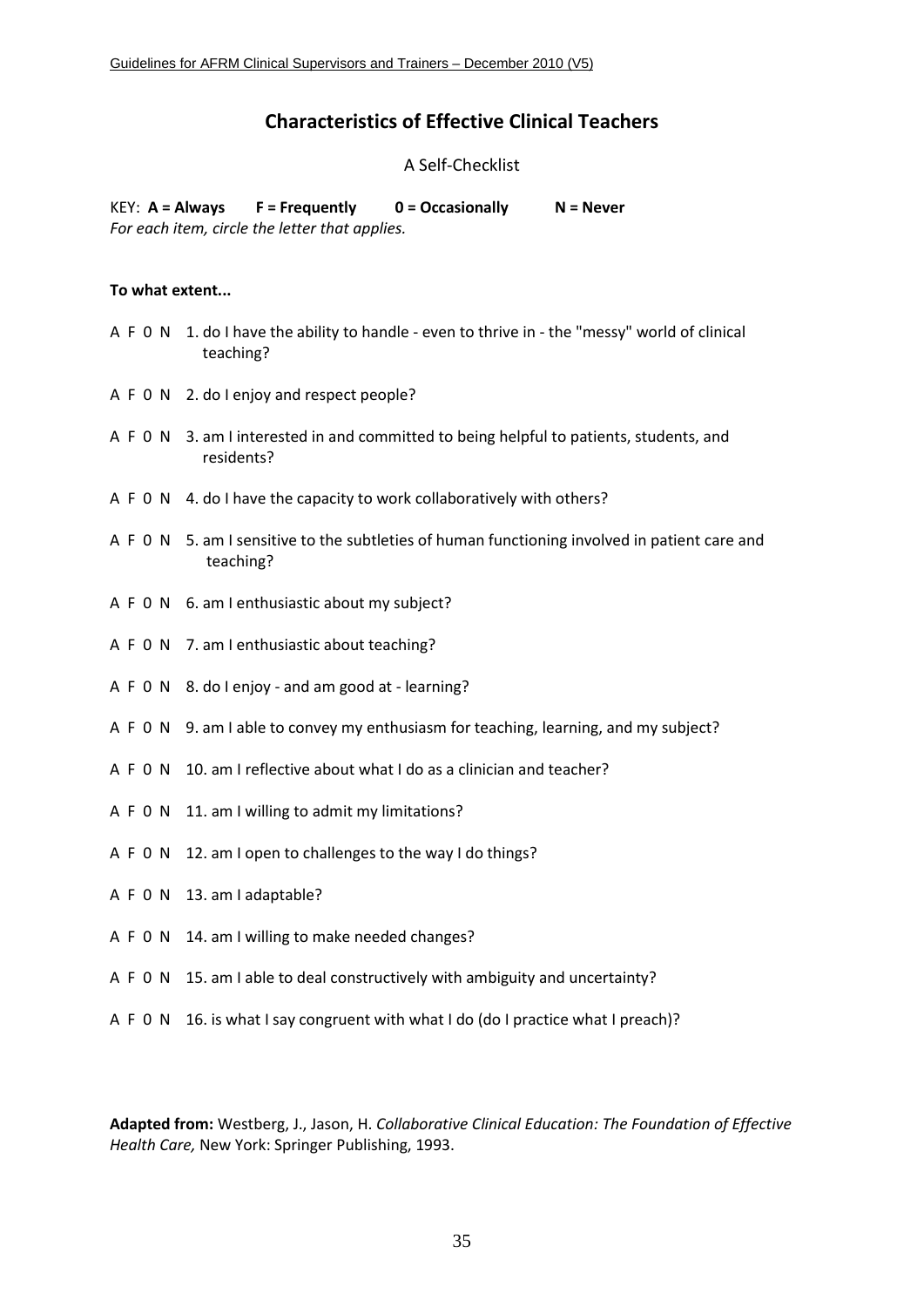## **Questions to Ask About a Precepting Assignment**

## A Self-Checklist

- $\Box$  What are the characteristics of the learner (e.g., background, special interests)?
- $\Box$  What does the training program expect the learner to do during the CLE<sup>\*</sup>?
- $\square$  Does the learner have learning goals and if so, what are they?
- $\square$  Does the learner have a learning plan and if so, what is it?
- $\Box$  What are the learner's current skills that are relevant for this CLE?
- $\Box$  How is the training program preparing the learner for the CLE?
- $\Box$  What am I expected to do before, during, and after the CLE?
- $\Box$  How will this CLE fit into the learner's overall curriculum?
- $\Box$  What provisions can be made so I can observe the learner in action and hold regularly supervisory sessions?
- $\Box$  How will I interact with the faculty from the learner's program/school (e.g., Will a faculty member visit me during the CLE?)
- $\Box$  What kinds of support will I be given in preparing for and carrying out my teaching responsibilities? (e.g., a Supervisor's workshop
- $\Box$  What are the mechanisms for evaluating my teaching and providing me with helpful feedback?
- CLE = Clinical Learning Experience (i.e. rotation or term of training)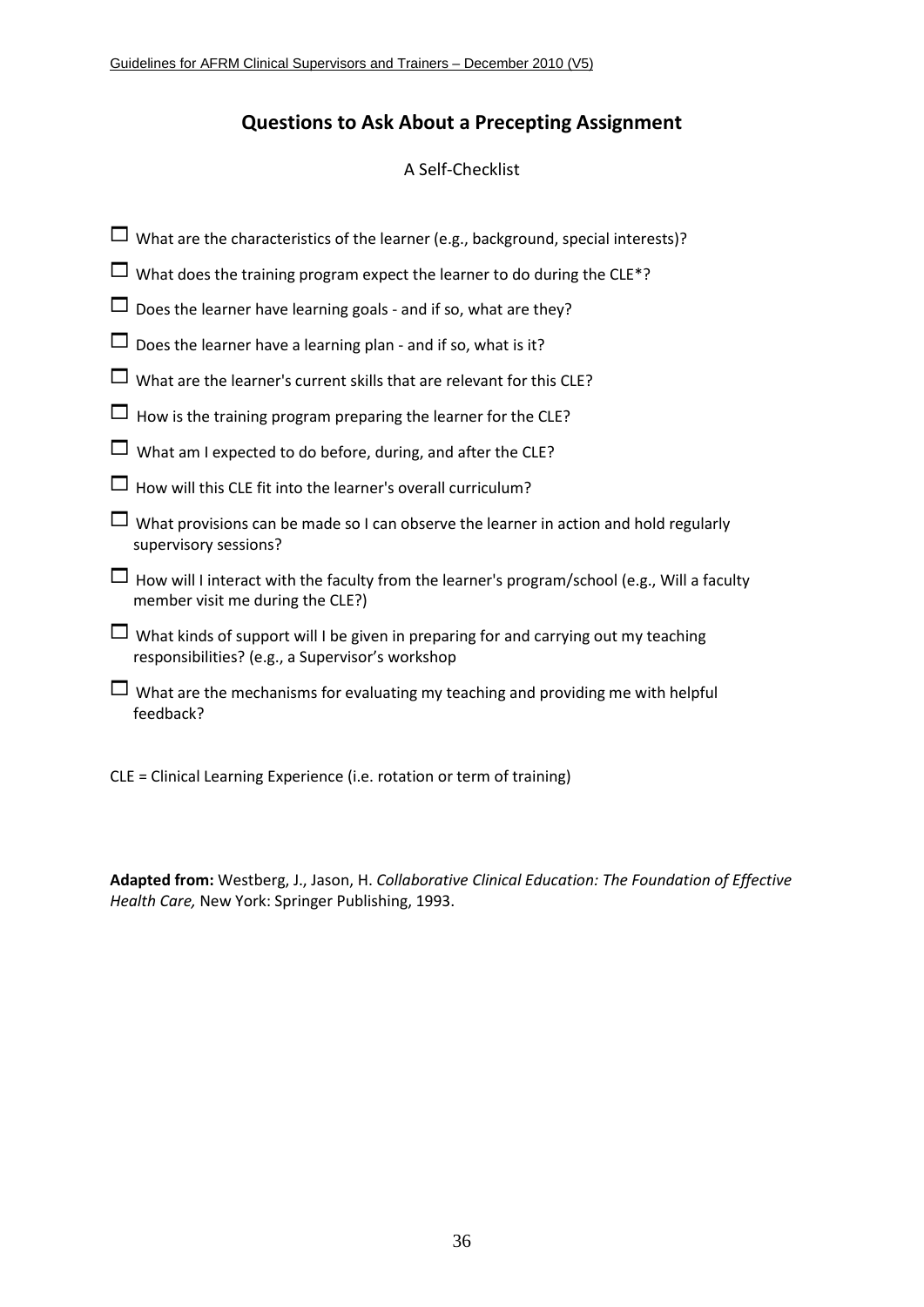## **Giving Feedback to Learners**

*(e.g. following an In-Training Long Case Assessment)*

## A Self-Checklist

**Do I ...**

- $\Box$  Establish and maintain a climate of trust in which learners welcome, even invite, my feedback?
- $\Box$  Make sure learners understand that I will provide feedback to them during review sessions - and how?
- $\Box$  (If video was used) Signal the learner to stop the tape, if not already done, when I see an event I want to discuss?
- $\Box$  Begin by inviting the learner's self-assessment?
- $\Box$  As much as possible, help learners make their own discoveries?
- $\Box$  Link my feedback to the agreed upon goals when possible?
- $\Box$  Focus on learners' behaviours and performances, rather than making judgments about them as people?
- $\Box$  Try to be as specific as possible, referring the learner to explicit events when possible?
- $\Box$  When possible, begin my feedback with positive observations?
- $\Box$  Avoid following my positive observations with "but..." and a negative observation?
- $\Box$  Give learners a language with which to reflect on their performance?
- $\Box$  When my feedback is subjective, label it as such?
- $\Box$  Avoid overloading learners with feedback?
- $\Box$  Demonstrate support for learners when providing feedback?
- $\Box$  Attend to both *what 1* say and how I say it?
- $\Box$  Invite the learner's reaction to my feedback?
- $\Box$  Help learners turn negative feedback into constructive challenges?
- $\Box$  Encourage learners to invite my feedback and to let me know when it is difficult to hear my feedback?
- $\Box$  Provide follow-up to my feedback when appropriate?
- $\Box$  Take notes on the supervisory session to guide future encounters with the learner?

## **Adapted from:**

Westberg, Jane and Jason, Hilliard. *Teaching Creatively with Video: Fostering Reflection, Communication, and other Clinical Skills,* New York: Springer Publishing, 1994.